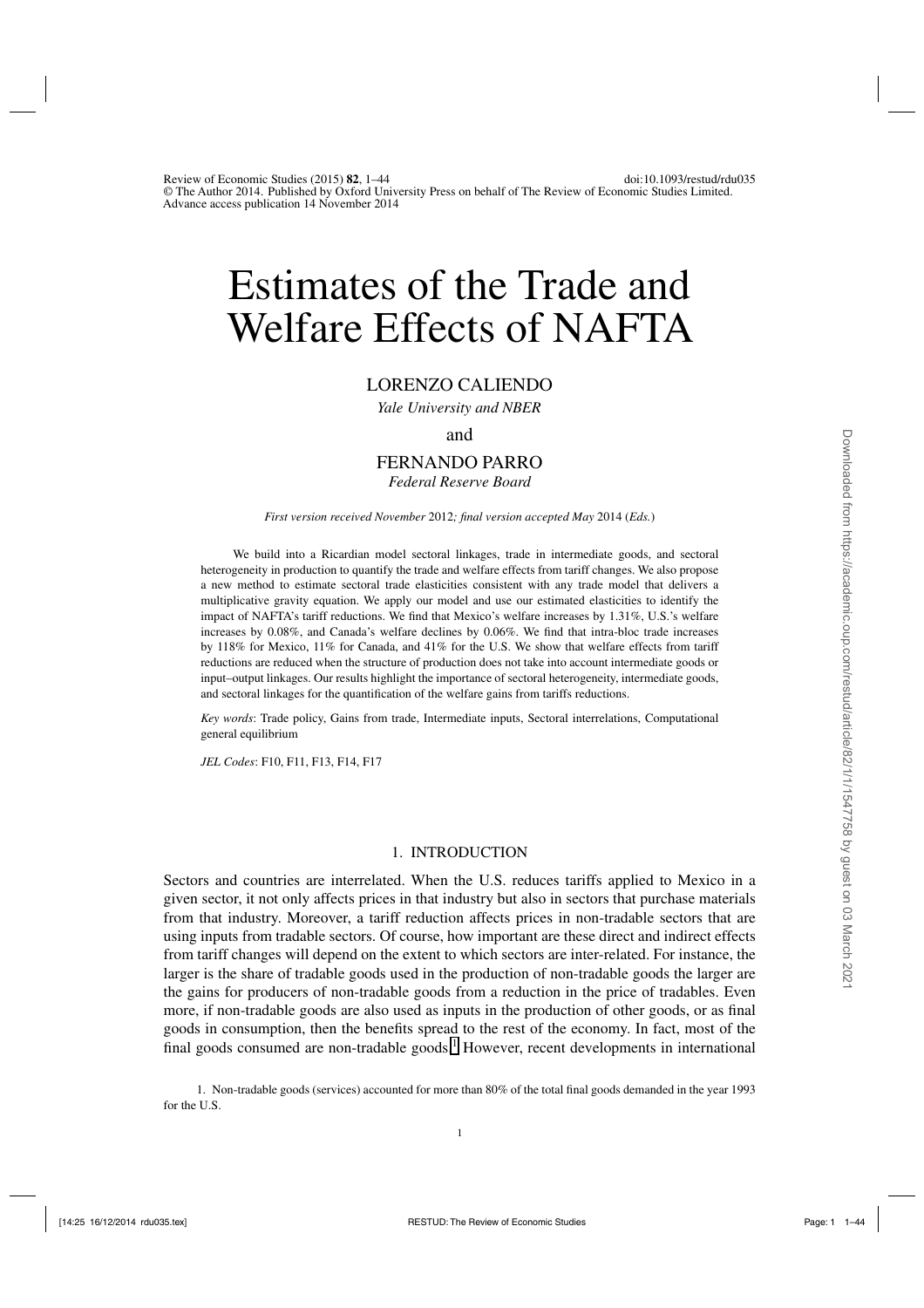trade pay little attention to understanding how the gains from tariff reductions spread across sectors.<sup>2</sup>

In this article, we build into a multi-country, multi-sector Ricardian model the interaction across tradable and non-tradable sectors observed in the input–output (I–O) tables. We use the model to identify the trade and welfare effects of tariff reductions from the North American Free Trade Agreement (NAFTA) between Mexico, Canada, and the U.S. NAFTA provides a unique example to quantify the trade and welfare effects of tariff changes for three main reasons. First, it is among the largest free trade area in the world, both in terms of population and GDP; secondly, it involves countries with very different structures of production, reflected by their GDP per capita and different sectoral specialization of economic activity; and thirdly, it is an archetypal agreement that resulted in the creation of a cross-border production chain, as revealed by the large share of intermediate goods and intra-industry trade across members.<sup>3</sup> These features are the key characteristics from NAFTA that help us understand more broadly the quantitative importance of sectoral heterogeneity, trade in intermediate goods, and sectoral linkages.

Adding more detail into a model comes at the cost of losing track of the mechanisms that deliver the main results. In fact, this complexity has lead to criticism of computational general equilibrium (CGE) models in the past. $4$  To address this issue, we build on the seminal work of [Eaton and Kortum,](#page-42-0) [\(2002\)](#page-42-0) to develop a tractable and simple model for tariff policy evaluation that escapes the black box denigration of traditional CGE models. As a result, we can decompose and quantify the differential role that intermediate goods and sectoral linkages have as amplifiers of the gains from tariff reductions. We also show that regardless of the number of sectors and how complicated the interactions across sectors are, the model can be reduced to a system of one equation per country, and the solution depends on estimates of one set of parameters, the dispersion of productivity across sectors (trade elasticities). Our solution method simplifies considerably the data requirements and estimated parameters needed for the evaluation of tariff changes.

In our theory, production is at constant returns to scale and markets are perfectly competitive. Countries import intermediate goods subject to trade costs from the lowest cost supplier in the world.<sup>5</sup> Intermediate goods in a given sector are used for the production of a sectoral good which is then used as final good for consumption and as material in the production of tradable and non-tradable intermediate goods from all sectors. Productivity differences across individual producers in a sector are introduced in the same way as in [Eaton and Kortum,](#page-42-0) [\(2002](#page-42-0)). The larger is the dispersion of productivities across producers, the larger are the gains from trade integration. In our model, productivity, as well as the dispersion of productivity, varies across sectors. This heterogeneity in the dispersion of productivities together with the share of intermediate goods in production and sectoral interrelations are key to capture how a tariff reduction has differential impact across sectors.

2. An exception is the work of [Arkolakis](#page-41-0) *et al*. [\(2012\)](#page-41-0) where they evaluate the welfare gains from trade openness implied by a variety of international trade models including multi-sector models.

<sup>3.</sup> In Section [2,](#page-4-0) we document that sectoral trade in intermediate goods is particularly important for NAFTA members.

<sup>4.</sup> These models have been criticized for their complexity, lack of transparency and analytical foundations, and the arbitrary choice of the value of key parameters [\(Baldwin and Venables, 1995](#page-41-0) describe them as "black boxes").

<sup>5.</sup> The importance of trade in intermediate goods has been documented by several studies. For instance, [Feenstra and Hanson](#page-42-0) [\(1996](#page-42-0)) find that the share of imported intermediates increased from 5.3% of total U.S. intermediate purchases to 11.6% between 1972 and 1990. [Campa and Goldberg](#page-41-0) [\(1997](#page-41-0)) find similar evidence for Canada and the U.K. [Hummels](#page-42-0) *et al*. [\(2001\)](#page-42-0), and [Yeats](#page-43-0) [\(2001\)](#page-43-0) show that international trade in intermediate inputs has increased more than that in final goods.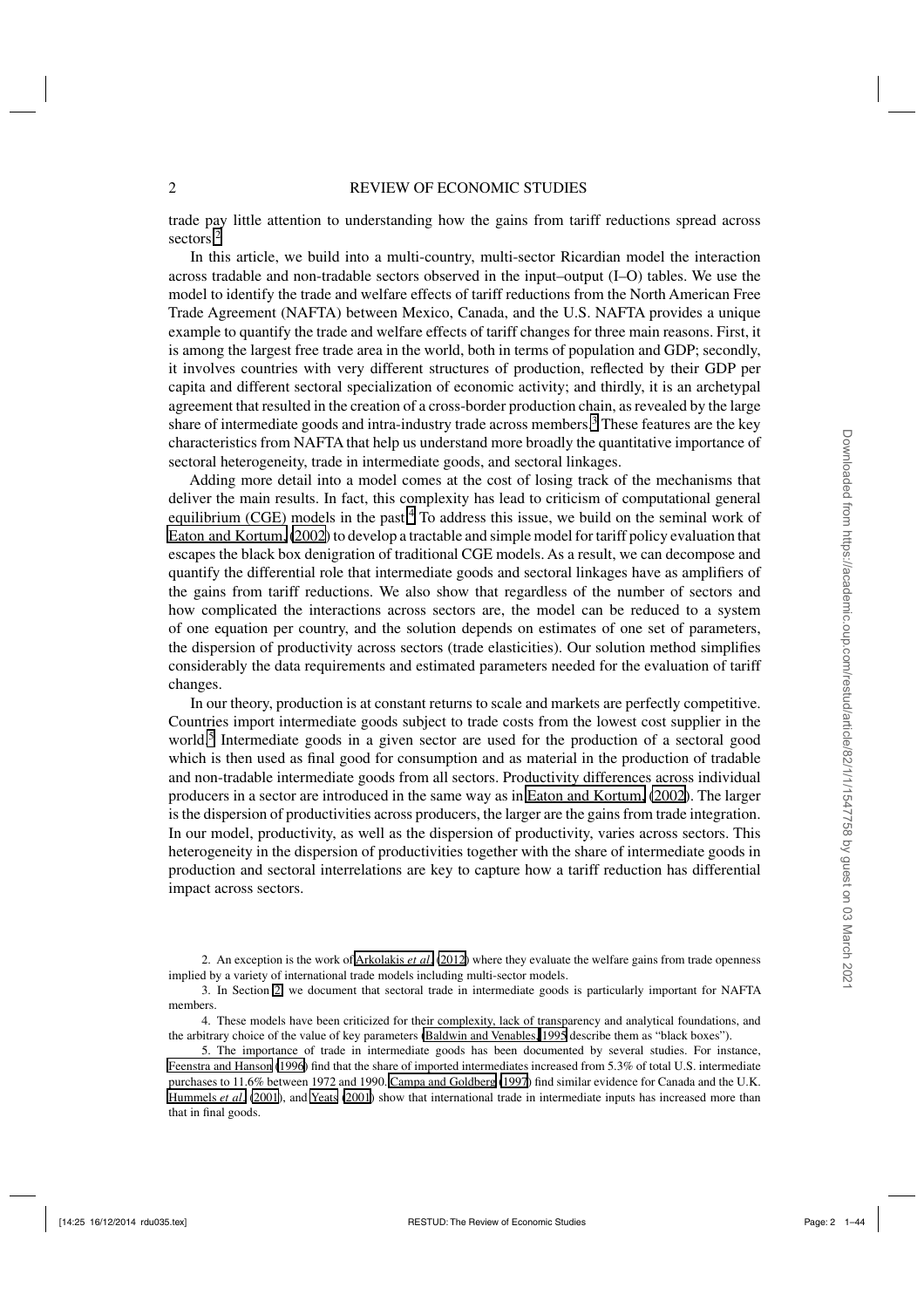We express the model in relative changes and identify the trade and welfare effects of NAFTA's tariff reductions.<sup>6</sup> Our simulations are performed with few data and parameter requirements. In particular, we only use data on bilateral trade flows, production, tariffs, and an estimate of sectoral trade elasticities. We develop a new method to estimate sectoral trade elasticities. The estimations are performed using trade and tariff data, without assuming bilaterally symmetric trade costs as is standard in the literature. Moreover, the method is consistent with any trade model that delivers a gravity-type trade equation. We estimate the parameters of the model at a sectoral level using data from 1993, the year before NAFTA went into effect. We calibrate a 31 countries 40 sector version of our model. Then, using the estimated parameters and incorporating the change in tariffs from 1993 to 2005, both between NAFTA members and with the rest of the world, we use the model to evaluate the welfare effects and quantify the changes in exports and imports in aggregate and at the sectoral level.

We find that NAFTA's tariffs reductions had a considerable impact on its member's economies, in particular for Mexico. NAFTA augmented aggregate intra-bloc trade by 118% for Mexico, 11% for Canada, and 41% for the U.S. We find that NAFTA increased the sectoral specialization of export activity in Mexico. After NAFTA the most export oriented sector in Mexico (Electrical Machinery) represented one-third of the total export shares, whereas before it was only one-fifth. For the case of Canada and U.S., the result is different; sectoral concentration of export activity was reduced.

We find that not all countries gained from NAFTA. Mexico and the U.S. gained 1.31% and 0.08%, respectively, whereas Canada suffered a welfare loss of 0.06%. Still, real wages increased for all NAFTA members and Mexico had the largest gains. We decompose the welfare effects into terms of trade and volume of trade effects and find that most of the gains from NAFTA are a result of an increase in the volume of trade. We find that the trade created, mostly between NAFTA members, was larger than the trade diverted from other economies. This was particularly so for Mexico and Canada. The welfare gains from trade creation with NAFTA members are 1.80% and 0.08% whereas the welfare loss from trade diversion with the rest of the world are 0.08%, and 0.04% for Mexico and Canada, respectively. Only a handful of sectors were responsible for the aggregate volume of trade effects. These were sectors highly protected before NAFTA, like Textiles in Mexico, with a large trade elasticity, like Petroleum, and with a large share of material use and sectoral interdependence, like Electrical Machinery and Autos.

The terms of trade effects were mixed. We find that Mexico's and Canada's terms of trade deteriorated by 0.41% and 0.11%, respectively, mostly due to reductions in export prices, whereas for the U.S. terms of trade increased by 0.04%; largely attributed to cheaper import prices from Mexico. We also decompose the terms of trade effects by sector and find that terms of trade effects were primarily concentrated in a few sectors. We show that certain sectors had a larger aggregate effect compared to others depending on the magnitude of sectoral reductions in import tariffs, the share of materials used in production, and sectoral linkages.

We also evaluate the welfare effects from observed world tariff changes. We find that all countries in the world gained. The welfare gains for NAFTA members were 1.36%, 0.10%, and

<sup>6.</sup> We perform a model-based identification of the trade effects due to NAFTA's tariff reductions by holding technology and other trade costs fixed. By doing this, we are not saying that technology or other trade costs might not have changed as a consequence of the change in tariffs. We are agnostic about how they might have changed and focus instead on the direct effect of tariff changes over the allocation of resources. An alternative exercise could have been to quantify the implied changes in technology and other trade costs in order for the model to deliver the observed change in trade flows after NAFTA. But the problem there is how to identify if these changes were due only to NAFTA. Unless a model of TFP or trade costs is written there is no hope for identification. In our case, we take as exogenous the observable change in tariff due to NAFTA to quantify the trade effects.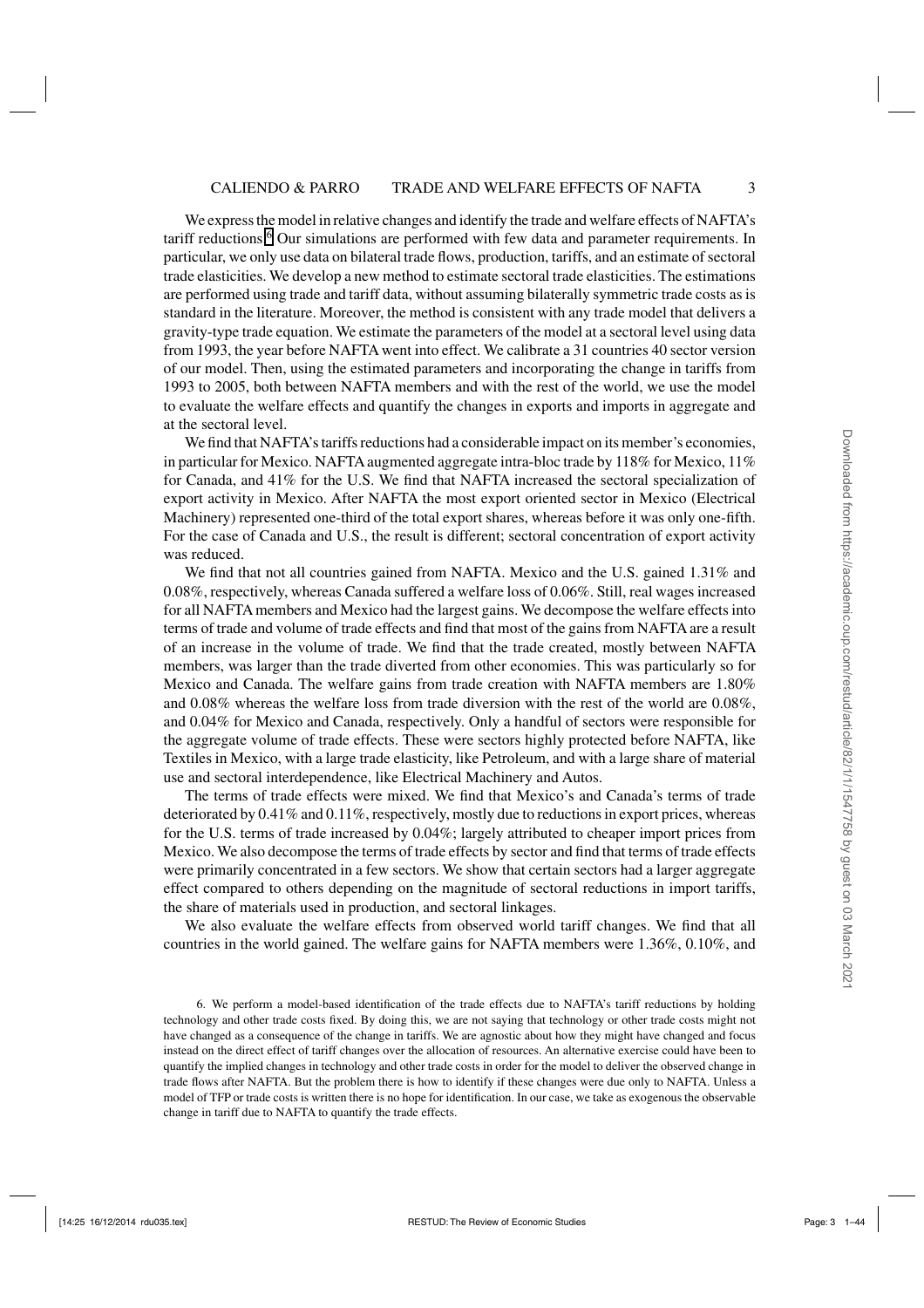0.22% for Mexico, Canada, and the U.S. Netting out the effect of NAFTA, these figures show that Canada was the largest winner from world tariff reductions, followed by U.S. and then Mexico.

Finally, we quantify the trade and welfare effects from NAFTA's tariff reductions across different class of models. We find that welfare effects are on average 71% lower in a onesector model, 62% lower in a model without materials, and 50% lower in a model without sectoral linkages. Trade effects are reduced on average 50%, 26%, and 18%, respectively. These results confirm that sectoral heterogeneity, intermediate inputs, and sectoral linkages are important mechanisms to quantify the trade and welfare effects from tariff changes.

Quantifying potential welfare gains and costs from trade policies has become increasingly important over the years.<sup>7</sup> Our article relates to a large literature that evaluates trade policy and is mostly related to studies that quantify the gains from trade from NAFTA. $\frac{8}{3}$  In particular, [Anderson and van Wincoop](#page-41-0) [\(2002](#page-41-0)) who use a one good gravity model to evaluate the gains from NAFTA. Relative to [Anderson and van Wincoop](#page-41-0) [\(2002\)](#page-41-0) our model has multiple sectors, intermediate goods trade, a production economy, non-tradable sectors, and builds on Ricardian motives of trade instead of love from variety.<sup>9</sup> Our results show that these features are quantitatively important.

Our article is closely related to a recent and growing literature that extends the [Eaton and Kortum,](#page-42-0) [\(2002](#page-42-0)) model to multiple-sectors. For instance [Arkolakis](#page-41-0) *et al*. [\(2012](#page-41-0)), [Caliendo and Parro](#page-41-0) [\(2010\)](#page-41-0), [Chor](#page-41-0) [\(2010\)](#page-41-0), [Costinot](#page-41-0) *et al*. [\(2012](#page-41-0)), [Donaldson](#page-42-0) [\(2012\)](#page-42-0), [Dekle](#page-41-0) *et al*. [\(2008](#page-41-0)), [Eaton](#page-42-0) *et al.* [\(2011\)](#page-43-0), [Hsieh and Ossa](#page-42-0) [\(2011](#page-42-0)), and [Shikher](#page-43-0) (2011).<sup>10</sup> Our article differs from these studies in several dimensions. First, we explicitly consider sectoral linkages between tradable sectors and between tradable and non-tradable sectors unlike previous Ricardian trade models. In our model, producers of non-tradable goods differ in productivity levels, demand tradable and non-tradable intermediate goods for production and supply goods not only for consumption but also for production in all sectors.<sup>11</sup> This feedback in production turns out to be important to quantify the trade and welfare effects of tariff reductions. Secondly, we show how accounting for intermediate goods in production and sectoral linkages does amplify the trade and welfare effects of trade costs and tariff reductions.<sup>12</sup> Thirdly, we extend the Ricardian model to perform a thoroughly quantitative evaluation of the trade and welfare effects from changes in

7. The number of regional trade agreements (RTAs) signed in the world has increased dramatically in the last 20 years. In 1990 there were close to 25 RTAs signed, by 2010 more than 180. By the year 2002 more than one-third of world trade was covered by RTAs.

8. Jacob Viner's (1950) work was among the first to study the welfare analysis of trade policy. [Bhagwati](#page-41-0) *et al*. [\(1999](#page-41-0)) put together many of the major theoretical contributions since Viner. More recents are [Anderson and van Wincoop](#page-41-0) [\(2004](#page-41-0)), [Baier and Bergstrand](#page-41-0) [\(2009\)](#page-41-0), [Deardorff](#page-41-0) [\(1998\)](#page-41-0), [Redding and Anthony Venables](#page-42-0) [\(2004](#page-42-0)), [Rose](#page-42-0) [\(2004\)](#page-42-0), and [Subramanian and Wei](#page-43-0) [\(2007\)](#page-43-0). [Bagwell and Staiger](#page-41-0) [\(2010\)](#page-41-0) survey recent economic research on trade agreements, with special focus on the GATT/WTO. Several studies have focused on the case of NAFTA, for instance [Krueger](#page-42-0) [\(1999](#page-42-0)) and the references therein, [Lederman](#page-42-0) *et al*. [\(2005\)](#page-42-0), [Romalis](#page-42-0) [\(2007\)](#page-42-0), and [Trefler](#page-43-0) [\(2006\)](#page-43-0). For results on CGE models in general see [Brown](#page-41-0) *et al*. [\(1994](#page-41-0)), [Brown and Stern](#page-41-0) [\(1989](#page-41-0)), Kehoe and [Kehoe](#page-42-0) [\(1994](#page-42-0)), and for the case of NAFTA refer to [Fox](#page-42-0) [\(1999](#page-42-0)), [Kehoe](#page-42-0) [\(2003](#page-42-0)), [Rolleigh](#page-42-0) [\(2008](#page-42-0)) and [Shikher](#page-43-0) [\(2010\)](#page-43-0).

9. This last distinction is important since it generates changes at the extensive margin of trade whereas this is not the case of an Armington-type model as commonly used in CGE analysis.

10. The [Eaton and Kortum,](#page-42-0) [\(2002](#page-42-0)) model has been extended in many other directions also. One of the earliest studies was [Yi](#page-43-0) [\(2003\)](#page-43-0) who uses the model to understand if vertical specialization can explain the large growth in trade. More recent studies ar[e Burstein](#page-41-0) *et al*.[\(2012\)](#page-41-0), [Burstein and Vogel](#page-41-0) [\(2012\), Caselli](#page-41-0) *et al*.[\(2012](#page-41-0)), [Fieler](#page-42-0) [\(2011](#page-42-0)), [Kerr](#page-42-0) [\(2009\)](#page-42-0), [Levchenko and Zhang](#page-42-0) [\(2011\)](#page-42-0), [Parro](#page-42-0) [\(2013\)](#page-42-0), [Ossa](#page-42-0) [\(2012](#page-42-0)), [Ramondo and Rodriguez-Clare](#page-42-0) [\(2013](#page-42-0)), and [Waugh](#page-43-0) [\(2010\)](#page-43-0). For a comprehensive survey of recent extensions of the Ricardian model of trade refer to [Eaton and Kortum](#page-42-0) [\(2012](#page-42-0)).

11. Non-tradable good sectors are often modelled as an outside sector that does not use intermediate goods for production. For example, see [Alvarez and Lucas](#page-40-0) [\(2007](#page-40-0)).

12. In Section 5.3, we compare the effects of NAFTA across different models and show that sectoral heterogeneity, intermediate goods, and sectoral linkages are quantitatively important.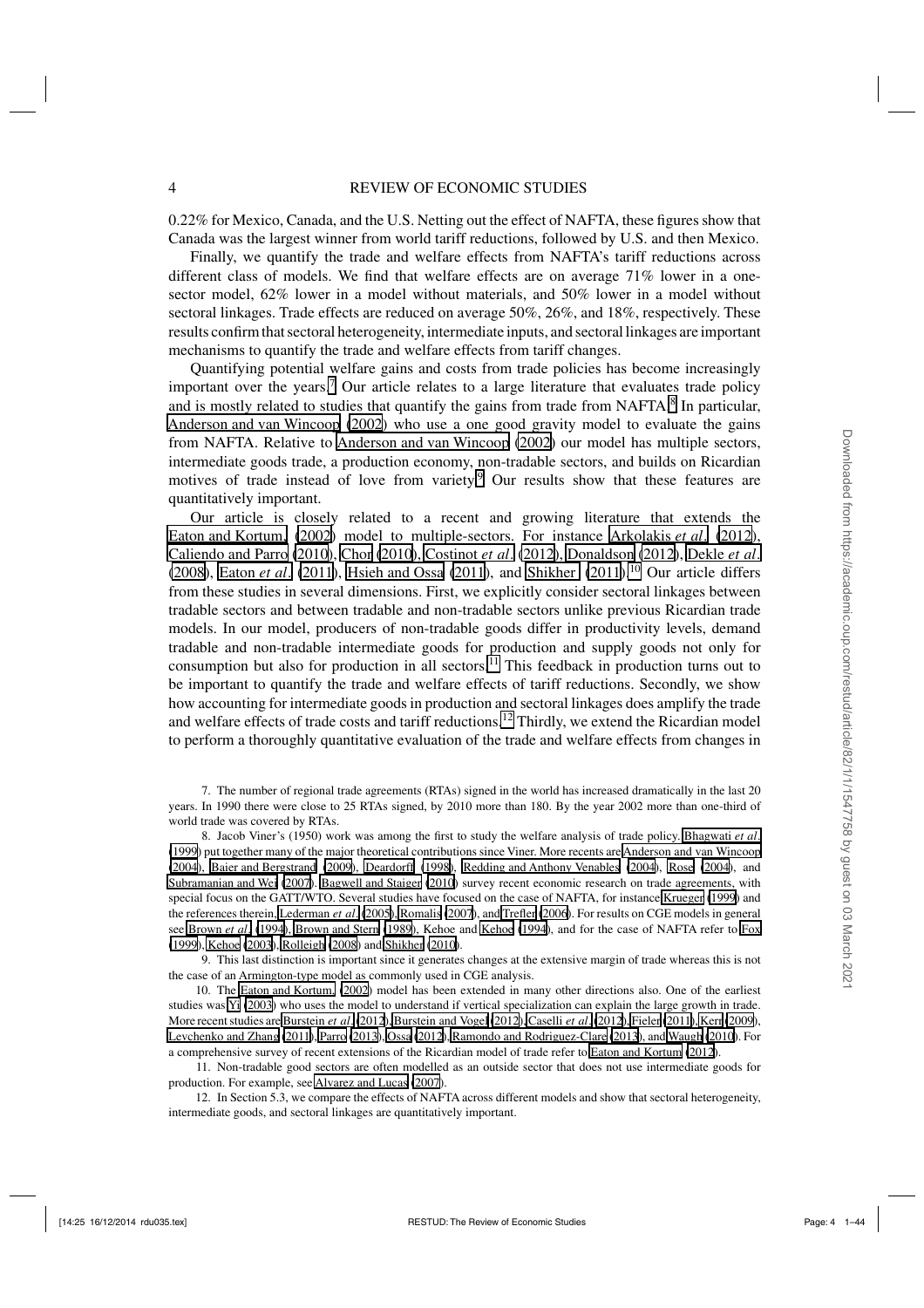<span id="page-4-0"></span>trade policies. Finally, the way in which we take the model to the data is very different compared to other studies. We solve the multi-country and multi-sector model in changes, relative to a base year, allowing us to perform counterfactuals without relying on estimates of unobserved structural parameters, like fundamental productivity. We show that this approach is simple and useful to evaluate counterfactual changes in trade costs more broadly.

Our article is also related to studies that propose new methods to estimate trade elasticities.<sup>13</sup> We propose a new method that identifies sectoral and aggregate trade elasticities by exploiting the cross-sectional variation in trade shares induced by the cross-sectional variation in tariffs. The method relies on the multiplicative properties of the gravity equation consistent with a large variety of trade models [\(Krugman, 1981](#page-42-0); [Eaton and Kortum, 2002;](#page-42-0) [Anderson Wincoop, 2003](#page-41-0); [Melitz, 2003](#page-42-0); and [Chaney, 2008](#page-41-0)).

The article is structured as follows. In Section 2, we motivate the importance of modeling trade in intermediates, multiple sectors, and sectoral linkages for tariff policy evaluation. In Section [3,](#page-5-0) we develop a methodology to evaluate the trade and welfare effects of tariff changes, we present the equilibrium conditions of the model, and show how to solve and calibrate the model. In Section [4,](#page-14-0) we propose a new method and estimate sectoral trade elasticities. In Section [5,](#page-18-0) we apply the model to evaluate the trade and welfare effects of NAFTA. In Section [6,](#page-27-0) we conclude.

#### 2. TARIFFS, INTERMEDIATE GOODS AND SECTORAL LINKAGES

In this section we motivate the importance of modelling trade in intermediates, multiple sectors, and sectoral linkages for tariff policy evaluation. TheAppendix "Data Sources and Description", at the end of the document, describes in detail the data sources that we use in this article. Throughout the article, whenever we make reference to a sector in the data, we refer to a 2-digit ISIC Rev. 3 industry. Table [A1](#page-17-0) in the Appendix "Data Sources and Description" provides a description of the sectoral categories.

Tariff rates vary substantially across sectors. In 1993, the year before NAFTA went into effect, sectoral tariff rates applied by Mexico, Canada, and the U.S. to NAFTAmembers were, on average, 12.5%, 4.2%, and 2.7%, respectively, with a large heterogeneity across sectors (Figure [A1,](#page-34-0) in the appendix, presents the effective tariffs rates across NAFTA members for the year 1993). By 2005 they dropped almost to zero between NAFTA members, but tariffs that Mexico, Canada, and the U. S. applied to the rest of the world were, on average,  $7.1\%$ ,  $2.2\%$ , and  $1.7\%$ , respectively.<sup>14</sup> The fact to take away is that by 2005 average tariffs had decreased considerably, but they still remained very dispersed across sectors. Trade and welfare effects of average changes in tariffs can be analyzed using a one-sector trade model; however, the effects of changes in the dispersion of tariffs can only be analyzed with a model that includes multiple sectors, sectoral linkages and intermediate goods.

<sup>13.</sup> For instance, [Feenstra](#page-42-0) [\(1994\), Head and Ries](#page-42-0) [\(2001\)](#page-42-0),[Anderson and van Wincoop](#page-41-0) [\(2004](#page-41-0)) and references therein, [Romalis](#page-42-0) [\(2007\)](#page-42-0), [Simonovska and Waugh](#page-43-0) [\(2013](#page-43-0)) and [Bergstrand](#page-41-0) *et al*. [\(2013](#page-41-0)).

<sup>14.</sup> The reason why tariffs decreased is mostly that several free trade agreements entered into force during the period 1993-2005. For instance, Mexico signed free trade agreements with Costa Rica in 1995, Nicaragua in 1998, Chile in 1999, the European Union in 2000, El Salvador, Guatemala and Honduras in 2001, and Japan in 2005; Canada signed agreements with Chile in 1997 and Costa Rica in 2002; and the U.S. signed agreements with Jordan in 2001, Chile, Costa Rica, the Dominican Republic, El Salvador, Guatemala, Honduras, Nicaragua and Singapore in 2004, and Australia in 2005.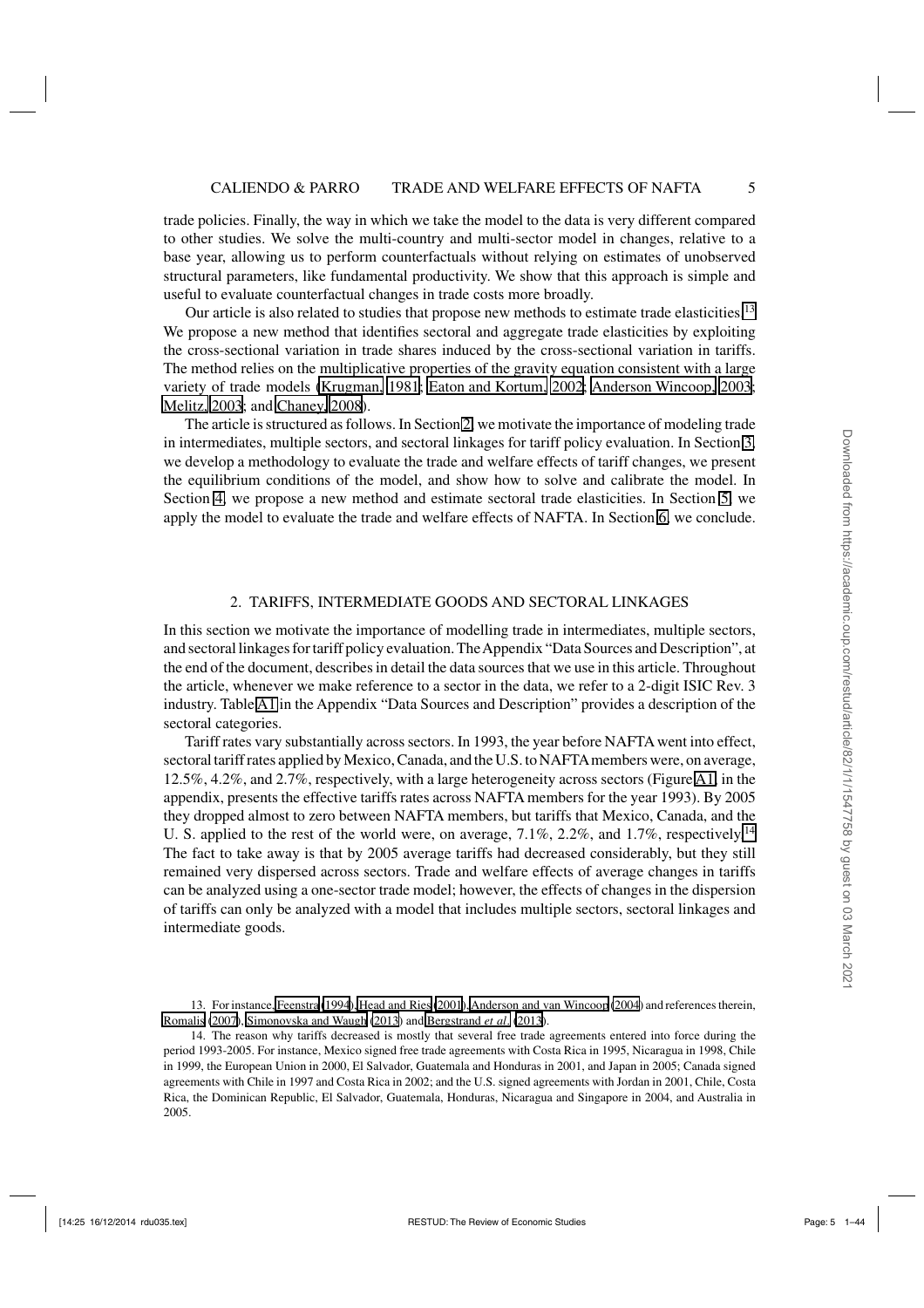<span id="page-5-0"></span>Actually, most goods traded are intermediate goods.<sup>15</sup> In 1993, 68% of Mexico's imports from countries not belonging to NAFTA were intermediate goods. The share for Canada is 61.5% and for the U.S. 64.6%. Intermediate goods trade is even more important for NAFTA members. In fact, 82.1% of Mexico's imports from NAFTA were intermediate goods, whereas for Canada and the U.S. the values were 72.3% and 72.8%, respectively. Therefore, by 1993 most goods traded across NAFTA members were intermediate goods and trade of these types of goods was more important across NAFTA members than with the rest of the world.

Also, tradable and non-tradable sectors are interconnected. Using I–O tables, we can measure the proportion of spending from sectors on final and intermediate goods from other sectors. One salient characteristic of any I–O matrix is that it presents a strong diagonal, namely that the share of own industry material inputs purchased are important. However, this expenditure share is far from 100%. For example, for the U.S., the mean diagonal share is 16% and has a standard deviation of 15%, whereas for Mexico, the mean diagonal share is 13% and has a standard deviation of 14%.<sup>16</sup> If we focus only on tradable sectors, the mean share of the diagonal elements is 20% and 19% whereas the mean share of the diagonal elements for the non-tradable sectors are  $11\%$  and  $7\%$ , respectively, for the U.S. and Mexico. This means that industries purchase mostly intermediate inputs from other industries.<sup>17</sup> Moreover, I–O tables reflect that tradable and non-tradable sectors are interrelated. The average share of tradable sectors in the production of non-tradable sectors is 23% for the U.S. and 32% for Mexico, whereas the average share of non-tradable sectors in the production of tradable sectors is 34% for the U.S. and 26% for Mexico. This casual inspection of the I–O tables shows that sectors are strongly interrelated and that non-tradable sectors are a relevant input in the production of tradables and vice versa.

We finish this subsection concluding that an assessment of the economics effects of NAFTA needs to take into account that most goods traded are intermediate goods, that countries have different structure of production and that there is substantial sectoral heterogeneity in tariffs. We now proceed to describe a model that takes all of these mechanisms into account.

#### 3. A QUANTITATIVE MODEL FOR TRADE POLICY EVALUATION

We develop a quantitative general equilibrium model with trade in intermediate goods, sectoral heterogeneity, and I–O linkages, that takes into consideration all the empirical facts described in the previous section. The model builds on the Ricardian trade model of [Eaton and Kortum,](#page-42-0) [\(2002](#page-42-0)). There are *N* countries and *J* sectors. We denote countries by *i* and *n* and sectors by *j* and *k*. Sectors are of two types, either tradable or non-tradable and there is only one factor of production, labour. All markets are perfectly competitive and labour is mobile across sectors and not mobile across countries.

#### 3.1. *The model*

**3.1.1. Households.** In each country, there are a measure of  $L_n$  representative households that maximize utility by consuming final goods  $C_n^j$ . The preferences of the households are given

16. These figures are computed using the I-O tables described in the Appendix "Data Sources and Description."

<sup>15.</sup> The descriptive statistics presented in this paragraph use data from COMTRADE via WITS. The product categories are the HS Standard Product Groups, UNCTAD. We refer to intermediate goods to categories UNCTAD-SoP2 and UNCTAD-SoP4. The intermediate goods traded in the model that we present below map to these two categories.

<sup>17.</sup> Jones (2007) presents a detailed description of the characteristics of I-O tables. He shows that, regardless of the level of sectoral disaggregation, the largest share is always the share of own industry material inputs purchased. However, the higher the level of disaggregation, the smaller the share is. For instance, the share of own industry material inputs purchased are, on average, 3.3% of total material purchases for the case of the U.S. using a 6-digit I-O table.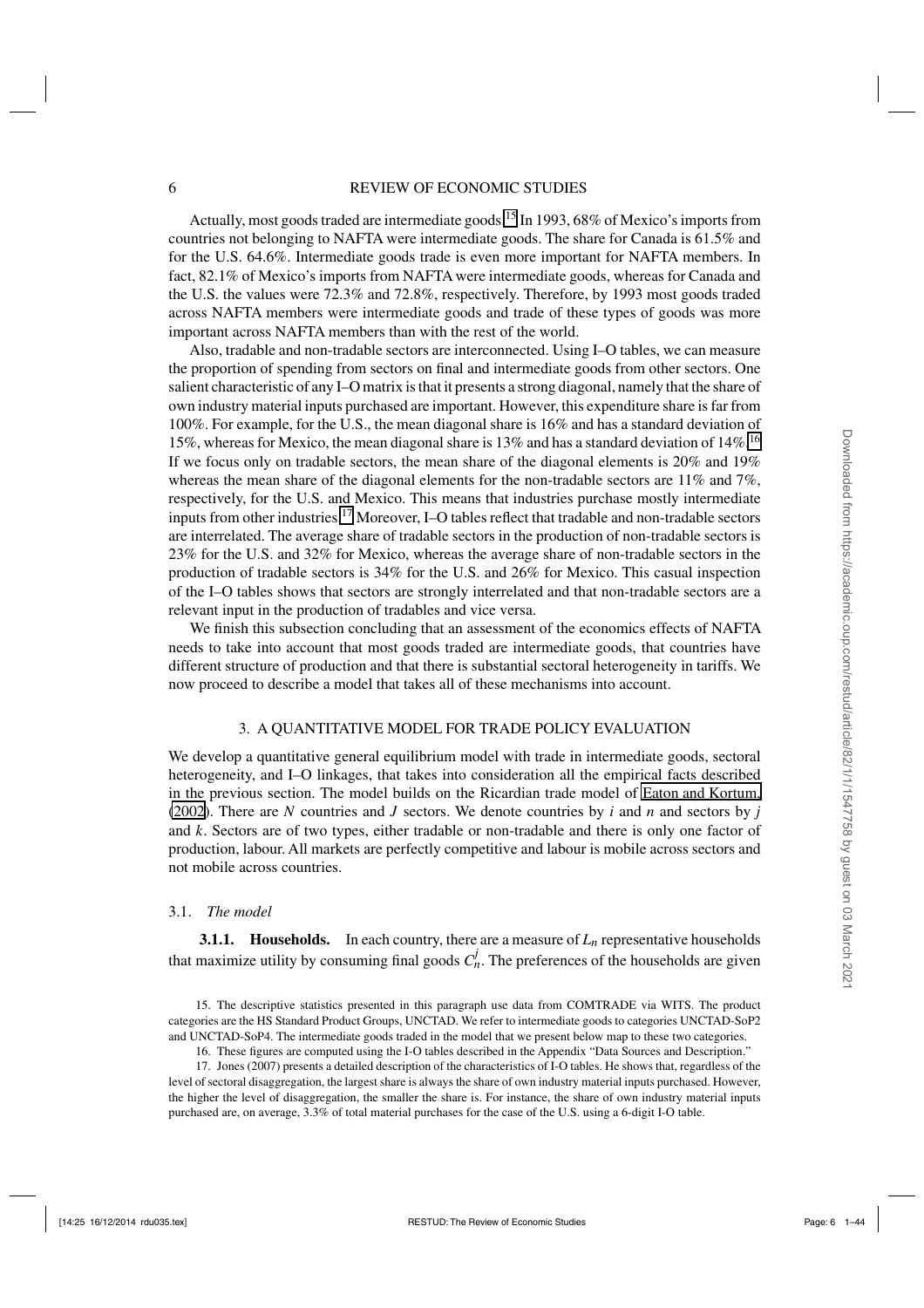<span id="page-6-0"></span>by

$$
u(C_n) = \prod_{j=1}^{J} C_n^{j \alpha_n^j}, \text{ where } \sum_{j=1}^{J} \alpha_n^j = 1.
$$
 (1)

We denote by  $I_n$  households' income. Income is derived from two sources; households supply labour  $L_n$  at a wage  $w_n$  and receive transfers on a lump-sum basis (tariff revenues and transfers from the rest of the world, as we will see in a moment).

**3.1.2. Intermediate goods.** A continuum of intermediate goods  $\omega^j \in [0,1]$  is produced in each sector *j*. Two types of inputs, labour, and composite intermediate goods (also referred to as materials) from all sectors, are used for the production of each  $\omega^j$ . Producers of intermediate goods across countries differ in the efficiency of production. We denote by  $z_n^j(\omega^j)$  the efficiency of producing intermediate good  $\omega^j$  in country *n*. The production technology of a good  $\omega$ <sup>*j*</sup> is

$$
q_n^j(\omega^j) = z_n^j(\omega^j) \left[ t_n^j(\omega^j) \right]^{\gamma_n^j} \prod_{k=1}^J \left[ m_n^{k,j}(\omega^j) \right]^{\gamma_n^{k,j}},
$$

where  $l_n^j(\omega^j)$  is labour and  $m_n^{k,j}(\omega^j)$  are the composite intermediate goods from sector *k* used for the production of intermediate good  $\omega^j$ . The parameter  $\gamma_n^{k,j} \geq 0$  is the share of materials from sector *k* used in the production of intermediate good  $\omega^j$ , with  $\sum_{k=1}^J \gamma_n^{k,j} = 1 - \gamma_n^j$ , and the parameter  $\gamma_n^j \geq 0$  is the share of value added. Both value added shares and intermediate goods shares vary across countries and sectors.<sup>18</sup>

Since production of intermediate goods is at constant returns to scale and markets are perfectly competitive, firms price at unit cost,  $c_n^j/z_n^j(\omega^j)$ , where  $c_n^j$  denotes the cost of an input bundle. In particular

$$
c_n^j = \Upsilon_n^j w_n^{\gamma_n^j} \prod_{k=1}^J P_n^{k \gamma_n^{k,j}}, \tag{2}
$$

where  $P_h^k$  is the price of a composite intermediate good from sector *k*, and  $\Upsilon_n^j$  is a constant.<sup>19</sup> Equation (2) captures a key difference compared to the one-sector model or the multi-sector model without interrelated sectors, as the cost of the input bundle depends on wages and on the price of all the composite intermediate goods in the economy, tradable, and non-tradable. A change in policy that affects the price in any single sector will affect indirectly all the sectors in the economy via the input bundle. We show later that this interrelation plays an important role in evaluating the trade and welfare effects from trade openness.

**3.1.3. Composite intermediate goods.** Producers of composite intermediate goods in sector *j* and country *n*, supply  $Q_n^j$  at minimum cost by purchasing intermediate goods  $\omega^j$  from the

<sup>18.</sup> The main reason why we assume a unit elasticity of substitution across materials is because, at the level of aggregation at which we conduct our empirical analysis, value added, and I–O shares are fairly constant over time. Using I–O tables for the years 1995 and 2005, at the two-digit ISIC rev 2, from 26 countries sourced from WIOD (http://www.wiod.org/), we evaluated the stability of input shares by calculating the correlation coefficient across all input shares over time. We find that for all countries, the correlation was higher than 0.91. Still, Appendix "CES Model" presents a general version of our model where we allow for any degree of substitutability across inputs.

<sup>19.</sup> Specifically,  $\Upsilon_n^j \equiv \prod_k^j$  $\int_{k=1}^{J} (\gamma_n^{k,j})^{-\gamma_n^{k,j}} (\gamma_n^{j})^{-\gamma_n^{j}}.$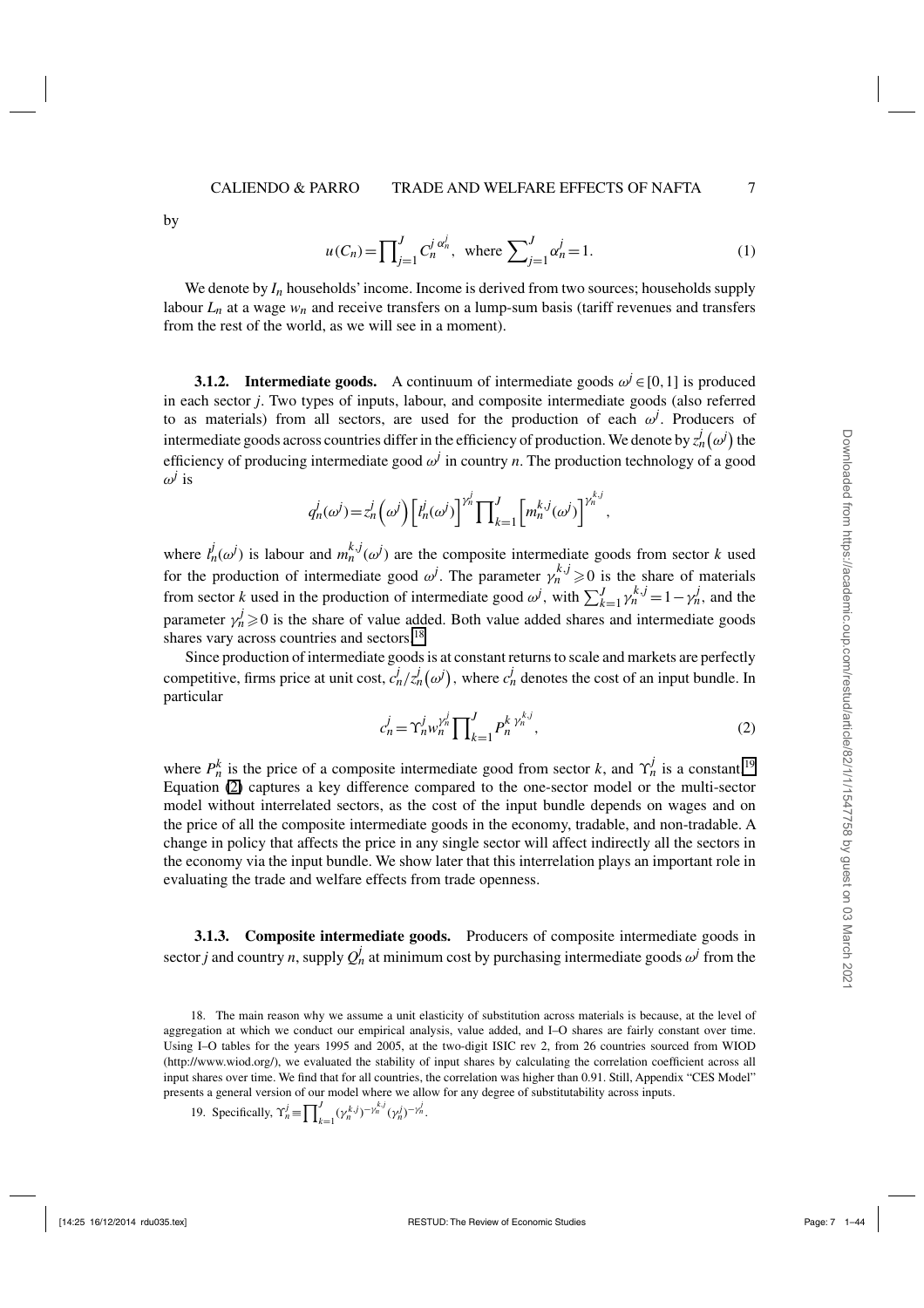<span id="page-7-0"></span>lowest cost suppliers across countries.<sup>20</sup> The production technology of  $Q_n^j$  is an [Ethier](#page-42-0) [\(1982](#page-42-0)) or Dixit and Stiglitz (1977) aggregator given by

$$
Q_n^j = \left[ \int r_n^j (\omega^j)^{1-1/\sigma^j} d\omega^j \right]^{\sigma^j/(\sigma^j-1)},
$$

where  $\sigma^j > 0$  is the elasticity of substitution across intermediate goods within sector *j*, and  $r_n^j(\omega^j)$ is the demand of intermediate goods  $\omega^j$  from the lowest cost supplier. The solution to the problem of the composite intermediate good producer gives the following demand for good  $\omega$ <sup>*j*</sup>

$$
r_n^j(\omega^j) = \left(\frac{p_n^j(\omega^j)}{p_n^j}\right)^{-\sigma^j} Q_n^j,
$$

where  $P_h^j$  is unit price of the composite intermediate good

$$
P_n^j = \left[ \int p_n^j (\omega^j)^{1-\sigma^j} d\omega^j \right]^{\frac{1}{1-\sigma^j}},
$$

and  $p_n^j(\omega^j)$  denotes the lowest price of intermediate good  $\omega^j$  across all locations *n*.

Composite intermediate goods from sector *j* are used as materials for the production of intermediate good  $\omega^k$  in the amount  $m_n^{j,k}(\omega^k)$  in all sectors *k*, and as final goods in consumption  $C_n^{j}$ <sup>21</sup>

**3.1.4. International trade costs and prices.** We assume that trade in goods is costly. In particular, there are two types of trade costs: iceberg trade costs and an ad-valorem flat-rate tariffs. Iceberg costs are defined in physical units as in [Samuelson](#page-42-0) [\(1954\)](#page-42-0), where one unit of a tradable intermediate good in sector *j* shipped from country *i* to country *n* requires producing  $d_{ni}^j \ge 1$  units in *i*, with  $d_{nn}^{j} = 1$ . Goods imported by country *n* from country *i* have to pay an ad-valorem flat-rate tariff  $\tau_{ni}^j$  applicable over unit prices. We combine both trade costs, represented by

$$
\kappa_{ni}^j = \tilde{\tau}_{ni}^j d_{ni}^j,\tag{3}
$$

where  $\tilde{\tau}_{ni}^j = (1 + \tau_{ni}^j)$ . We also assume that the triangular inequality holds;  $\kappa_{nh}^j \kappa_{hi}^j \ge \kappa_{ni}^j$  for all *n*,*h*,*i*.

20. Allowing for producers of composite intermediate goods to search for the lowest cost supplier is a key distinction from models with Armington-type assumptions. In those models, because of the love for variety, regardless of the price, goods are always bought from all sources, since they are differentiated by country of origin. In the [Eaton and Kortum,](#page-42-0) [\(2002](#page-42-0)) model, the source from which goods are purchased is endogenously determined and can change as a consequence of tariff reductions. This is crucial to understand why this model conceptually takes into account changes at the extensive new goods margin and not only changes at the intensive old goods margin, as is the case in Armington-type models. However, both models deliver similar aggregate moments for trade flows. In fact, the gravity equation implied from the [Eaton and Kortum,](#page-42-0) [\(2002](#page-42-0)) model, equation [\(6\)](#page-9-0) below, is identical to the Armington model after mapping the dispersion of productivity,  $\theta$ , and the technology parameter,  $\lambda$ , to the elasticity of substitution and the home bias parameter in the Armington-type models.

21. The market clearing condition for the composite intermediate good in sector *j* is

$$
Q_n^j = C_n^j + \sum_{k=1}^J \int m_n^{j,k} (\omega^k) d\omega^k.
$$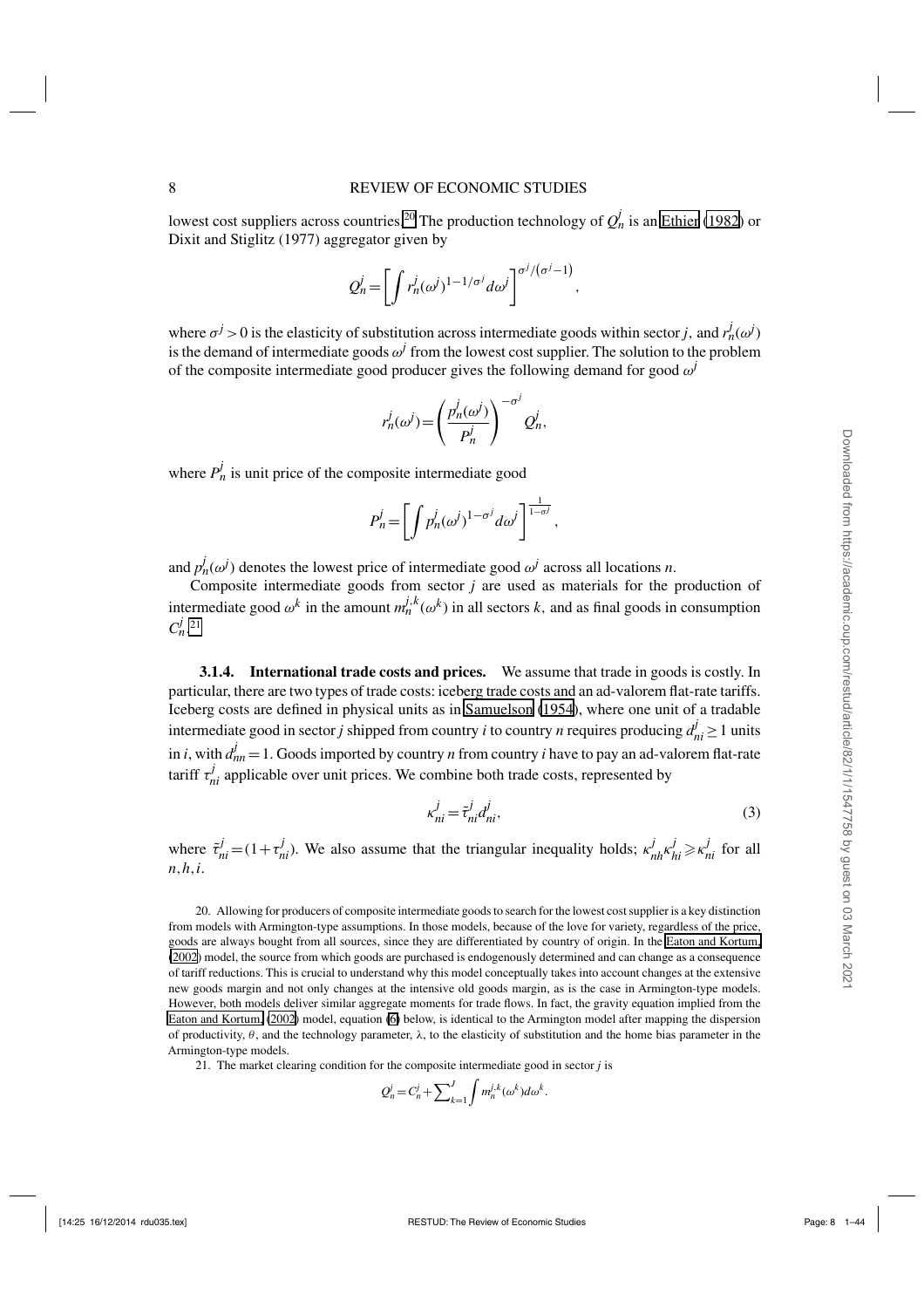<span id="page-8-0"></span>After taking into account trade costs, a unit of a tradable intermediate good  $\omega^j$  produced in country *i* is available in country *n* at unit prices  $c_j^j$ *i* κ*j ni*/*z j*  $\mathcal{L}_i^J(\omega^j)$ . Therefore, the price of intermediate good  $\omega^j$  in country *n* is given by

$$
p_n^j(\omega^j) = \min_i \left\{ \frac{c_i^j \kappa_{ni}^j}{z_i^j(\omega^j)} \right\}.
$$

We model non-tradable sectors in the same way as tradable sectors but impose that  $\kappa_{in}^{j} = \infty$ ; thus, in some sectors goods are not traded because it is always cheaper to buy goods from local suppliers. In non-tradable sectors,  $p_n^j(\omega^j) = c_n^j / z_n^j(\omega^j)$  and the demand of intermediate goods is given by  $r_n^j(\omega^j) = q_n^j(\omega^j)$ .

Ricardian motives to trade are introduced following Eaton and Kortum's [\(2002\)](#page-42-0) probabilistic representation of technologies allowing productivities to differ by country and also by sectors. In particular, we assume that the efficiency of producing a good  $\omega^j$  in country *n* is the realization of a Fréchet distribution with a location parameter that varies by country and sector,  $\lambda_n^j \geqslant 0$  and shape parameter that varies by sector,  $\theta^{j}$ .<sup>22</sup> In the context of this model, a higher  $\lambda_n^j$  makes the average productivity in a sector higher, a notion of absolute advantage, whereas a smaller value of  $\theta$ <sup>*j*</sup> implies a higher dispersion of productivity across goods  $\omega^j$ , a notion of comparative advantage. We assume that the distributions of productivities are independent across goods, sectors and countries, and that  $1+\theta^j > \sigma^j$ . With these assumptions on the distribution of efficiencies we can solve for the distribution of prices.<sup>23</sup> The price of the composite intermediate good is then given by

$$
P_n^j = A^j \left[ \sum_{i=1}^N \lambda_i^j (c_i^j \kappa_{ni}^j)^{-\theta^j} \right]^{-1/\theta^j},\tag{4}
$$

for all sectors *j* and countries *n*; where  $A^j$  is a constant. Note that equation (4) is also the price index of the non-tradable goods sector. The difference is that in that case, since  $\kappa_{in}^j = \infty$ , the price index is given by  $P_n^j = A^j \lambda_n^{j-1/\theta^j} c_n^j$ .

Consumers purchase final goods at prices  $P_h^j$ . With Cobb–Douglas preferences (equation [1\)](#page-6-0), the consumption price index is given by

$$
P_n = \prod_{j=1}^J (P_n^j / \alpha_n^j)^{\alpha_n^j}.
$$
\n<sup>(5)</sup>

**3.1.5. Expenditure shares.** Total expenditure on sector *j* goods in country *n* is given by  $X_n^j = P_n^j Q_n^j$ . We denote by  $X_{ni}^j$  to the expenditure in country *n* of sector *j* goods from country *i*. It follows that country *n*'s share of expenditure on goods from *i* are given by  $\pi_{ni}^{j} = X_{ni}^{j}/X_{n}^{j}$ .

<sup>22.</sup> For a description of the properties of the Fréchet distribution, refer to [Eaton and Kortum,](#page-42-0) [\(2002](#page-42-0)). [Donaldson](#page-42-0) [\(2012](#page-42-0)) relates this assumption to other standard assumptions used in models of international trade with heterogeneous firms, like those in [Melitz,](#page-42-0) [\(2003](#page-42-0)), Chaney (2008), and others. [Costinot](#page-41-0) *et al*. [\(2012](#page-41-0)) consider the case of more general distributions.

<sup>23.</sup> Appendix "Distribution of Prices and Expenditure Shares" presents a detailed derivation of the distribution of prices and how to solve for the price index (equation 4) as well as the expenditure shares (equation [6\)](#page-9-0). The derivation follows [Eaton and Kortum,](#page-42-0) [\(2002\)](#page-42-0) applied to a multi-sector economy.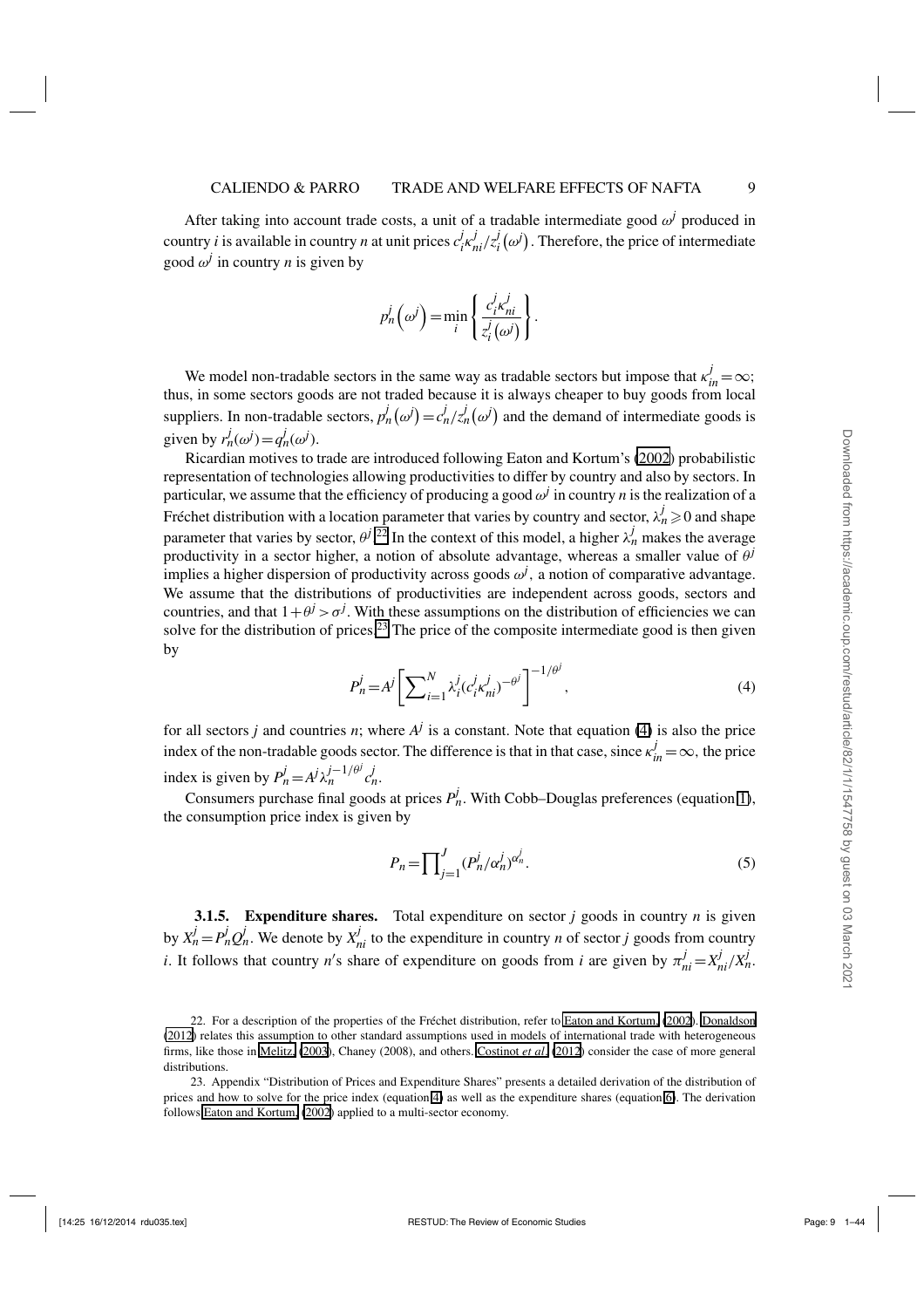<span id="page-9-0"></span>Using the properties of the Fréchet distribution, we can derive expenditure shares as a function of technologies, prices, and trade costs

$$
\pi_{ni}^j = \frac{\lambda_i^j \left[c_i^j \kappa_{ni}^j\right]^{-\theta^j}}{\sum_{h=1}^N \lambda_h^j \left[c_h^j \kappa_{nh}^j\right]^{-\theta^j}}.
$$
\n(6)

As we can see, bilateral trade shares  $\pi_{ni}^j$  take the form of a multi-sector version of a gravity equation. Changes in tariffs have a direct effect in trade shares via  $\kappa_{ni}^j$ , and from equation [\(2\)](#page-6-0) note that changes in tariffs also have an indirect effect through the input bundle  $c_i^j$  since it incorporates all the information contained in the I–O tables.

**3.1.6. Total expenditure and trade balance.** Total expenditure on goods *j* is the sum of the expenditure on composite intermediate goods by firms and the expenditure by households. Then,  $X_n^j$  is given by

$$
X_n^j = \sum_{k=1}^J \gamma_n^{j,k} \sum_{i=1}^N X_i^k \frac{\pi_{in}^k}{1 + \tau_{in}^k} + \alpha_n^j I_n,\tag{7}
$$

where

$$
I_n = w_n L_n + R_n + D_n,\tag{8}
$$

represents final absorption in country *n*, as the sum of labour income, trade deficit, and tariff revenues. In particular,  $R_n = \sum_{j=1}^{J} \sum_{i=1}^{N} \tau_{ni}^j M_{ni}^j$ , where  $M_{ni}^j = X_n^j \frac{\pi_{ni}^j}{1 + \tau_{ni}^j}$  are country n's imports of sector *j* goods from country *i*. The summation of trade deficits across countries is zero,  $\sum_{n=1}^{N} D_n =$ 0, and national deficits are the summation of sectoral deficits,  $D_n = \sum_{k=1}^{J} D_n^k$ . Sectoral deficits are defined by  $D_n^j = \sum_{i=1}^N$ *N*<sub>*ni*</sub> −  $\sum_{i=1}^{N}$  $\sum_{i=1}^{N} E_{ni}^{j}$ , where  $E_{ni}^{j} = X_{i}^{j}$  $\frac{\pi_{in}^j}{1+\tau_{in}^j}$  are country *n's* exports of sector *j* goods to country *i*. Aggregate trade deficits in each country are exogenous in the model, however, sectoral trade deficits are endogenously determined.

Finally, using the definition of expenditure and trade deficit we have that

$$
\sum_{j=1}^{J} \sum_{i=1}^{N} X_n^j \frac{\pi_{ni}^j}{1 + \tau_{ni}^j} - D_n = \sum_{j=1}^{J} \sum_{i=1}^{N} X_i^j \frac{\pi_{in}^j}{1 + \tau_{in}^j}.
$$
\n(9)

This condition reflects the fact that total expenditure, excluding tariff payments, in country*n* minus trade deficits equals the sum of each country's total expenditure, excluding tariff payments, on tradable goods from country *n*. We are adding over all sectors whether a sector is tradable or non-tradable. The non-tradable sectors will appear in both sides of the equation and cancel out.<sup>24</sup>

We now define formally the equilibrium under policies  $\{\tau_{ni}^j\}$  in this model.

24. It is also possible to show that equation (9) implies labour market clearing. To see this, add equation (7) across sectors and substitute into equation (9) to obtain

$$
w_n L_n = \sum_{j=1}^J \gamma_n^j \sum_{i=1}^N X_i^j \frac{\pi_m^j}{1 + \tau_m^j}.
$$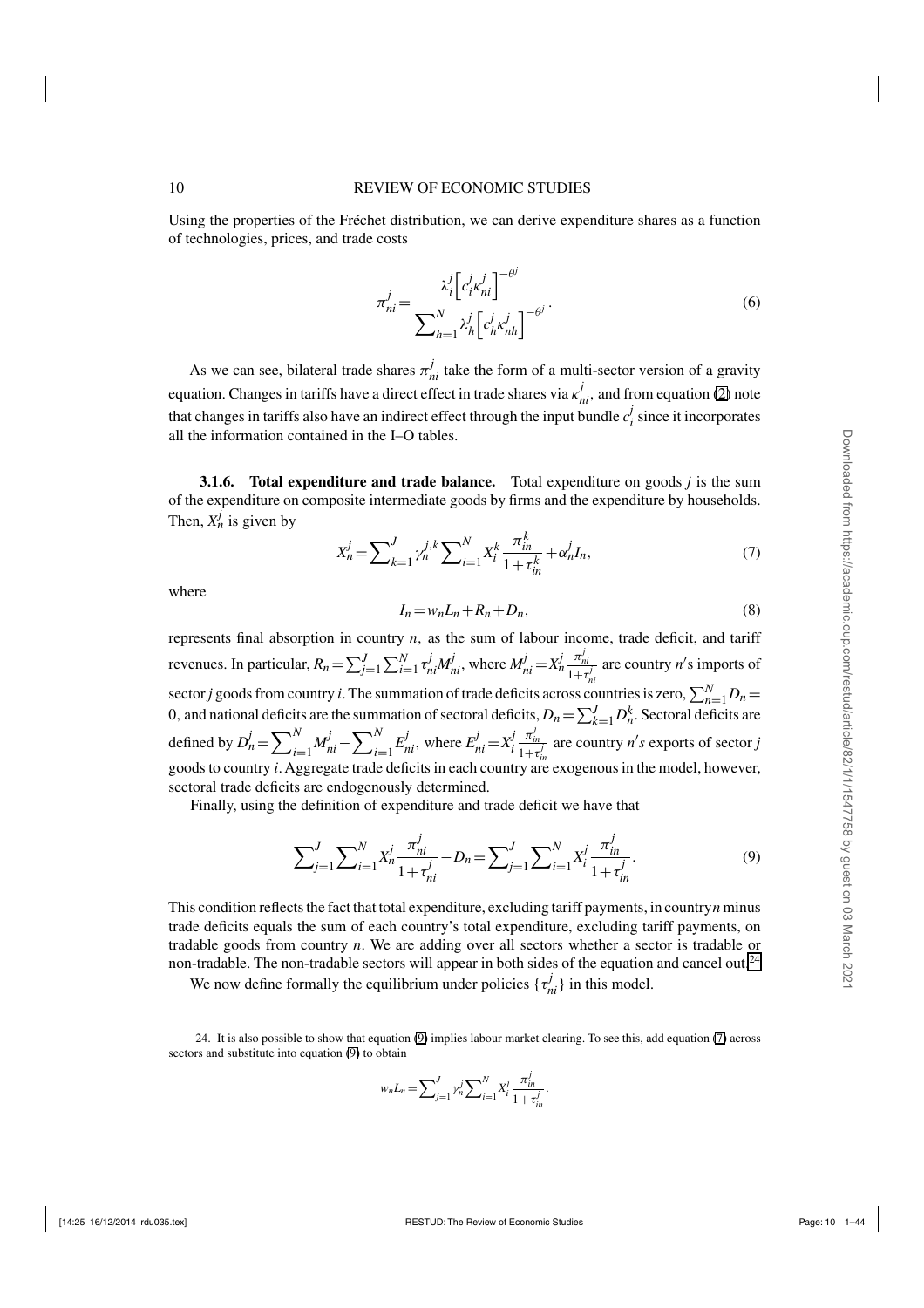<span id="page-10-0"></span>**Definition 1.** *Given L<sub>n</sub>*,  $D_n$ ,  $\lambda_n^j$ , and  $d_{ni}^j$ , an equilibrium under tariff structure  $\tau$  is a wage vector  $\mathbf{w} \in \mathbb{R}_{++}^N$  and prices  $\{P_n^j\}_{j=1,n=1}^{J,N}$  that satisfy equilibrium conditions ([2](#page-6-0)), ([4](#page-8-0)), ([6](#page-9-0)), ([7](#page-9-0)), and ([9](#page-9-0)) *for all j*, *n*.

**3.1.7. Equilibrium in relative changes.** Instead of solving for an equilibrium under policy  $\tau$  we solve for changes in prices and wages after changing from policy  $\tau$  to policy  $\tau'$ , what we define as an equilibrium in relative changes.<sup>25</sup> There are several advantages of doing so. First, we can match exactly the model to the data in a base year; secondly, we can identify the effect on equilibrium outcomes from a pure change in tariffs, which is what we are after in this article; and finally we can solve for the general equilibrium of the model without needing to estimate parameters which are difficult to identify in the data, as productivities  $\lambda_n^j$ , and iceberg trade costs  $d_{ni}^j$ .

We now define the equilibrium of the model under policy  $\tau'$  relative to a policy under tariff structure  $\tau$ .

**Definition 2.** Let  $(w, P)$  be an equilibrium under tariff structure  $\tau$  and let  $(w', P')$  be an *equilibrium under tariff structure* τ'. Define  $(\hat{\bf{w}}, P)$  as an equilibrium under τ' relative to τ, *where a variable with a hat "x" represents the relative change of the variable, namely* ˆ *x*ˆ =*x* /*x. Using equations [\(2\)](#page-6-0), [\(4\)](#page-8-0), [\(6\)](#page-9-0), [\(7\)](#page-9-0), and [\(9\)](#page-9-0) the equilibrium conditions in relative changes satisfy:*

*Cost of the input bundles:*

$$
\hat{c}_n^j = \hat{w}_n^{\gamma_n^j} \prod_{k=1}^J \hat{P}_n^k^{\gamma_n^{k,j}}.
$$
\n(10)

*Price index:*

$$
\hat{P}_n^j = \left[ \sum_{i=1}^N \pi_{ni}^j [\hat{\kappa}_{ni}^j \hat{c}_i^j]^{-\theta^j} \right]^{-1/\theta^j}.
$$
\n(11)

*Bilateral trade shares:*

$$
\hat{\pi}_{ni}^j = \left[ \frac{\hat{c}_i^j \hat{\kappa}_{ni}^j}{\hat{P}_n^j} \right]^{-\theta^j} . \tag{12}
$$

*Total expenditure in each country n and sector j:*

$$
X_n^{j'} = \sum_{k=1}^J \gamma_n^{j,k} \sum_{i=1}^N \frac{\pi_{in}^{k'}}{1 + \tau_m^{k'}} X_i^{k'} + \alpha_n^j I_n'.
$$
 (13)

*Trade balance:*

$$
\sum_{j=1}^{J} \sum_{i=1}^{N} \frac{\pi_{ni}^{j'}}{1 + \tau_{ni}^{j'}} X_n^{j'} - D_n = \sum_{j=1}^{J} \sum_{i=1}^{N} \frac{\pi_{in}^{j'}}{1 + \tau_{in}^{j'}} X_i^{j'},
$$
(14)

where 
$$
\hat{\kappa}_{ni}^j = (1 + \tau_{ni}^{j'})/(1 + \tau_{ni}^{j})
$$
 and  $I'_n = \hat{w}_n w_n L_n + \sum_{j=1}^J \sum_{i=1}^N \tau_{ni}^{j'} \frac{\pi_{ni}^{j'}}{1 + \tau_{ni}^{j'}} X_n^{j'} + D_n$ .

25. This idea of expressing the equilibrium in relative changes follows [Dekle](#page-41-0) *et al*. [\(2008\)](#page-41-0). They use it to understand the effects of a change in trade deficits whereas we use it to compute the effects of a change in the tariff structure.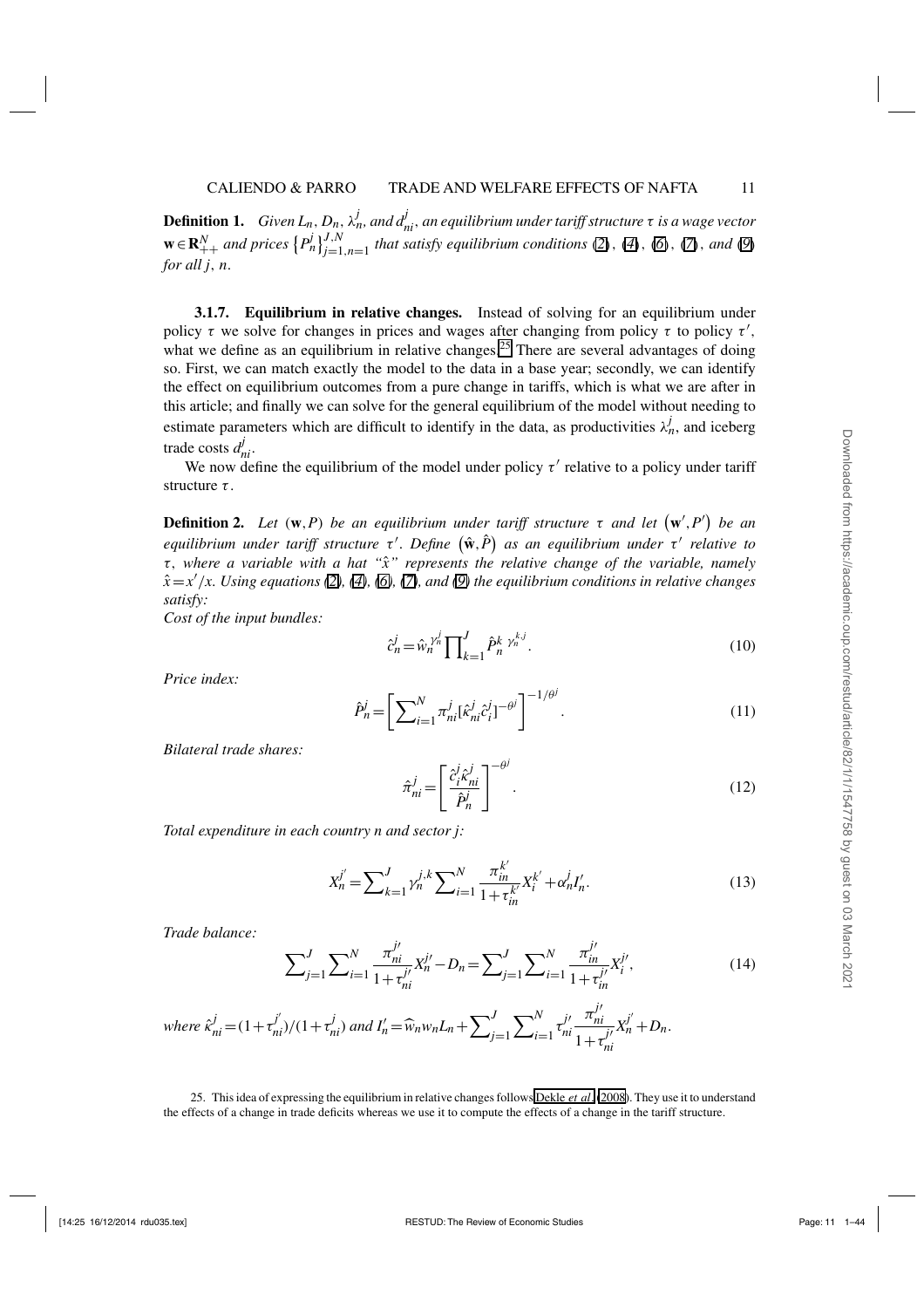#### <span id="page-11-0"></span>12 REVIEW OF ECONOMIC STUDIES

From inspecting equilibrium conditions ([10](#page-10-0) through [13](#page-10-0)) we can observe that the focus on relative changes allows us to perform policy experiments without relying on estimates of total factor productivity or transport costs. We only need two sets of tariff structures ( $\tau$  and  $\tau'$ ), data on bilateral trade shares  $(\pi_{ni}^j)$ , the share of value added in production  $(\gamma_n^j)$ , value added  $(w_nL_n)$ , the share of intermediate consumption  $(\gamma_n^{k,j})$ , and sectoral dispersion of productivity  $(\theta^j)$ . The share of each sector in final demand  $(\alpha_n^j)$  is obtained from these data as we will show later on. The only set of parameters to estimate is the sectoral dispersion of productivity  $\theta^j$ . We provide a new method to estimate them in Section 4.

**3.1.8. Relative change in real wages.** We conclude this subsection by briefly discussing how important it is to account for multiple sectors and sectoral linkages to quantify the effects on real wages from counterfactual changes in trade costs.<sup>26</sup> Using equations [\(10\)](#page-10-0) and [\(12\)](#page-10-0), we solve for the counterfactual change in real wages  $\hat{w}_n / \hat{P}_n^j$  in each sector *j* as a function of the share of expenditure on domestic goods and sectoral prices. We then aggregate across sectors using consumption expenditure shares and obtain the following expression for the logarithm change in real wages

$$
\ln \frac{\hat{w}_n}{\hat{P}_n} = -\underbrace{\sum_{j=1}^J \frac{\alpha_n^j}{\theta^j} \ln \hat{\pi}_{nn}^j}_{\text{Final goods}} - \underbrace{\sum_{j=1}^J \frac{\alpha_n^j}{\theta^j} \frac{1 - \gamma_n^j}{\gamma_n^j} \ln \hat{\pi}_{nn}^j}_{\text{Intermediate goods}} - \underbrace{\sum_{j=1}^J \frac{\alpha_n^j}{\gamma_n^j} \ln \prod_{k=1}^J (\hat{P}_n^k / \hat{P}_n^j)^{\gamma_n^{k,j}}}_{\text{Section linkages}}, \quad (15)
$$

where  $\hat{P}_n$  is the change in consumption prices (equation [5\)](#page-8-0).<sup>27</sup> This decomposition shows that all the general equilibrium effects on real wages can be summarized by the change in the share of domestic expenditure in each sector,  $\hat{\pi}_{nn}^j$  and the changes in sectoral prices,  $\hat{P}_n^j$ . Each term measures an additional effect compared to a certain benchmark model. For instance, consider the case where  $\gamma_n^j = 1$  for all *j* and *n*, then intermediate goods are produced only with labour and they are used only to produce final goods. In this case,  $\ln \hat{w}_n / \hat{P}_n^j = -(1/\theta^j) \ln \hat{\pi}_{nn}^j$  and since  $\alpha_n^j$  is the share spent on final goods from sector *j*,  $-(\alpha_n^j/\theta^j) \ln \hat{\pi}_{nn}^j$  measures the contribution of the change in the real wage in sector *j* to the aggregate change in real wages. Adding across all sectors,  $-\sum_{j=1}^{J} (\alpha_n^j/\theta^j) \ln \hat{\pi}_{nn}^j$  measures the aggregate effect of trade in final goods. This effect depends on the share of each sector in final demand and the sectoral trade cost elasticity. Note that the more negatively correlated are  $\alpha_n^j/\theta^j$  with  $\hat{\pi}_{nn}^j$  the larger are the welfare effects for small changes in  $\pi_{nn}^j$ <sup>28</sup> From this expression it is evident that sectoral heterogeneity in trade elasticities matters for welfare.<sup>29</sup>

26. Changes in real wages are not changes in welfare in a model where tariff revenue is lump-sum transferred. The change in welfare is a weighted average measure of the change in real wages and real tariff revenue, namely  $\hat{I}_n/\hat{P}_n = \eta \hat{w}_n/\hat{P}_n + (1-\eta)\hat{R}_n/\hat{P}_n$ , where  $\eta = w_n L_n/I_n$ . We focus on real wages in this subsection only as a mode to relate our findings to studies that evaluate welfare effects of trade openness in models in which tariffs are absent (for instance [Arkolakis](#page-41-0) *et al*. [2012](#page-41-0)).

27. To obtain the expression for the change in real wages use [\(12\)](#page-10-0) and [\(10\)](#page-10-0) to solve for  $\hat{w}_n/\hat{P}_n^j$ , and then take the product for all sectors *j* weighted by  $\alpha_n^j$ . Finally, apply logarithms from both sides and rearrange terms to obtain the expression for the percentage change in the real wage in country *n*, as presented in the text.

28. [Arkolakis](#page-41-0) *et al*. [\(2012](#page-41-0)) show that within a variety of trade models there are two sufficient statistics to evaluate welfare gains: the share of expenditure on domestic goods and trade elasticities. [Donaldson](#page-42-0) [\(2012](#page-42-0)) makes the same observation for the case of a multi-sector [Eaton and Kortum,](#page-42-0) [\(2002\)](#page-42-0) model.

29. In a recent study, [Ossa](#page-42-0) [\(2012](#page-42-0)) evaluates the importance of sectoral variation in trade elasticities for welfare quantification.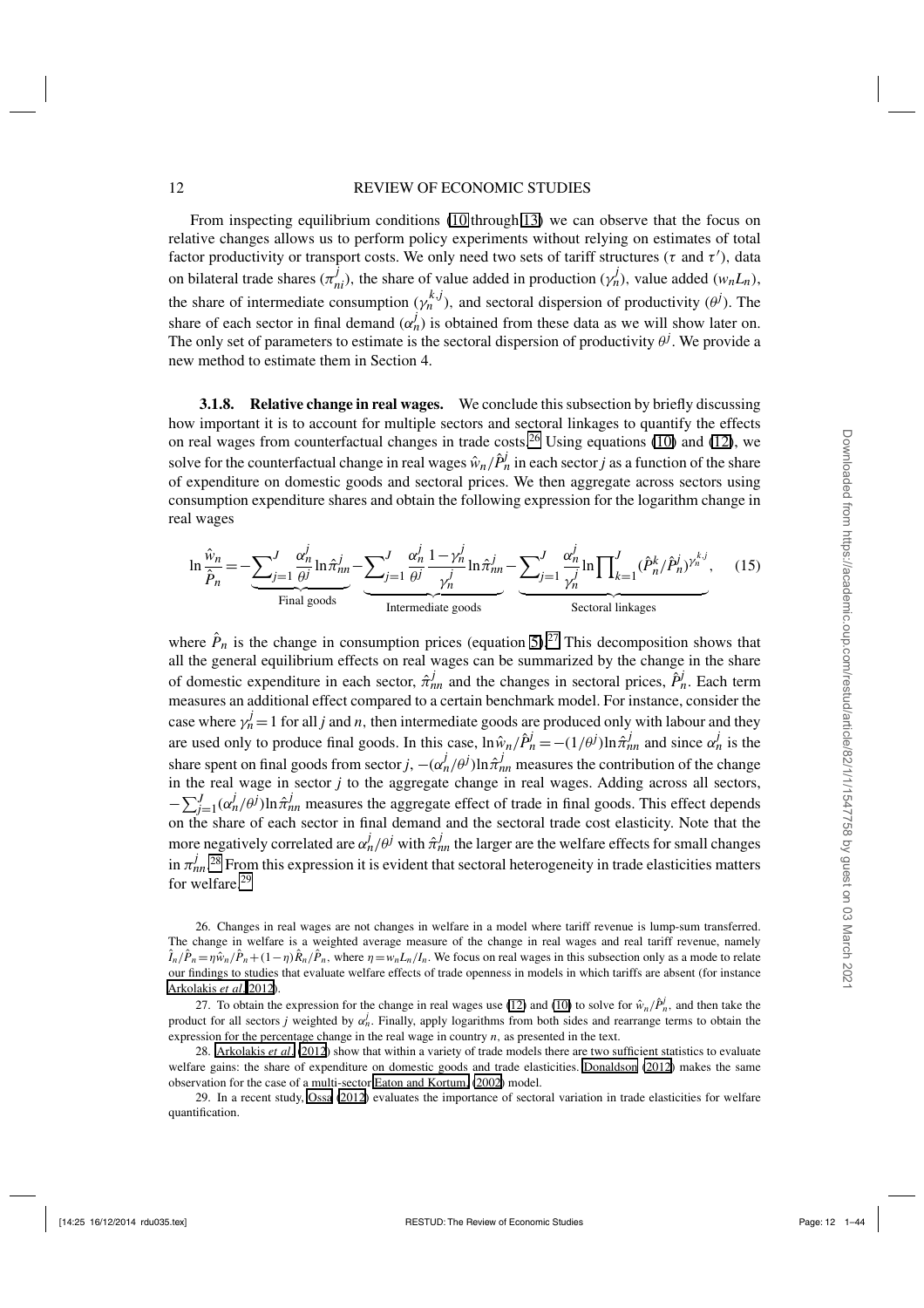<span id="page-12-0"></span>Consider the model where  $\gamma_n^j \neq 1$  and  $\gamma_n^{j,j} = 1 - \gamma_n^j$  for all *j* and *n*. In this case, there are no sectoral interrelations since intermediate goods are produced with labour and materials only from the same sector. Reductions in trade cost reduce the price of tradable intermediate goods and in turn reduce the price of the composite intermediate good. As a consequence, producers of intermediate goods gain from this reduction in the cost of their inputs. This additional effect on real wages compared to a model with no intermediates goods is captured by the term  $-\sum_{j=1}^{J}$  $\frac{\alpha_n^j}{\theta^j} \frac{1-\gamma_n^j}{\gamma_n^j} \ln \hat{\pi}_{nn}^j$ .

Finally, consider the general model. The materials price index  $\prod_{k=1}^{J} (\hat{P}_{n}^{k})^{\gamma_{n}^{k,j}}$  captures the effect of a change in the price of composite intermediates from sector *k* on real wages in sector *j*. The larger is  $\gamma_n^{k,j}$  for sectors in which prices decline more, the larger is the reduction in the cost of material inputs used in production. In other words, it captures the importance of the I–O structure of the economy. The contribution to aggregate change in real wages is given by

 $-\sum_{i}^{J}$ *j*=1 α*j n* γ *j n*  $\ln \prod_{i=1}^{J}$  $\int_{k=1}^{J} (\hat{P}_n^k / \hat{P}_n^j)^{\gamma_n^{k,j}}$ . Note that this term resembles a geometric weighted average of the change in the price of materials. Only in the case where substantial symmetry in parameters

is assumed this term will be equal to zero. $30$ 

#### 3.2. *Welfare effects from tariff changes*

In this subsection, we decompose the welfare effects from tariff changes into terms of trade and volume of trade effects. We use this decomposition in the quantitative section of the article to evaluate the welfare effects of NAFTA's tariff changes. More generally, this welfare decomposition allows us to understand the effects of tariffs changes across different countries and sectors.

We denote welfare of the representative consumer in country *n* by  $W_n = I_n/P_n$ , where  $I_n$  is given by equation [\(8\)](#page-9-0) and  $P_n$  by equation [\(5\)](#page-8-0). Totally differentiating  $W_n$  and after using the equilibrium conditions of the model the change in welfare is given by

$$
d\ln W_n = \frac{1}{I_n} \sum_{j=1}^{J} \sum_{i=1}^{N} \underbrace{\left(E_{ni}^j d \ln c_n^j - M_{ni}^j d \ln c_i^j\right)}_{\text{Terms of trade}} + \frac{1}{I_n} \sum_{j=1}^{J} \sum_{i=1}^{N} \underbrace{r_{ni}^j M_{ni}^j \left(d \ln M_{ni}^j - d \ln c_i^j\right)}_{\text{Volume of trade}},
$$
\n(16)

where the first term measures the *multi-lateral and multi-sectoral terms of trade* effect and the second term the *multi-lateral and multi-sectoral volume of trade* effect from tariff changes.<sup>31</sup>

The change in welfare due to the terms of trade effects from tariff changes quantifies the gains from an increase in exporter prices relative to the change in importer prices, measured at world prices.<sup>32</sup> In our model, this measure of terms of trade is a multi-lateral weighted change in

30. In fact, to see this consider the case of two sectors. Sectoral linkages are given by  $(\alpha_n^1 \gamma_n^2 \gamma_n^1 - \gamma_n^2 \gamma_n^2 \gamma_n^2)$  $\alpha_n^2 \gamma_n^{1.2} / \gamma_n^2$ )ln( $\hat{P}_n^1 / \hat{P}_n^2$ ). Note that this term will only be zero if prices change in the same proportion, and-or if the share of final good in demand and the share of intermediate goods in production is the same across sectors together with a symmetric I–O table.

31. Appendix "Welfare" presents a detailed derivation of equation (16). Other studies have also presented multilateral measures of terms of trade. For instance, Bagwell and Staiger (1999) and [Ossa](#page-42-0) [\(2014](#page-42-0)). We borrow the term "volume of trade effect" from [Dixit and Norman](#page-41-0) [\(1980\)](#page-41-0) which they define in the context of a two-good two-country model.

32. Conditional on exporting, the world price (net of tariffs) of the intermediate good that country *n* exports to *i* is  $c_n^j d_{ni}^j / z_n^j (\omega^j)$ . Changes in tariffs impact only the input bundle,  $c_n^j$  and affect all exporters of intermediate goods in sector *j* proportionally. Of course, changes in tariffs can change the set of goods sourced from each country, but since prices change proportionally to  $c_n^j$ , the world price of the goods that country *i* is still sourcing from *n* change in the same way as the ones that it stops sourcing from *n*. Therefore, changes in input costs measure the change in trade prices in this model.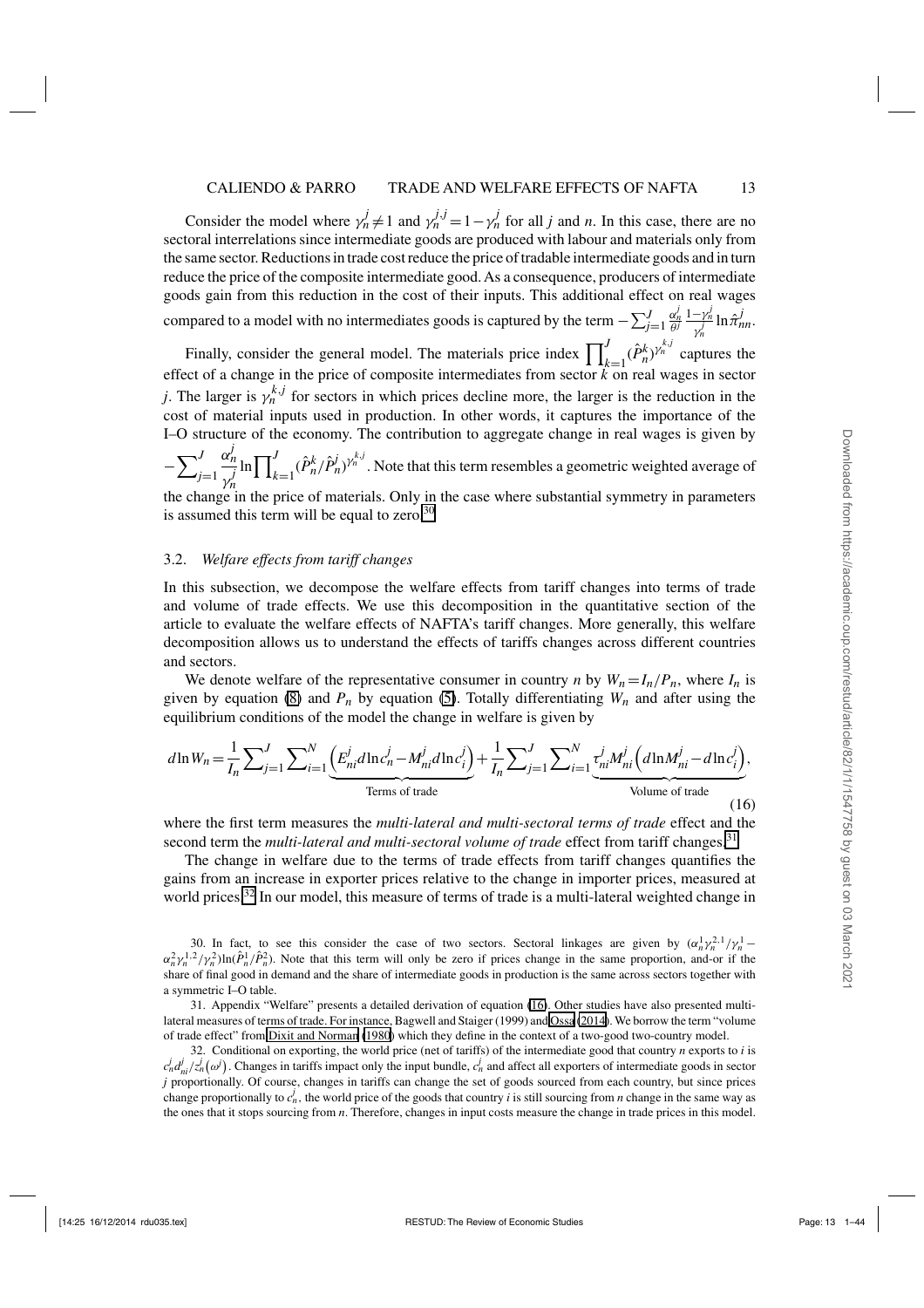<span id="page-13-0"></span>export and import prices at the sectoral level, where the weights are given by bilateral exports and imports, respectively. The contribution of each sector to the aggregate change in terms of trade depends on sectoral trade deficits (the difference between  $E_{ni}^{j}$  and  $M_{ni}^{j}$ ) and sectoral changes in importer and exporter prices. In general, it is not possible to sign the particular contribution of each sector to the aggregate effect.<sup>33</sup> Doing so requires performing a quantitative assessment, as we do below for the case of NAFTA.

The variation across sectors on the terms of trade effects is a key distinction from a model with multiple sectors and intermediate goods relative to a model with no intermediate goods. In fact, if there are no intermediate goods in production the sectoral variation in trade flows plays absolutely no role on influencing the aggregate terms of trade. To see this, consider the case where  $\gamma_n^j = 1$  for all *j* and *n*, then intermediate goods are only produced with labour. Input costs do not vary by sector, since  $c_n^j = w_n$  and then  $d\ln c_n^j = d\ln w_n$ , and the aggregate terms of trade effects are given by  $\sum_{j=1}^{J} \sum_{i=1}^{N} M_{ni}^j (d \ln w_n - d \ln w_i) = \sum_{i=1}^{N} M_{ni} (d \ln w_n - d \ln w_i)$ , where  $M_{ni}$  are total imports by country *n* from country *i*. Hence, conditional on a change in wages and aggregate trade flows, a multi-sector model delivers the same aggregate terms of trade effects as a one-sector model. Still, terms of trade are going to vary bilaterally.<sup>34</sup>

The second term in equation [\(16\)](#page-12-0) measures the welfare gains from changes in the volume of trade as a consequence of the change in tariffs. More trade is created the larger is the increase in the volume of trade, measured as import values deflated by import prices, and contributes positively to welfare. Initial tariffs and import volumes weight how important this effect is across sectors and countries.

From equation [\(16\)](#page-12-0) we can define bilateral and sectoral measures of terms of trade and volume of trade that can be used to decompose the welfare effects across countries and sectors. The change in *bilateral terms of trade* between countries *n* and *i* is given by

$$
d\ln tot_{ni} = \sum_{j=1}^{J} \left( E_{ni}^{j} d\ln c_{n}^{j} - M_{ni}^{j} d\ln c_{i}^{j} \right), \qquad (17)
$$

whereas the change in the *bilateral volume of trade* is given by

$$
d\ln v \sigma_{ni} = \sum_{j=1}^{J} \tau_{ni}^{j} M_{ni}^{j} \left( d\ln M_{ni}^{j} - d\ln c_{i}^{j} \right). \tag{18}
$$

Similarly, we measure the change in *sectoral terms of trade* by

$$
d\ln tot_n^j = \sum_{i=1}^N \left( E_{ni}^j d\ln c_n^j - M_{ni}^j d\ln c_i^j \right),\tag{19}
$$

whereas the change in *sectoral volume of trade* is given by

$$
d\ln v \sigma_n^j = \sum_{i=1}^N \tau_{ni}^j M_{ni}^j \left( d\ln M_{ni}^j - d\ln c_i^j \right). \tag{20}
$$

33. A sufficient condition for a sector to contribute positively to aggregate welfare is that the sector net export to the rest of the world and that exporter prices increase relative to importer prices. To see this, note that  $d\ln c_n^j$  can be aproximated by  $\hat{c}_n^j - 1$ , then  $\sum_{j=1}^J \sum_{i=1}^N (E_{ni}^j \hat{c}_n^j - M_{ni}^j \hat{c}_i^j) = \sum_{j=1}^J \sum_{i=1}^N \hat{c}_n^j M_{ni}^j (\hat{E}_{ni}^j / M_{ni}^j - \hat{c}_i^j / \hat{c}_n^j)$ . Therefore, if sector *j* is a net exporter, then  $E_{ni}^j > M_{ni}^j$ , and if exporter prices improve relative to importer prices,  $\hat{c}_n^j > \hat{c}_i^j$ , then the contribution of that sector to the aggregate terms of trade is positive since  $E_{ni}^{j}/M_{ni}^{j} - \hat{c}_{i}^{j}/\hat{c}_{n}^{j} > 0$ .

34. [Ossa](#page-42-0) [\(2014\)](#page-42-0), using a multi-sector Armington model, shows that the terms of trade effect can be viewed as a relative wage effect since world prices are proportional to wages in a model with no intermediate goods. We show that when there are intermediate goods, world prices are not proportional only to wages.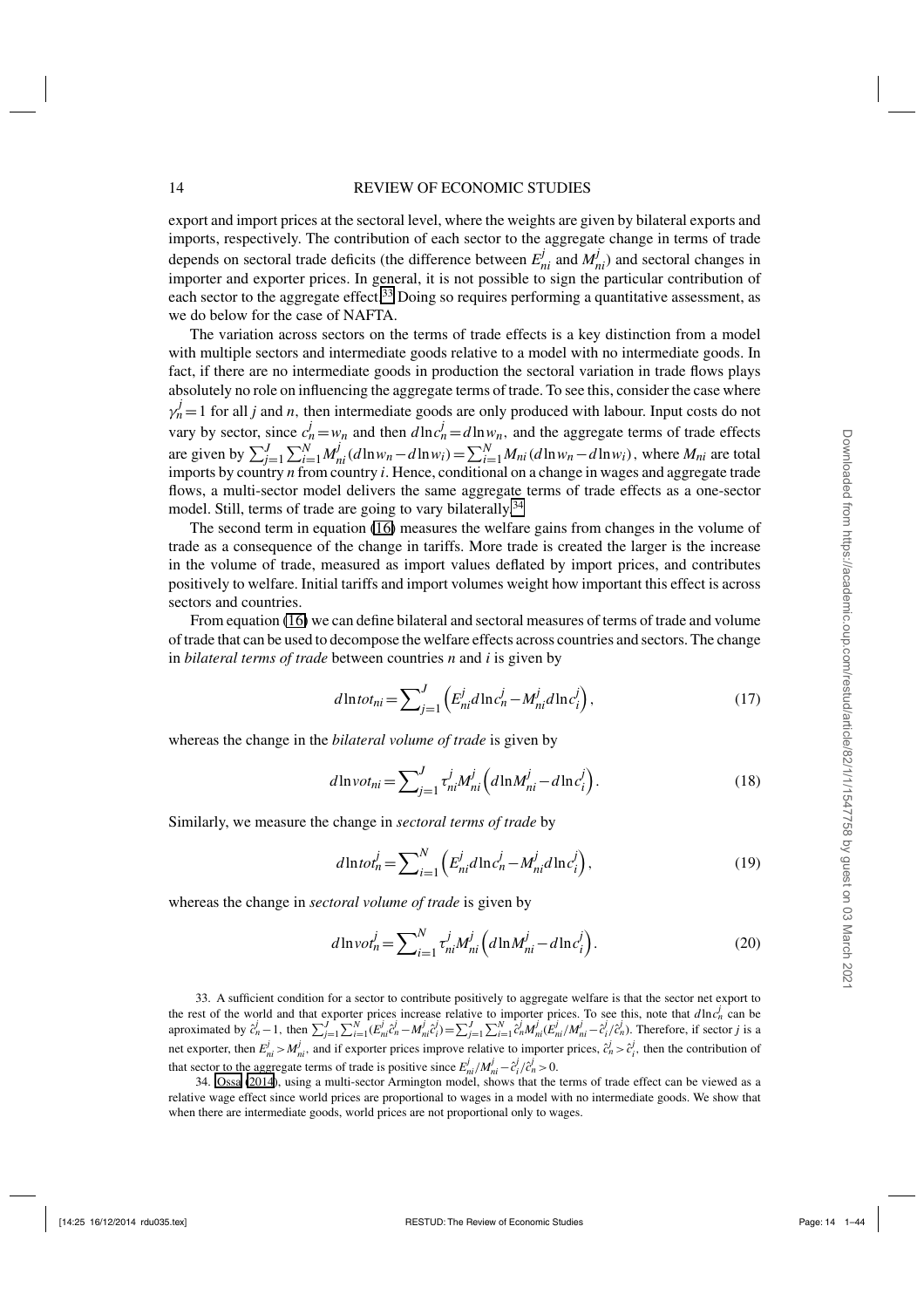Downloaded from https://academic.oup.com/restud/article/82/1/1/1547758 by guest on 03 March 202 Downloaded from https://academic.oup.com/restud/article/82/1/1/1547758 by guest on 03 March 2021

<span id="page-14-0"></span>Of course, given these definitions, the change in welfare in country *n* can also be computed as  $d\ln W_n = \frac{1}{I_n} \sum_{i=1}^{N} (d\ln tot_{ni} + d\ln vot_{ni}) = \frac{1}{I_n} \sum_{j=1}^{J} \left( d\ln tot_n^j + d\ln vot_n^j \right).$ 

## 3.3. *Taking the model to the data*

A key advantage from solving the model in relative changes is that it minimizes the data requirements to calibrate the model. Concretely, the data needed are bilateral trade flows  $(M_{ni}^j$ imports of *n* from *i*), value added  $(V_n^j)$ , gross production  $(Y_n^j)$ , and I–O tables. With these data we can calculate the data counterparts of  $\pi_{ni}^{j}$ ,  $\gamma_{n}^{j}$ ,  $\gamma_{n}^{j,k}$ , and  $\alpha_{n}^{j}$ .

To obtain the bilateral trade share  $\pi_{ni}^j$ , we first calculate domestic sales in each country,  $M_{nn}^j$ as the difference between gross production and total exports;  $M_{nn}^j = Y_n^j - \sum_{i=1, i \neq n}^N M_{in}^j$ . We then define expenditure by country *n* of sector *j* goods imported from country *i* as  $X_{ni}^j$ . We calculate  $X_{ni}^j$ by multiplying trade flows by tariffs, *i.e.*,  $X_{ni}^j = M_{ni}^j(1 + \tau_{ni}^j)$ . We obtain  $\pi_{ni}^j$  for each sector *j* and pair of countries *n*, *i* as follows  $\pi_{ni}^j = X_{ni}^j / \sum_{i=1}^N$  $\sum_{i=1}^{N} X_{ni}^{j}$ . The share of sector *k*'s spending on sector *j*'s goods  $\gamma_n^{j,k}$ , is calculated from the I–O matrix as the share of intermediate consumption of sector *j* in sector *k* over the total intermediate consumption of sector *k* times one minus the share of value added in sector *j*,  $1 - \gamma_n^j$ , where the share of value added in each sector and country is given by  $\gamma_n^j = V_n^j / Y_n^j$ . To calculate final consumption share,  $\alpha_n^j$  we take the total expenditure of sector *j* goods, substract the intermediate goods expenditure and divide by total final absorption, namely  $\alpha_n^j = (Y_n^j + D_n^j - \sum_{k=1}^J \gamma_n^{j,k} Y_n^k)/I_n$ , where trade deficits in each sector j and country *n* are given by  $D_n^j = \sum_{i=1}^N M_{ni}^j - \sum_{i=1}^N M_{in}^j$ . Finally, the only parameters missing are the sectoral dispersion of productivity,  $\theta^j$ . In the next section, we present a new method to estimate these parameters.

## 3.4. *Solving the model for tariff changes*

Consider a change in policy from  $\tau$  to the new policy  $\tau'$ , captured by  $\hat{\kappa}_{ni}^j$ . To solve for the equilibrium, we first guess a vector of wages  $\hat{\mathbf{w}} = (\hat{w}_1, ..., \hat{w}_N)$ , *e.g.*  $\hat{\mathbf{w}} = 1$ . Given a vector of wages, the equilibrium conditions ([10](#page-10-0)) and ([11](#page-10-0)) are *J*x*N* equations in *J*x*N* unknown prices. Therefore, we can solve for prices in each sector and each country. Let  $\hat{p}_n^j(\hat{\mathbf{w}})$  and  $\hat{c}_n^j(\hat{\mathbf{w}})$  be the solution for the price and cost of the input bundle in each sector *j* and country *n* consistent with the vector of wages  $\hat{\mathbf{w}}$ . Then use  $\pi_{ni}^j$  and  $\theta^j$  together with the calculated  $\hat{p}_n^j(\hat{\mathbf{w}})$  and  $\hat{c}_n^j(\hat{\mathbf{w}})$  and solve for  $\pi_{ni}^{j'}(\hat{\mathbf{w}})$  using [\(12\)](#page-10-0). Given  $\pi_{ni}^{j'}(\hat{\mathbf{w}})$ ,  $\tau'$ ,  $\gamma_n^j$ ,  $\gamma_n^{j,k}$  and  $\alpha_n^j$ , solve for total expenditure in each sector *j* and country *n*,  $X_n^{j'}(\hat{\mathbf{w}})$  consistent with the vector of wages  $\hat{\mathbf{w}}$  using [\(14\)](#page-10-0). Substituting  $\pi_{in}^{j'}(\hat{\mathbf{w}})$ ,  $X_n^{j'}(\hat{\mathbf{w}})$ ,  $\tau'$ , and  $D_n$  into equation [\(13\)](#page-10-0) we verify if the trade balance holds. If not, we adjust our guess of  $\hat{w}$  until equilibrium condition [\(13\)](#page-10-0) is obtained. The Appendix "Solving the Model" describes in greater detail every step.

# 4. A NEW METHOD TO ESTIMATE TRADE ELASTICITIES

The trade elasticities  $\theta^j$  are the key parameters for quantitative trade policy evaluation. In our model, these are the only parameters we need to estimate to identify the effects of tariff reductions. In the context of the Eaton and Kortum model, as well as ours, the trade elasticities are related to the dispersion of productivity parameter and it determines how trade flows react to changes in tariffs. If productivity is less dispersed, as indicated by a larger value of  $\theta^j$ , then a change in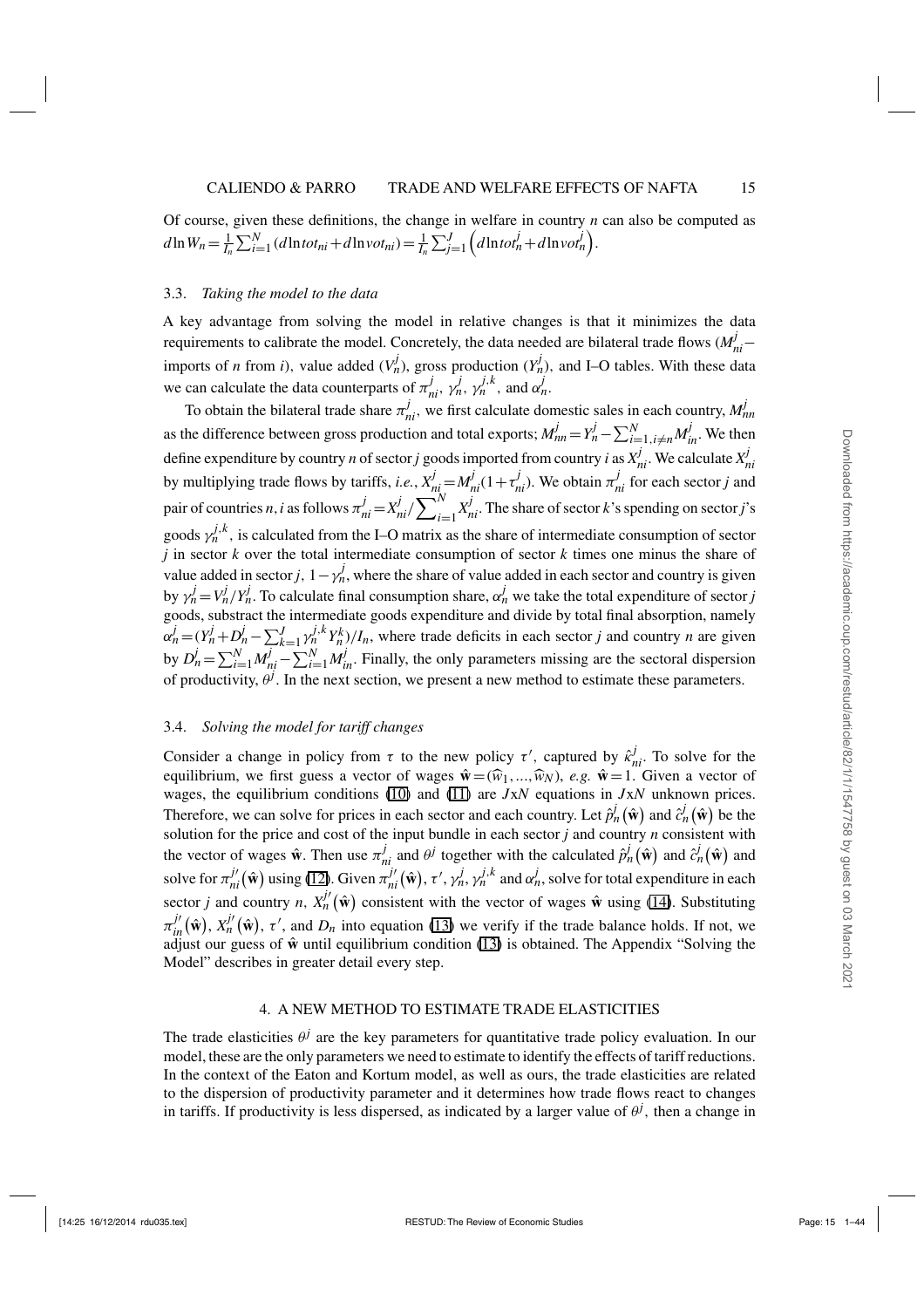<span id="page-15-0"></span>tariffs will not change the share of traded goods in a substantial way. The reason is that goods are less substitutable. On the other hand, if the productivities are less concentrated —if there is high dispersion— small changes in tariffs can translate to large adjustments in the share of goods traded. The reason is that producers of the composite aggregate are more likely to change their suppliers, since goods are more substitutable. The change in the measure of goods traded is the adjustment at the extensive margin in this model.<sup>35</sup> To see these effects more formally, from equation [\(6\)](#page-9-0) note how changes in trade costs impact trade shares according to  $\theta^j$ .

We propose a new method to estimate the dispersion parameter *i.e.* consistent with any trade model that delivers a gravity equation like equation  $(6)$ .<sup>36</sup> Consider three countries indexed by *n*, *i*, and *h*. Take the cross-product of goods from sector *j* shipped in one direction between the three countries, from  $n$  to  $i$ , from  $i$  to  $h$ , and from  $h$  to  $n$ , and then the cross-product of the same goods shipped in the other direction, from *n* to *h*, from *h* to *i*, and from *i* to *n*. Using equation [\(6\)](#page-9-0), we can calculate each expression and then take the ratio:

$$
\frac{X_{ni}^{j} X_{ih}^{j} X_{hn}^{j}}{X_{nh}^{j} X_{hi}^{j} X_{in}^{j}} = \left(\frac{\kappa_{ni}^{j}}{\kappa_{in}^{j}} \frac{\kappa_{in}^{j}}{\kappa_{hi}^{j}} \frac{\kappa_{hn}^{j}}{\kappa_{nh}^{j}}\right)^{-\theta^{j}}.
$$
\n(21)

All the terms involving prices and parameters are canceled out and we end up with a relation between bilateral trade and trade costs.<sup>37</sup> The advantage of using equation (21) is that unobservable trade costs cancel out.<sup>38</sup> For example, consider the following model of asymmetric trade costs.<sup>39</sup> From the definition of  $\kappa_{ni}^j$  in equation [\(3\)](#page-7-0), trade costs are composed of tariffs (non-symmetric) and iceberg (also non-symmetric) trade costs, namely  $\ln \kappa_{ni}^j = \ln \tilde{\tau}_{ni}^j + \ln \alpha_{ni}^j$ . Iceberg trade costs,

35. In our model, the elasticity of trade with respect to trade costs is the dispersion of productivity, and is not the elasticity of substitution as in Armington models. If we restrict producers of the intermediate good aggregate to purchase goods from the same source, regardless of the change in trade costs, then the trade elasticity will be given by the elasticity of substitution as in Armington models. This is the sense in which the dispersion of productivity can be related to the elasticity of substitution in an Armington model. Both models, the Ricardian and the Armington, deliver a similar gravity-type equation. However, conceptually the models are very different. Adjustments from changes in tariffs occur for different reasons in the two models. Refer to notes 9 and 20. Also, in a Ricardian trade model like, [Eaton and Kortum,](#page-42-0) [\(2002](#page-42-0)), there are production-side gains from trade, whereas in a standard Armington model, like [Anderson's](#page-40-0) [\(1979](#page-40-0)), gains are from the consumption side only.

36. The method relies on the multiplicative properties of the gravity equation derived from a variety of trade models, like Krugman (1981), [Eaton and Kortum,](#page-42-0) [\(2002](#page-42-0)), [Melitz,](#page-42-0) [\(2003](#page-42-0)), [Anderson and van Wincoop](#page-41-0) [\(2003\)](#page-41-0) and all of the class of models in [Arkolakis](#page-41-0) *et al*. [\(2012\)](#page-41-0).

37. The number of cross-product terms in our method is given by  $\sum_{n=1}^{N-2} n(n+1)/2$ , where *N* is the number of countries in the sample. For instance, for a sample of 10 countries there will be a maximum of 120 observations.

38. The method we propose is similar to the odds ratio method developed by [Head and Ries](#page-42-0) [\(2001\)](#page-42-0) and also presented in [Head and Mayer](#page-42-0) [\(2001\)](#page-42-0). Our method is also similar to the one [Head](#page-42-0) *et al*. [\(2009\)](#page-42-0) denote as "tetrads." Other papers using the "tetrad" are [Martin](#page-42-0) *et al*. [\(2008\)](#page-42-0), [Hallak](#page-42-0) [\(2006\)](#page-42-0), [Romalis](#page-42-0) [\(2007\)](#page-42-0), and [Anderson and Marcouiller](#page-41-0) [\(2002\)](#page-41-0). These methods were constructed to estimate trade costs. We instead propose a method to estimate trade elasticities. Compared to the odds ratio, our method does not need to assume symmetric trade costs and we do not need to rely on information of domestic sales at the sectoral level. The key differences with these methods are: 1) To identify the trade cost elasticity, our method does not involve the estimation of unobservable trade barriers, as it is the case using the Head and Ries index, or the methodology in [Romalis](#page-42-0) [\(2007](#page-42-0)). Our triple differentiation eliminates all the unobservable components of trade costs, thus we only need to use trade and tariff data to identify the elasticity; 2) we do not need information on domestic sales at the sectoral level (data on gross production and trade flows combined) and this reduces the concern of measurement errors on total expenditure; 3) our method combines fewer countries in the calculation (three instead of four), which increases the sample size considerably; and finally, 4) we do not need to use a reference country to identify the parameters.

39. A standard assumption in the trade literature is to assume symmetric geographic trade costs; for instance, see [Krugman](#page-42-0) [\(1991](#page-42-0)). With our method, we do not need to assume symmetry to get identification.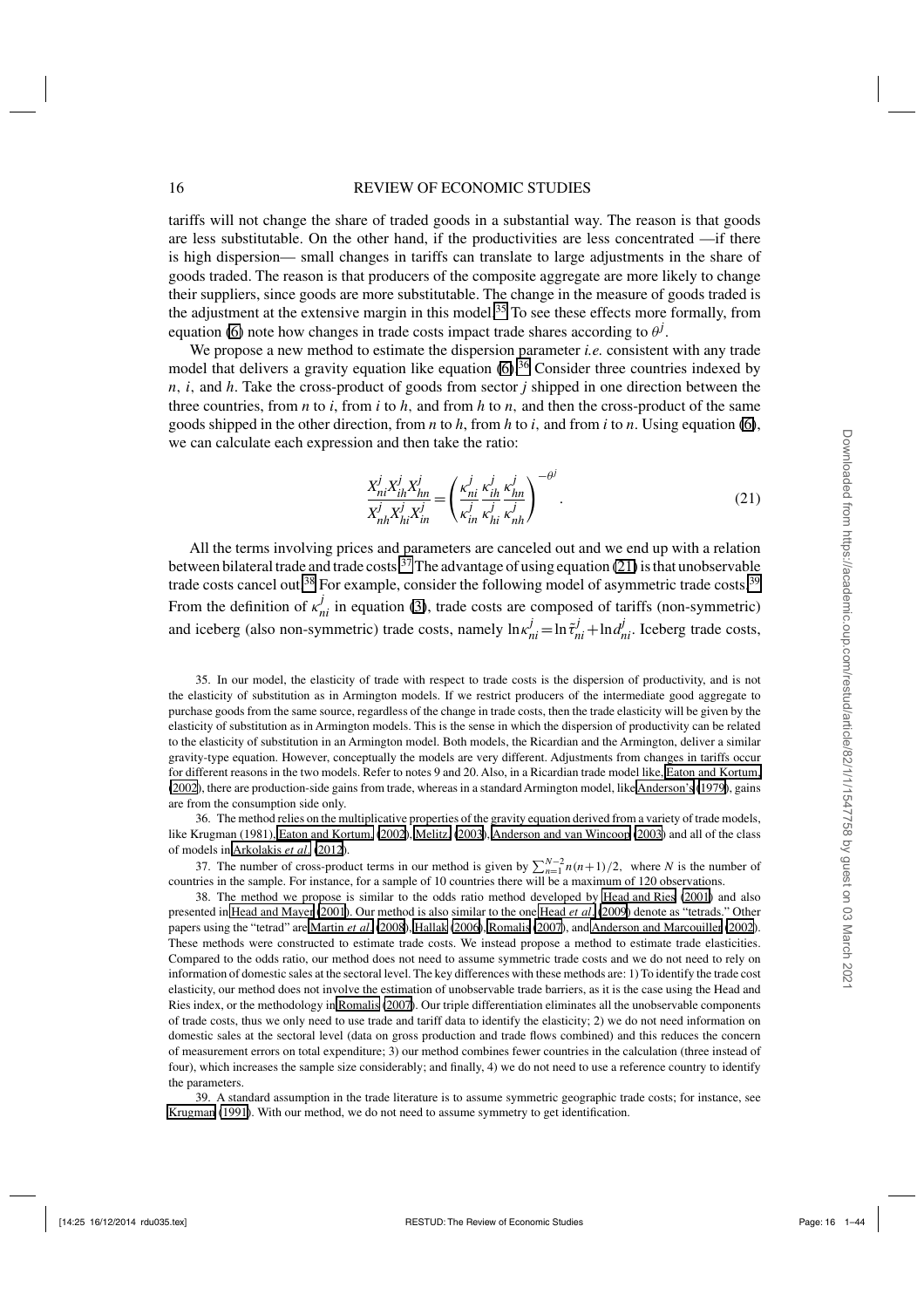<span id="page-16-0"></span> $\ln d_{ni}^j$ , can be modelled quite generally as linear functions of cross-country characteristics. For instance,

$$
\ln \kappa_{ni}^{j} = \ln \tilde{\tau}_{ni}^{j} + \ln d_{ni}^{j} = \ln \tilde{\tau}_{ni}^{j} + \nu_{ni}^{j} + \mu_{n}^{j} + \delta_{i}^{j} + \epsilon_{ni}^{j},
$$
\n(22)

where  $v_{ni}^j = v_{in}^j$  captures symmetric bilateral trade costs like distance, language, common border, and belonging to an FTA or not. The parameter  $\mu_n^j$  captures an importer sectoral fixed effect, *e.g.* non-tariff barriers, and it is assumed to be common to all trading partners of country *n*. The parameter  $\delta_i^j$  is an exporter sectoral fixed effect that can also capture non-tariff barriers, and it is assumed to be common to all trading partners of country *i*. Finally,  $\varepsilon_{ni}^{j}$  is a random disturbance term that represents remoteness deviation from symmetry and is assumed to be orthogonal to tariffs. Substituting equation (22) into equation [\(21\)](#page-15-0) we get:

$$
\ln\left(\frac{X_{ni}^j X_{ih}^j X_{hn}^j}{X_{in}^j X_{hi}^j X_{nh}^j}\right) = -\theta^j \ln\left(\frac{\tilde{\tau}_{ni}^j}{\tilde{\tau}_{in}^j} \frac{\tilde{\tau}_{ih}^j}{\tilde{\tau}_{hi}^j} \frac{\tilde{\tau}_{hn}^j}{\tilde{\tau}_{nh}^j}\right) + \tilde{\epsilon}^j,\tag{23}
$$

where  $\tilde{\varepsilon}^j = \varepsilon_{in}^j - \varepsilon_{ni}^j + \varepsilon_{hi}^j - \varepsilon_{ih}^j + \varepsilon_{nh}^j - \varepsilon_{hn}^j$ . Note that all the symmetric and asymmetric components of the iceberg trade costs cancel out. The terms  $\kappa'_{ni}/\kappa'_{in}$ ,  $\kappa'_{ih}/\kappa'_{hi}$ , and  $\kappa'_{hn}/\kappa'_{nh}$  will cancel the symmetric bilateral trade costs  $(v_{ni}^j, v_{ih}^j$ , and  $v_{hn}^j$ ). The terms  $\kappa_{ni}^j/\kappa_{nh}^j$ ,  $\kappa_{ih}^j/\kappa_{in}^j$ , and  $\kappa_{hn}^j/\kappa_{hi}^j$  cancel the importer fixed effects  $(\mu_n^j, \mu_i^j)$ , and  $\mu_n^j$ ); and the terms  $\kappa_{ni}^j/\kappa_{hi}^j$ ,  $\kappa_{ih}^j/\kappa_{nh}^j$ , and  $\kappa_{hn}^j/\kappa_{in}^j$  cancel the exporter fixed effects  $(\delta^j_i, \delta^j_h)$ , and  $\delta^j_n$ ). The only identification restriction is that  $\tilde{\epsilon}^j$  is assumed to be orthogonal to tariffs.<sup>40</sup>

It is important to notice that our methodology is consistent with a wide class of gravitytrade models, and therefore, the estimated trade cost elasticity from using this method does not depend on the underlying microstructure assumed in the model. We estimate the dispersion-ofproductivity parameter sector by sector using the proposed specification equation (23) for 1993, the year before NAFTA was active.<sup>41</sup> Table [1](#page-17-0) presents the (negative of the) estimates  $(\theta^j)$  and heteroskedastic-robust standard errors. As we can see, the coefficients have the correct sign and the magnitude of the estimates varies considerably across sectors. The estimates range from 0.37 to 51.08. This heterogeneity was confirmed by being able to reject the null hypothesis of common estimates (we performed an F-test and the result is presented at the bottom of Table [1\)](#page-17-0). Still, at the bottom of the table, we also present the estimated aggregate elasticity.

The estimation gives an equal weight to all countries; thus, as a robustness check we dropped observations with small trade flows. Table [1](#page-17-0) shows the estimates for 99% of the sample and 97.5% of the sample. The 99% and 97.5% samples were constructed in the following way: in each sector, we ranked the countries according to the share of trade they contribute in that particular sector. We dropped the countries with the lowest 1% share and re-estimated the trade elasticity. Then we dropped the lowest 2.5%. As we compare across estimates, we note that three sectors are not

<sup>40.</sup> Of course, as any estimation of trade elasticities from bilateral trade and tariff data, our method is subject to the endogenous trade policy concern [\(Trefler, 1993](#page-43-0); [Baier and Bergstrand, 2007](#page-41-0)). Still, our triple differencing might alleviate some of these concerns given that the estimates we obtain are comparable to the range of previous elasticity estimates done with different methods and different data.

<sup>41.</sup> We estimate equation (23) by OLS, dropping the observations with zeros. Zeros in the bilateral trade matrix are very frequent and several studies are focused on understanding how robust the estimates of trade elasticities are if zeros are taken into account. For instance, [Santos-Silva and Tenreyro](#page-43-0) [\(2010\)](#page-43-0).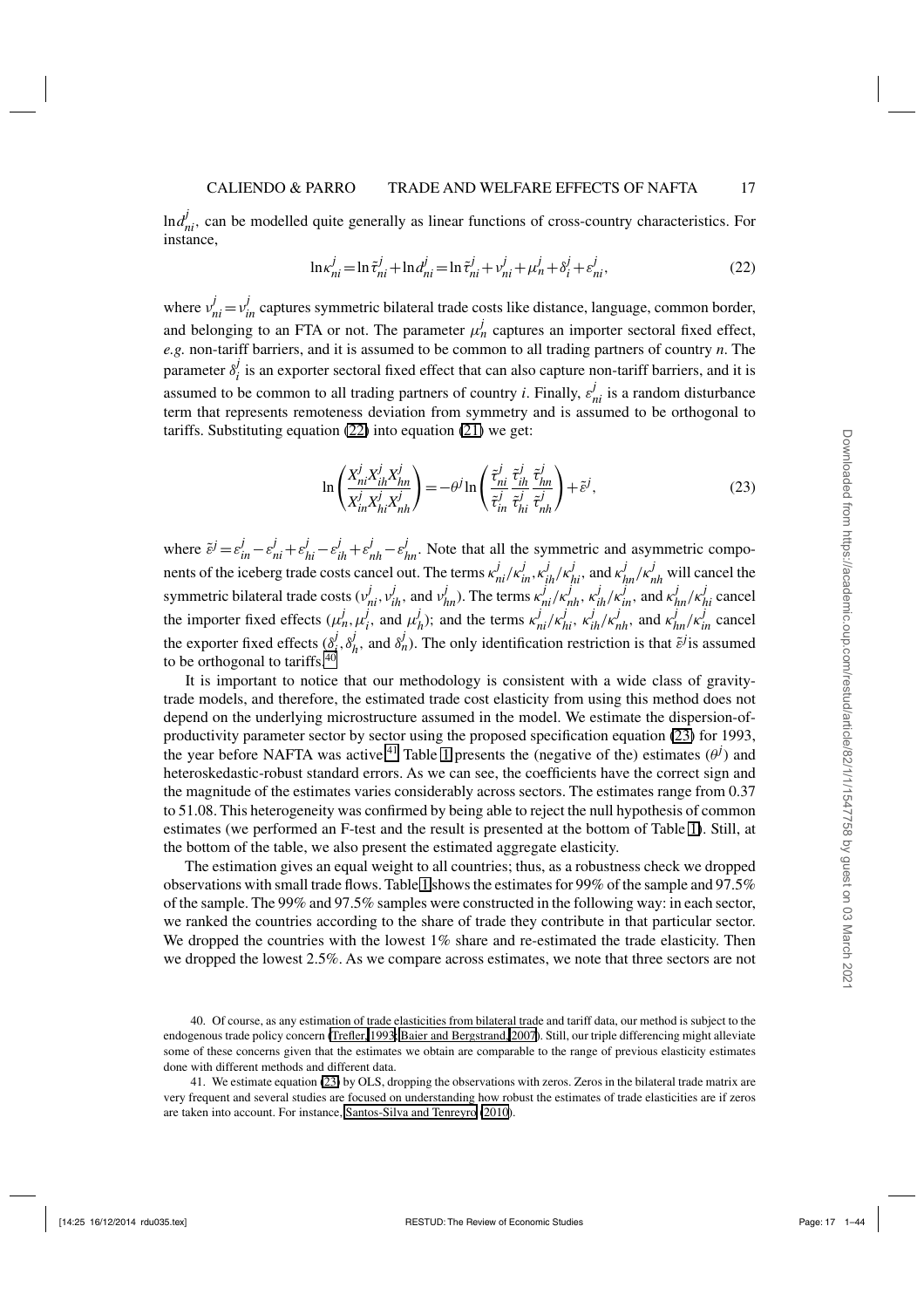<span id="page-17-0"></span>

|                       |            | Full sample |      |                      | 99% sample |      |            | 97.5% sample      |      |
|-----------------------|------------|-------------|------|----------------------|------------|------|------------|-------------------|------|
| Sector                | $\theta^j$ | s.e.        | N    | $\theta^j$           | s.e.       | N    | $\theta^j$ | s.e.              | N    |
| Agriculture           | 8.11       | (1.86)      | 496  | 9.11                 | (2.01)     | 430  | 16.88      | (2.36)            | 364  |
| Mining                | 15.72      | (2.76)      | 296  | 13.53                | (3.67)     | 178  | 17.39      | (4.06)            | 152  |
| Manufacturing         |            |             |      |                      |            |      |            |                   |      |
| Food                  | 2.55       | (0.61)      | 495  | 2.62                 | (0.61)     | 429  | 2.46       | (0.70)            | 352  |
| Textile               | 5.56       | (1.14)      | 437  | 8.10                 | (1.28)     | 314  | 1.74       | (1.73)            | 186  |
| Wood                  | 10.83      | (2.53)      | 315  | 11.50                | (2.87)     | 191  | 11.22      | (3.11)            | 148  |
| Paper                 | 9.07       | (1.69)      | 507  | 16.52                | (2.65)     | 352  | 2.57       | (2.88)            | 220  |
| Petroleum             | 51.08      | (18.05)     | 91   | 64.85                | (15.61)    | 86   | 61.25      | (15.90)           | 80   |
| Chemicals             | 4.75       | (1.77)      | 430  | 3.13                 | (1.78)     | 341  | 2.94       | (2.34)            | 220  |
| Plastic               | 1.66       | (1.41)      | 376  | 1.67                 | (2.23)     | 272  | 0.60       | (2.11)            | 180  |
| Minerals              | 2.76       | (1.44)      | 342  | 2.41                 | (1.60)     | 263  | 2.99       | (1.88)            | 186  |
| Basic metals          | 7.99       | (2.53)      | 388  | 3.28                 | (2.51)     | 288  | $-0.05$    | (2.82)            | 235  |
| Metal products        | 4.30       | (2.15)      | 404  | 6.99                 | (2.12)     | 314  | 0.52       | (3.02)            | 186  |
| Machinery n.e.c.      | 1.52       | (1.81)      | 397  | 1.45                 | (2.80)     | 290  | $-2.82$    | (4.33)            | 186  |
| Office                | 12.79      | (2.14)      | 306  | 12.95                | (4.53)     | 126  | 11.47      | (5.14)            | 62   |
| Electrical            | 10.60      | (1.38)      | 343  | 12.91                | (1.64)     | 269  | 3.37       | (2.63)            | 177  |
| Communication         | 7.07       | (1.72)      | 312  | 3.95                 | (1.77)     | 143  | 4.82       | (1.83)            | 93   |
| Medical               | 8.98       | (1.25)      | 383  | 8.71                 | (1.56)     | 237  | 1.97       | (1.36)            | 94   |
| Auto                  | 1.01       | (0.80)      | 237  | 1.84                 | (0.92)     | 126  | $-3.06$    | (0.86)            | 59   |
| Other Transport       | 0.37       | (1.08)      | 245  | 0.39                 | (1.08)     | 226  | 0.53       | (1.15)            | 167  |
| Other                 | 5.00       | (0.92)      | 412  | 3.98                 | (1.08)     | 227  | 3.06       | (0.83)            | 135  |
| Test equal parameters |            |             |      | $F(17, 7294) = 7.52$ |            |      |            | $Prob > F = 0.00$ |      |
| Aggregate elasticity  | 4.55       | (0.35)      | 7212 | 4.49                 | (0.39)     | 5102 | 3.29       | (0.47)            | 3482 |

TABLE 1 *Dispersion-of-productivity estimates*

robust since they changed sign as we restricted the sample.<sup>42</sup> These sectors are Basic metals, Machinery n.e.c., and Auto.<sup>43</sup>

Our estimates are in the range of the trade elasticities estimated in the literature.<sup>44</sup> Our benchmark estimates are the estimates presented in Table 1 for the 99% sample, since they control for outliers. For the sectors Basic metals, Machinery n.e.c., and Auto, we replace them by the mean estimate for the manufacturing sector. We also re-estimated the dispersion parameters including importer and exporters fixed effects as an additional robustness check. The results appear in Table [A2,](#page-19-0) Appendix "Additional Results."

42. For the case of Chemicals China was an outlier. The estimates including China were 1.39 for the full sample, −0.64 for the 99% sample and −0.93 for the 97.5% sample. The numbers without China are presented in the table. China represented 5% of the share of trade in that sector.

43. Machinery n.e.c. corresponds to manufacture of electrical machinery and apparatus not elsewhere classified.

44. The magnitudes of the sectoral trade elasticities are within the range of the coefficient estimated by [Eaton and Kortum,](#page-42-0) [\(2002](#page-42-0)) for the manufacturing sector as a whole using data from 1990. Their estimate ranged between 3.60 and 12.86, and their preferred estimate is 8.28. Other studies, *e.g.*: [Anderson](#page-41-0) *et al*. [\(2005\)](#page-41-0) document that the average elasticity is 17. [Broda and Weinstein](#page-41-0) [\(2006](#page-41-0)) find that the simple average of the elasticities is 17 at the seven-digit (TSUSA), 7 at the three-digit (TSUSA), 12 at the ten-digit (HTS), and 4 at the three-digit (HTS) goods disaggregation. [Clausing](#page-41-0) [\(2001](#page-41-0)) and [Head and Ries](#page-42-0) [\(2001\)](#page-42-0) find values between 7 and 11.4, [Romalis](#page-42-0) [\(2007\)](#page-42-0) finds values between 4 and 13. [Bishop](#page-41-0) [\(2006](#page-41-0)) estimates the trade elasticity for the steel industry and finds values between 3 and 5. [Yi](#page-43-0) [\(2003](#page-43-0)) compares several models and finds that to match the bilateral trade flows in the data, the Armington-type models need a value of elasticity of 15. [Imbs and Méjean](#page-42-0) [\(2011\)](#page-42-0) make the point that the "true" elasticity of substitution is more than twice the elasticity implied by the aggregate data. [Hertel](#page-42-0) *et al*. [\(2003](#page-42-0)) estimate sectoral trade elasticities between 3 and 30.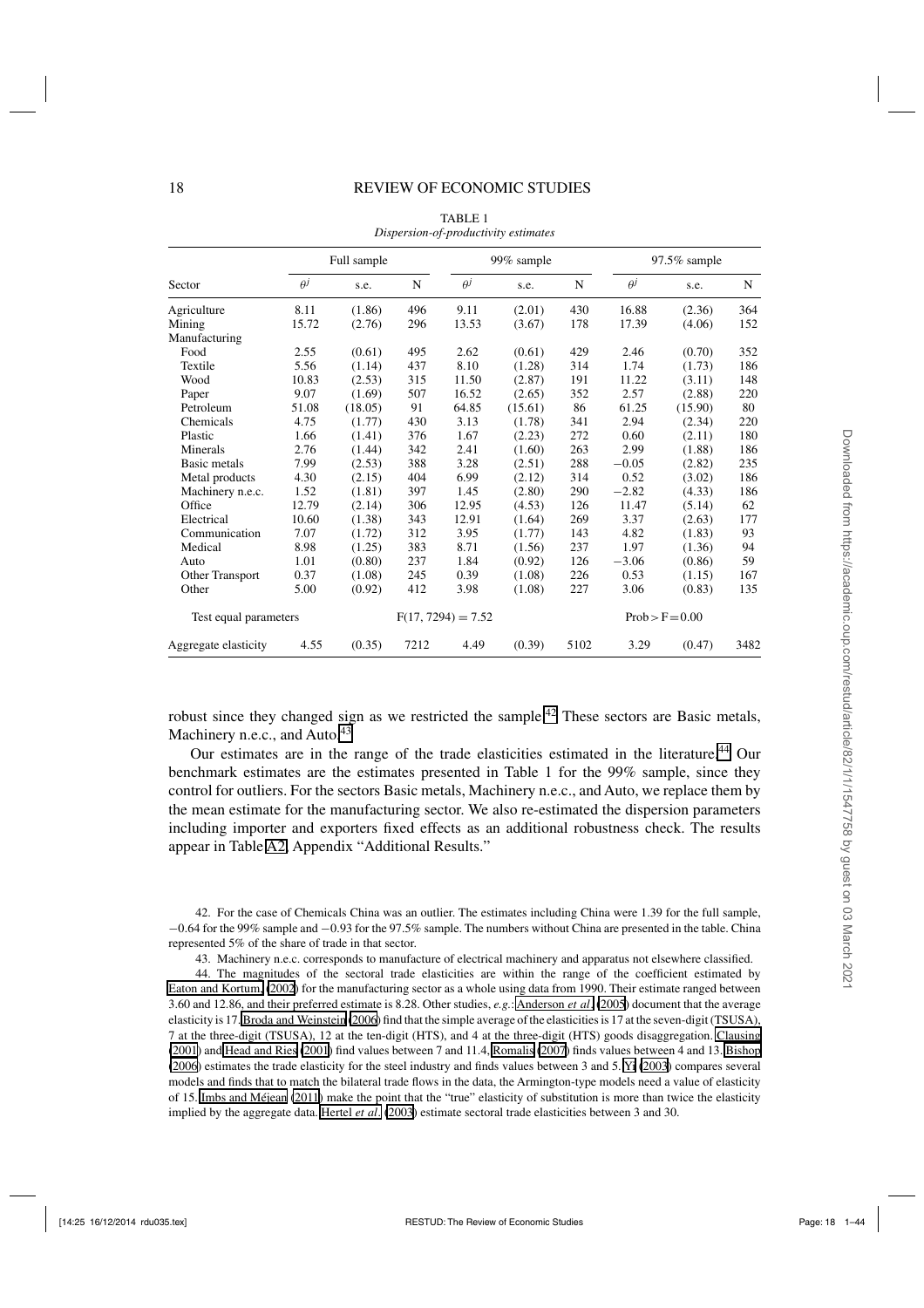#### 5. QUANTIFYING THE TRADE AND WELFARE EFFECTS OF NAFTA

<span id="page-18-0"></span>In this section, we evaluate the trade and welfare effects from the change in the tariff structure caused by NAFTA. Our base year is 1993, the year before the agreement came into force. We use data from different sources in order to calibrate the model to the base year. The criterion was to maximize the number of countries covered in our sample conditional on obtaining reliable tariff, production, and trade flows data. We end up with a sample of  $N = 31$ , 30 countries and a constructed rest of the world, and  $J = 40$  sectors (20 tradable and 20 non-tradable). We now provide a short list with the data sources. Appendix "Data Sources and Description" provides a detailed description of all the sectoral and aggregate data used in this article.

Bilateral trade flows are sourced from the United Nations Statistical Division (UNSD) Commodity Trade (COMTRADE) database. Gross output and value added come from three different sources. From OECD STAN database for industrial analysis, the Industrial Statistics Database INDSTAT2, and the OECD Input-Output database. I–O tables are sourced from the World Input–Output Database (WIOD) and the OECD Input–Output Database.<sup>45</sup> Finally, advalorem tariffs for the years 1993 and 2005 are obtained from the United Nations Statistical Division, Trade Analysis and Information System (UNCTAD-TRAINS). We calibrate the model following the calibration strategy described in Section 3.3, and use the trade elasticities,  $\theta^j$  sourced from the estimates presented in Table [1,](#page-17-0) column 5, to quantify the effects of tariff changes.

We quantify the economic effects of NAFTA's tariff changes performing two different but equally informative counterfactual exercises. In the first counterfactual exercise we introduce into the model the change in the tariff structure from 1993 to the year 2005 between NAFTA members and fix the tariff structure for the rest of the world to the levels in 1993. This counterfactual measures the effect of NAFTA's tariff reductions conditional on no other tariff changing. In the second counterfactual we measure the effects of NAFTA by quantifying the gains from NAFTA's tariff reductions given observed world tariff changes. We do this in the following way. First, we introduce into the model the observed change in world tariff structure from 1993 to the year 2005. Of course, the world tariff structure in 2005 incorporates the change in tariffs applied by NAFTA and all other bilateral, and multilateral, tariff changes.<sup>46</sup> With this exercise, we measure the economic effects of observed world tariff changes. We then recalibrate the model to the year 1993 and introduce the observed change in world tariff structure from 1993 to the year 2005 holding NAFTA tariffs fixed to the year 1993. With this exercise, we measure the economic effects of observed world tariff changes excluding the change in tariffs as a consequence of NAFTA. We then compare the gains between these two exercises, namely the gains from world tariff reductions with and without NAFTA.

Before we present the results it is important to note that with our calibration strategy the model matches exactly the base year. This means that if countries have an aggregate trade deficit the model is also going to account for the trade deficit in the base year. However, counterfactual changes to trade policy are not going to adjust the aggregate trade deficit given that they are exogenous to the model. We need to deal with this and we do so in two different ways. First,

45. It is worth noticing that in general, I–O tables distribute imports to sectors using the assumption that the distribution is the same as for domestic production in the sector. Future work might want to incorporate domestic and foreign intermediate import shares into the analysis and evaluate how important is this distinction for the trade and welfare effects of tariff changes.

46. The change in the tariff structure between NAFTA members is a consequence of signing NAFTA. However, the change in tariffs that NAFTA members applied to the rest of the world and the one the rest of the world applied to NAFTA has many consequences. As we documented earlier, NAFTA members signed independently free trade agreements with other countries. Moreover, given that we are using a model with 31 countries, many countries reduced tariffs between each other over this period, we account for this as well.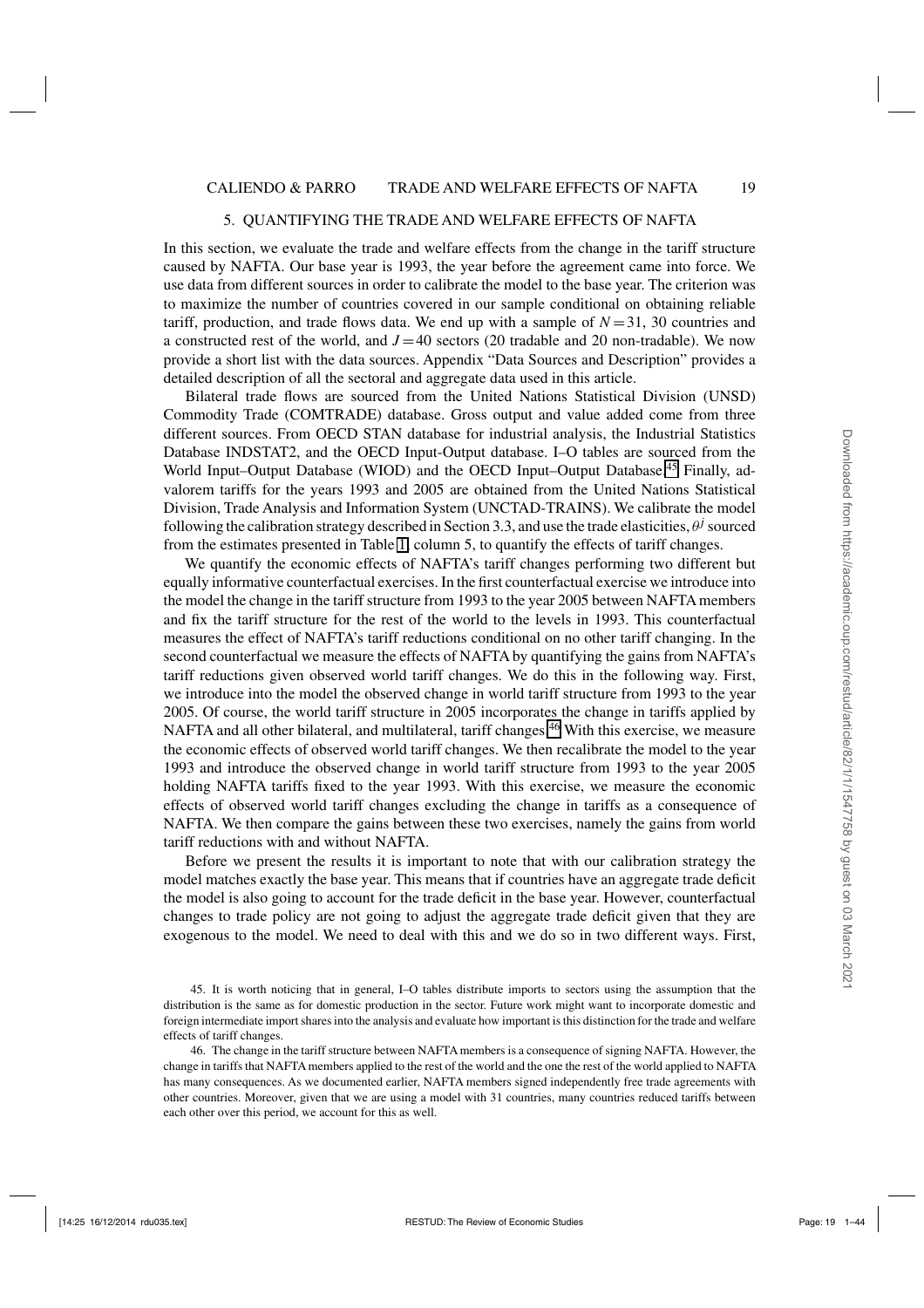<span id="page-19-0"></span>

|         |           | Welfare        |                 |            |
|---------|-----------|----------------|-----------------|------------|
| Country | Total     | Terms of trade | Volume of Trade | Real wages |
| Mexico  | 1.31%     | $-0.41\%$      | 1.72%           | 1.72%      |
| Canada  | $-0.06\%$ | $-0.11\%$      | 0.04%           | $0.32\%$   |
| U.S.    | $0.08\%$  | 0.04%          | 0.04%           | 0.11%      |

TABLE 2 *Welfare effects from NAFTA's tariff reductions*

we eliminate all aggregate deficits by first calibrating the model with trade deficits and then solving the model imposing zero aggregate deficit,  $D'_n = 0$ . We then use the implied no-deficit world economy as our base year. Secondly, we calibrate the model with aggregate deficits to the year 1993 and then calculate all counterfactuals holding the countries aggregate trade deficits constant, as a share of world GDP. We compute all the counterfactual exercises using both solution strategies but present in the main text only the results with no aggregate deficit in the base year. The Appendix "Additional Results" shows a variety of additional results including the case where aggregate trade deficits remain fixed as a share of world GDP.

#### 5.1. *Trade and welfare effects from NAFTA's tariff reductions*

We now quantify the trade and welfare effects of NAFTA. Table 2 presents the welfare effects from NAFTA's tariff reductions while fixing the tariff to and from the rest of the world to the year 1993. Welfare effects are calculated using equation [\(16\)](#page-12-0), and changes in real wages using equation [\(15\)](#page-11-0). As we can see, Mexico's welfare increases by 1.31%. The effects for Canada and the U.S. are smaller. Canada loses 0.06% whereas the U.S. gains 0.08%. Still, we find that real wages increase for all NAFTA members and Mexico gains the most, followed by Canada and the  $U.S.<sup>47</sup>$ 

Decomposing the welfare effects into terms of trade and volume of trade underscores the sources of these gains. The third column in Table 2 shows that the major source of gains are increases in volume of trade. The welfare gains from trade creation for Mexico, Canada, and the U.S. are 1.72%, 0.04% and 0.04%, respectively. We can look deeper and measure the extent to which the welfare effects are a result of trade creation with NAFTA members vis-a-vis the rest of the world. This is done by applying the bilateral volume of trade measures equation [\(18\)](#page-13-0) defined before.

Column 3 in Table [3](#page-20-0) shows that the trade created with NAFTA members is the single most important contributor to the positive welfare effects. The figures are 1.80%, 0.08%, and 0.04% for Mexico, Canada, and the U.S., respectively. This result unmasks an important channel by which NAFTA generated positive welfare effects to all of its members, by creating more trade within the bloc. On the other hand, column 4 from Table [3](#page-20-0) shows that the reduction in volume of trade with the rest of the world has a negative welfare effect. This negative welfare effect, which we discuss further below, arises from NAFTA diverting trade from countries outside of the agreement.

Another source of welfare effects are changes in terms of trade. From column 2 of Table 2, we can see that Mexico and Canada's terms of trade deteriorate whereas the U.S. terms of trade

47. The welfare effects results in the model with trade deficits are very similar, 1.17%, −0.04%, and 0.09% for Mexico, Canada, and the U.S., respectively. Appendix "Additional Results", Tables [A4–](#page-21-0)[A7,](#page-24-0) includes this and additional results with trade deficits and it shows that all the results in this section are robust to include trade deficits or not.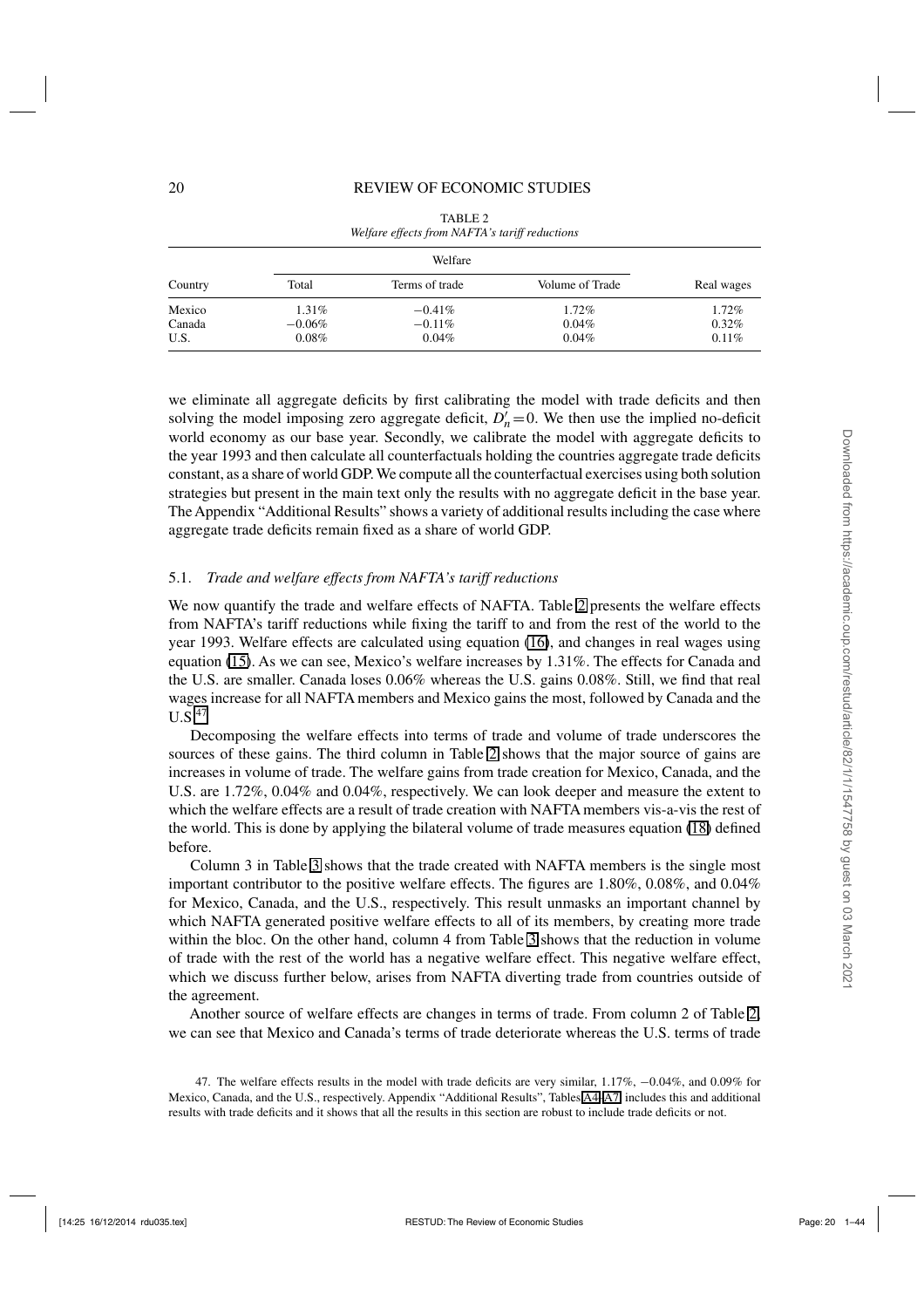<span id="page-20-0"></span>

|         |              | Terms of trade    |              | Volume of Trade   |
|---------|--------------|-------------------|--------------|-------------------|
| Country | <b>NAFTA</b> | Rest of the world | <b>NAFTA</b> | Rest of the world |
| Mexico  | $-0.39\%$    | $-0.02\%$         | 1.80%        | $-0.08%$          |
| Canada  | $-0.09\%$    | $-0.02\%$         | 0.08%        | $-0.04%$          |
| U.S.    | 0.03%        | 0.01%             | 0.04%        | $0.00\%$          |

TABLE 3 *Bilateral welfare effects from NAFTA's tariff reductions*

improve. One way to understand this differential effect is by looking at how export prices change in each country. From equation [\(10\)](#page-10-0), notice that the change in unit costs, or the change in export prices, are an increasing function of input prices; namely wages and the price of materials. The last column of Table [2](#page-19-0) shows that real wages increase for all NAFTA members but relatively more for Mexico and Canada compared to the U.S. So, all else equal, the increase in wages increase export prices. However, from equation ([11](#page-10-0)) note that, all else equal, the price of materials fall with reductions in import tariffs. Therefore, export prices change according to how large is the increase in wages relative to the fall in the price of materials. It turns out that the average export prices across sectors fall by 2% and 0.6% for Mexico and Canada and increase by 0.1% for the U.S. If we now factor in that most trade between NAFTA members is with other NAFTA members, then this explains why terms of trade deteriorate for Mexico and Canada and increase for the U.S.

Table 3, columns 2 and 3, present the bilateral terms of trade changes with respect to NAFTA members and the rest of the world using equation [\(17\)](#page-13-0). As we can see, Mexico and Canada's terms of trade deteriorate against both group of countries, but mostly with NAFTA countries. For the U.S. the story is different. Terms of trade improve with respect to all countries. However, the terms of trade improve relatively more against NAFTA members since the U.S. mostly sources intermediate goods from Mexico and Canada, countries that experience a reduction in export prices.

Table [4](#page-21-0) presents the sectoral contribution to the aggregate terms of trade and volume of trade effects for each NAFTA member. These figures are calculated for each sector j as  $d\ln tot_n^j / \sum_{j=1}^J d\ln tot_n^j$  and  $d\ln vot_n^j / \sum_{j=1}^J d\ln vot_n^j$  using the sectoral measures defined in equations [\(19\)](#page-13-0) and [\(20\)](#page-13-0). As we can see, there is considerable variation in the sectoral contribution to the aggregate effects. Still, the aggregate change in terms of trade in each country is explained by a handful of sectors. The three sectors that contribute the most to Mexico's terms of trade deterioration account for 76% of the reduction. These sectors are Electrical Machinery, Communication Equipment, and Auto (Motor Vehicles). These same three sectors are also the sectors that contribute the most to U.S.'s terms of trade change accounting for 51% of the increase. In the case of Canada, the three sectors that contribute the most to the change in terms of trade account for 52.5% of the reduction. These sectors are, Auto, Other Transport, and Basic Metals. The main explanations why certain sectors have a large aggregate effect compared to others are the magnitude of the reduction in import tariffs, how large is the share of materials used in production, and how important are sectoral linkages.

To see this, consider the case of Mexico and U.S. From the previous discussion we know that Mexico's terms of trade deteriorate mainly as a consequence of the reduction in export prices and that most trade is with NAFTA, in particular with the U.S. Similarly, since the U.S. mostly imports goods from Mexico, and Mexican export prices fall, this is the first order effect why the U.S. aggregate terms of trade improve. So to understand why certain sectors contribute more to the aggregate terms of trade changes in Mexico and the U.S. we need to understand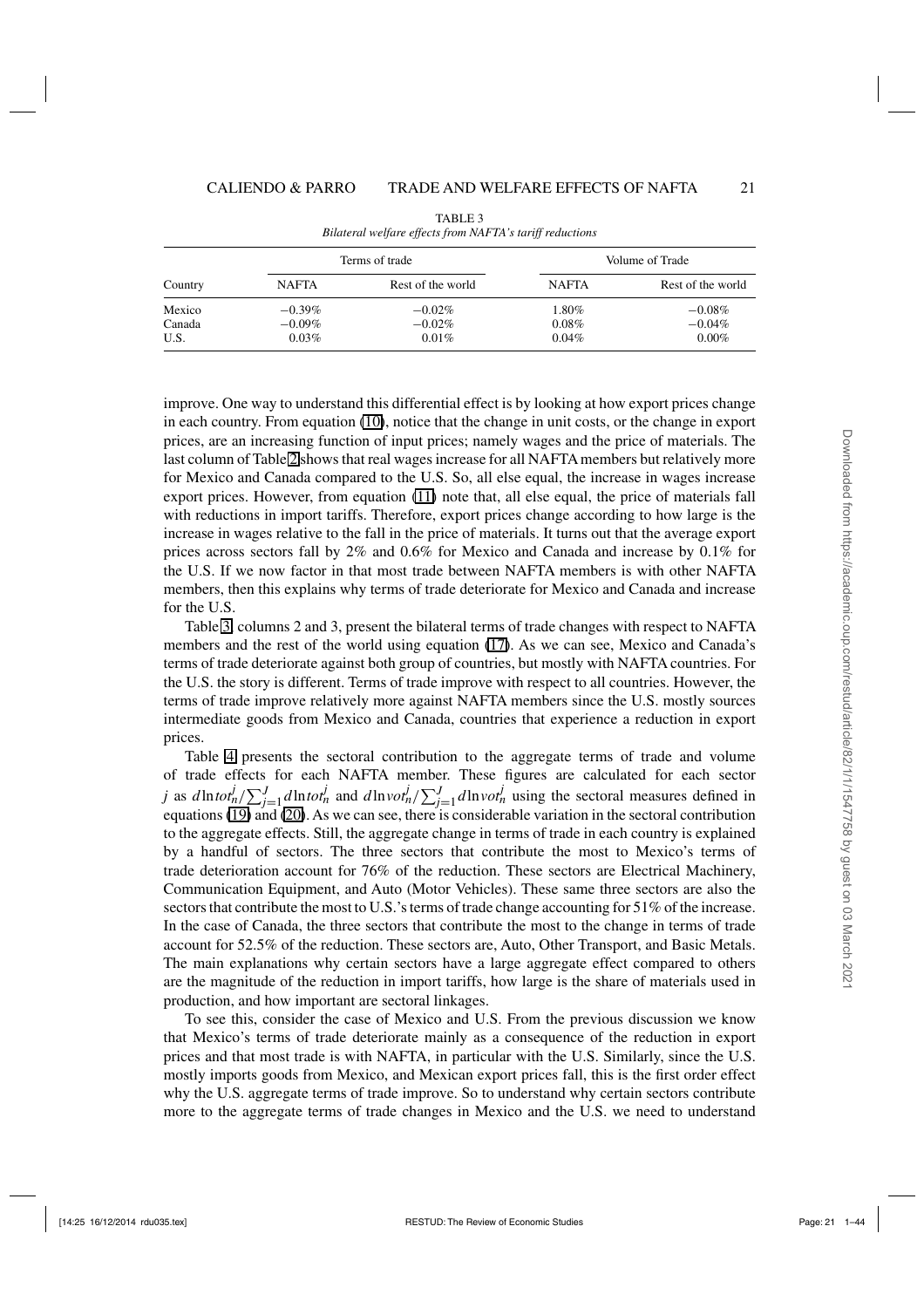#### <span id="page-21-0"></span>22 REVIEW OF ECONOMIC STUDIES

|                  |                             | Mexico                        |                              | Canada                | <b>United States</b> |                       |
|------------------|-----------------------------|-------------------------------|------------------------------|-----------------------|----------------------|-----------------------|
| Sector           | <b>Terms</b><br>of<br>trade | Volume<br>$\sigma$ f<br>trade | Terms<br>$\sigma$ f<br>trade | Volume<br>of<br>trade | Terms<br>of<br>trade | Volume<br>of<br>trade |
| Agriculture      | $-0.13%$                    | 2.87%                         | 3.41%                        | $-0.01%$              | $3.41\%$             | 0.65%                 |
| Mining           | $-3.01\%$                   | 0.25%                         | 4.04%                        | $-0.20%$              | 1.54%                | 0.04%                 |
| Manufacturing    |                             |                               |                              |                       |                      |                       |
| Food             | 0.45%                       | 1.17%                         | 3.56%                        | 2.37%                 | 3.16%                | 1.04%                 |
| Textile          | 3.30%                       | 12.00%                        | 1.15%                        | 16.20%                | 4.32%                | 22.20%                |
| Wood             | 0.30%                       | 2.26%                         | 4.17%                        | 0.24%                 | 1.31%                | 0.41%                 |
| Paper            | 0.39%                       | 3.82%                         | 5.86%                        | 0.49%                 | 2.83%                | $0.33\%$              |
| Petroleum        | $-0.09%$                    | 14.60%                        | 0.60%                        | 30.40%                | 1.85%                | 11.40%                |
| Chemicals        | 0.57%                       | 2.15%                         | 5.74%                        | 0.08%                 | 5.60%                | 1.11%                 |
| Plastic          | 0.62%                       | 4.21%                         | 2.53%                        | 7.56%                 | 1.61%                | 0.32%                 |
| Minerals         | 0.05%                       | 0.73%                         | 0.93%                        | 0.47%                 | 0.70%                | 0.57%                 |
| Basic metals     | 1.07%                       | 3.02%                         | 10.10%                       | 1.48%                 | 3.40%                | 1.05%                 |
| Metal products   | 0.90%                       | 5.56%                         | 2.22%                        | 7.99%                 | 1.61%                | 1.06%                 |
| Machinery n.e.c. | 3.68%                       | 4.32%                         | 5.16%                        | $-0.02%$              | 5.63%                | 0.65%                 |
| Office           | 8.37%                       | 4.72%                         | 2.32%                        | $-0.83%$              | 3.50%                | 1.43%                 |
| Electrical       | 41.20%                      | 25.80%                        | $1.37\%$                     | 7.18%                 | 24.20%               | 42.20%                |
| Communication    | 21.00%                      | 3.64%                         | 2.67%                        | 0.15%                 | 11.60%               | 4.58%                 |
| Medical          | 4.72%                       | 1.34%                         | 0.94%                        | $-0.23%$              | 3.48%                | 4.46%                 |
| Auto             | 13.80%                      | 4.78%                         | 29.50%                       | 27.80%                | 15.80%               | 4.47%                 |
| Other Transport  | 0.21%                       | 0.82%                         | 12.90%                       | $-0.97%$              | 1.51%                | 0.32%                 |
| Other            | 2.63%                       | 1.92%                         | 0.81%                        | $-0.11%$              | 2.90%                | 1.69%                 |

TABLE 4 *Sectoral contribution to welfare effects from NAFTA's tariff reductions*

why export prices in these sectors fall so much as a consequence of NAFTA.<sup>48</sup> There are three reasons for this. First, the average tariffs applied by Mexico to imports from Canada and the U.S. on Electrical Machinery, Communication Equipment, and Autos in the year 1993 were 13.4%, 14.9%, and 15.5%, respectively. These sectors were not the sectors with the largest import tariffs but still larger than the average  $(12.4\%)$ , and the median  $(13.2\%)$ , import tariff applied across all sectors. Secondly, the share of materials used in production is 82% for the case of Electrical Machinery and Communication Equipment, and 73% for Autos. These figures are considerably larger than the average (49%), and the median (48.3%), share of material use in production for the rest of the sectors in the Mexican economy. Finally, these sectors are very interrelated. The shares of Electrical Machinery and Communication Equipment used for the production of Electrical Machinery are 37% and 3%, whereas for the production of Communication Equipment the shares are 53% and 7%. Therefore, the reduction in import tariffs in these sectors explain part of the effect on prices. The rest is explained by the fact that a reduction in the unit cost of production in any of these sectors has a multiplicative effect because of the strong I–O feedback that these sectors present. Also, a large share of material use in production makes, other things equal, reductions in import tariffs across sectors to have a larger impact in export prices in these sectors compared to the rest.

From Table 4 we can also learn how the sectoral contribution to the aggregate change in volume of trade varies across NAFTAmembers. The first thing to note is that for the case of Mexico and the U.S., every sector has a positive contribution to the welfare increase from volume of trade. Three sectors account for more than 50% of the sectoral contribution of Mexico's and U.S.'s volume of

48. In fact, trade weighted export prices of Electrical Machinery, Communication Equipment, and Autos fall by 6.6%, 3.5%, and 5.6% in Mexico; the largest reductions across all sectors.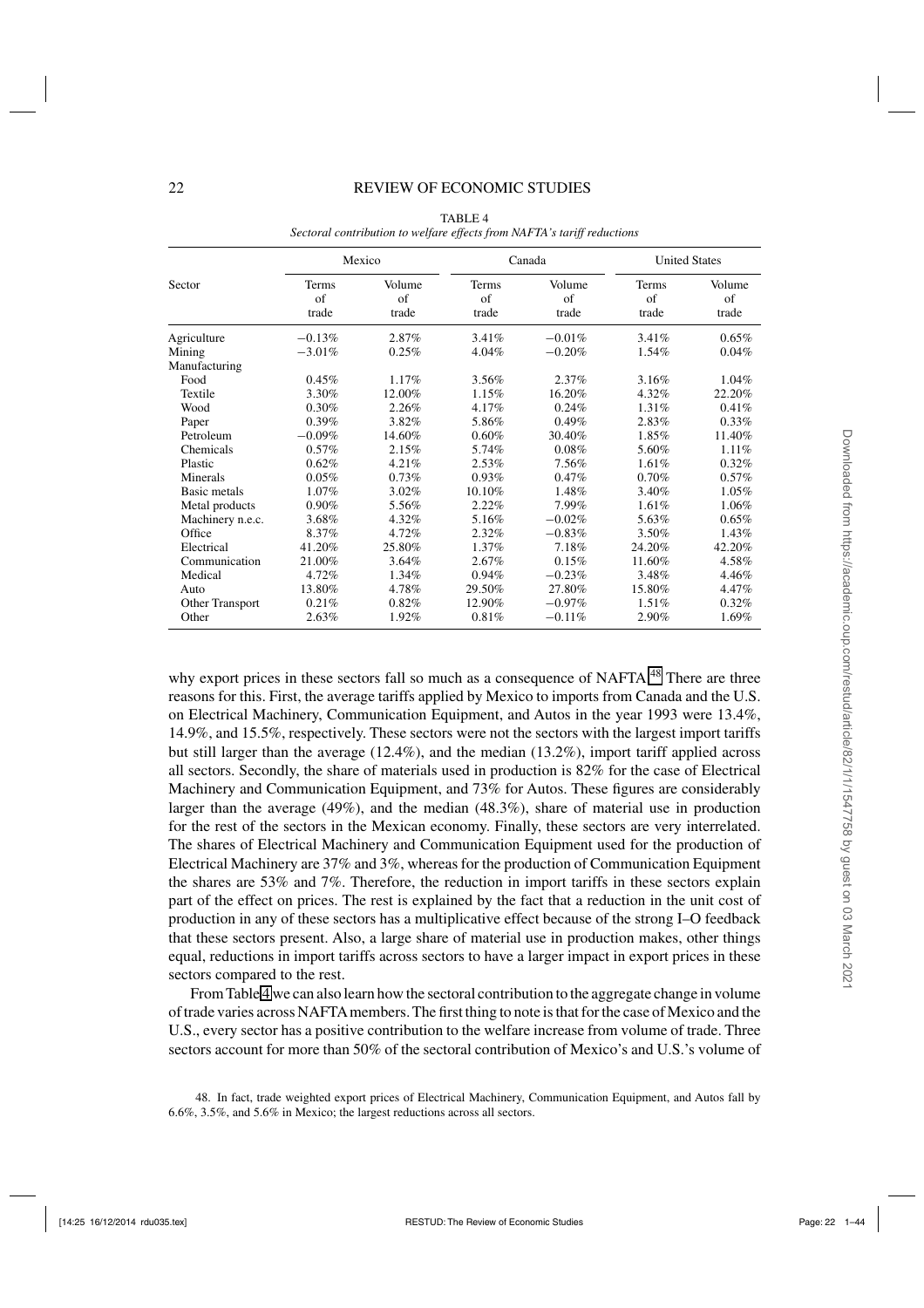| Trance effects from twill the startfl retailed is |                          |         |         |  |  |
|---------------------------------------------------|--------------------------|---------|---------|--|--|
|                                                   | Mexico                   | Canada  | U.S.    |  |  |
| Mexico's imports                                  | $\overline{\phantom{a}}$ | 116.60% | 118.31% |  |  |
| Canada's imports                                  | 58.57%                   | -       | 9.49%   |  |  |
| $U.S.'s$ imports                                  | 109.54%                  | 6.57%   | -       |  |  |

TABLE 5 *Trade effects from NAFTA's tariff reductions*

trade. These are Textiles, Petroleum, and Electrical Machinery. For the case of Canada, the sectors that contribute the most are Textiles, Petroleum, and Auto. In general, volume of trade effects depend on the magnitude of the tariff reduction, the trade elasticity, and the share of materials used in production and these factors weight differently for each of these sectors. Textiles was the most protected sector by Mexico in the year 1993. Applied import tariffs were on average 18%. So the large reduction in tariffs facilitates trade between members of NAFTA and results in a significant contribution to the increase in volume of trade. Petroleum is a homogenous good sector. As a consequence, small changes in import tariffs can have large trade effects since it is relatively easy to substitute suppliers, as documented by its high import tariff trade elasticity (see Table [1\)](#page-17-0). The average import tariffs in Petroleum in the year 1993 across NAFTA members was 7%. Finally, NAFTA's tariffs reductions has important effects over the price of intermediate goods traded in some sectors compared to others. This is particularly important for the sectors Electrical Machinery and Autos for reasons we discussed in the previous paragraph. The reduction in trade prices in these sectors explains the increase in the volume of trade effect.

Table 5 presents aggregate trade effects from NAFTA. As we can see, NAFTA generated large aggregate trade effects for all members. Mexico's imports from NAFTA increased by more than 110% and equally so across both partners. For the case of Canada, we find that the percentage increase in imports from Mexico is more than five times larger than the percentage increase in imports from the U.S. This results reflect that Mexico's role as a supplier of intermediate goods to NAFTA members increased as a consequence of NAFTA. In fact, this is even more evident when we look at the case of the U.S. imports. Imports from Mexico increase more than  $100\%$ whereas from Canada only 6.57%. These figures reflect how interdependent these economies become after the tariff reductions imposed by the agreement. In short, NAFTA strengthened the trade dependence that these countries had before the agreement, and as a consequence Canada and the U.S. source more goods from Mexico, whereas Mexico sources more goods from Canada and the U.S.

NAFTA also had an effect on sectoral specialization. Table [6](#page-23-0) presents export shares by industry before and after reducing NAFTA's tariffs. First, note that sectoral concentration varies considerably across sectors and countries. Consider the case of Mexico before NAFTA, the year 1993. Three sectors account for 52.75% of total exports. These sectors are Electrical Machinery, Autos, and Mining. For the case of Canada, the three sectors with the largest shares are Autos, Basic Metals, and Mining, and account for 43.7% of total exports. Whereas for the U.S. the three largest sectors are Machinery, Chemicals, and Autos, and account for 28.57% of total exports. These figures reflect that Mexico was the country with the highest degree of sectoral specialization whereas the U.S. the most diversified. In fact, the last row of the table presents the normalized Herfindahl index (henceforth, HHI) and we make use of it as a measure of sectoral specialization. As we can see, the HHI for Mexico was the largest and twice as large as the U.S. HHI, the smallest among all NAFTA members. After NAFTA's tariffs reductions we find that Mexico became more specialized whereas Canada and the U.S. more diversified. In fact, Mexico's share of exports from Electrical Machinery increase to 34.07% and the three largest sectors account for 54.95%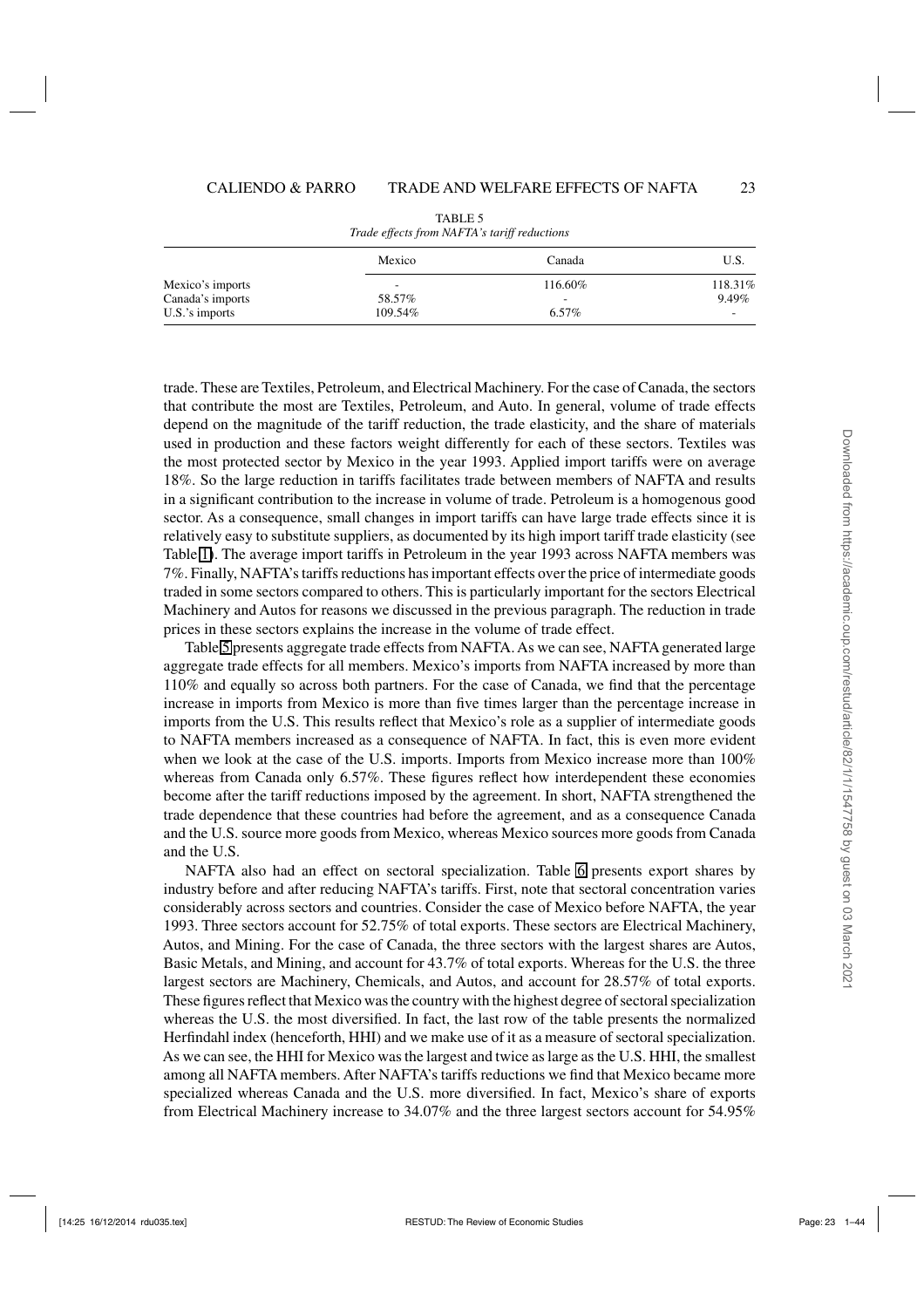#### <span id="page-23-0"></span>24 REVIEW OF ECONOMIC STUDIES

|                       |               | Mexico |               | Canada   | U.S.          |       |
|-----------------------|---------------|--------|---------------|----------|---------------|-------|
| Sector                | <b>Before</b> | After  | <b>Before</b> | After    | <b>Before</b> | After |
| Agriculture           | 4.72%         | 3.03%  | 4.99%         | 5.04%    | 6.91%         | 6.35% |
| Mining                | 15.53%        | 7.85%  | 8.99%         | 8.96%    | 1.72%         | 1.52% |
| Manufacturing         |               |        |               |          |               |       |
| Food                  | $2.33\%$      | 1.48%  | 4.82%         | 4.68%    | 5.09%         | 4.73% |
| Textile               | 4.42%         | 6.92%  | 1.05%         | 1.49%    | 2.68%         | 3.49% |
| Wood                  | 0.59%         | 0.52%  | 8.12%         | 8.05%    | 2.02%         | 1.98% |
| Paper                 | 0.62%         | 0.51%  | 8.34%         | 8.44%    | 4.99%         | 4.89% |
| Petroleum             | 1.62%         | 5.28%  | 0.59%         | 0.78%    | 4.30%         | 5.71% |
| Chemicals             | 4.40%         | 2.53%  | 5.58%         | 5.40%    | 10.00%        | 9.25% |
| Plastic               | 0.80%         | 0.48%  | 2.06%         | 2.06%    | 2.28%         | 2.43% |
| Minerals              | 1.32%         | 0.84%  | 0.81%         | 0.78%    | 0.94%         | 0.92% |
| Basic metals          | 3.24%         | 2.00%  | 10.29%        | 10.19%   | 3.05%         | 3.11% |
| Metal products        | 1.22%         | 1.03%  | 1.47%         | 1.53%    | 2.23%         | 2.59% |
| Machinery n.e.c.      | 4.30%         | 2.53%  | 4.69%         | 4.49%    | 10.37%        | 9.70% |
| Office                | 3.34%         | 5.07%  | 2.44%         | 2.54%    | 7.70%         | 7.29% |
| Electrical            | 20.79%        | 34.07% | 2.50%         | 2.35%    | 6.07%         | 7.97% |
| Communication         | 8.57%         | 7.08%  | 3.11%         | $3.02\%$ | 7.19%         | 6.81% |
| Medical               | 2.48%         | 3.28%  | 0.98%         | 1.03%    | 5.16%         | 4.79% |
| Auto                  | 16.43%        | 13.05% | 24.42%        | 24.07%   | 8.20%         | 8.09% |
| Other Transport       | 0.28%         | 0.26%  | 3.21%         | 3.58%    | 7.32%         | 6.65% |
| Other                 | 3.02%         | 2.20%  | 1.55%         | 1.52%    | 1.77%         | 1.74% |
| Normalized Herfindahl | 0.092         | 0.138  | 0.083         | 0.081    | 0.042         | 0.040 |

TABLE 6 *Export shares by sector before and after NAFTA's tariff reductions*

of total exports after NAFTA. This sectoral concentration is reflected in Mexico's HHI which increases to  $0.138$ . On the other hand, the HHI indices of Canada and the U.S. decrease.<sup>49</sup>

The rest of the world was hardly affected by NAFTA's tariff reductions. Table [A3](#page-20-0) in Appendix "Additional Results", which we do not include in the main text for brevity, presents the change in welfare, terms of trade and volume of trade effects for the rest of the 28 countries in our sample. The effects are small. The two countries most impacted are China and Korea and in both cases welfare falls by 0.03%. This is mostly due to a reduction in the volume of trade for the case of China, and an equal reduction in the terms of trade and volume of trade for the case of Korea. Looking at other countries we find that volumes of trade decreased for most cases. These results are suggestive of countries having a negative impact from NAFTA mainly due to trade diversion towards NAFTA members. Still, the impact is small.

We now turn to the analysis of the effects of NAFTA given world tariff changes.

#### 5.2. *The effects of NAFTA given world tariff changes*

From 1993 to 2005 more than 100 regional trade agreements entered into force.<sup>50</sup> Of these agreements, several involved NAFTA members. Since NAFTA was active during this process

49. Many factors, besides NAFTA, could have influenced the pattern of sectoral specialization in the data. Still, the pattern of sectoral specialization implied by the model from NAFTA's tariff reductions for NAFTA members is in line with the observed pattern in the year 2005. In fact, the correlations are 0.59, 0.86, and 0.83 for Mexico, Canada, and the U.S., respectively.

50. This figure was computed using the list of agreements in force from 1993 to 2005 from the WTO-RTA Database, (http://rtais.wto.org/).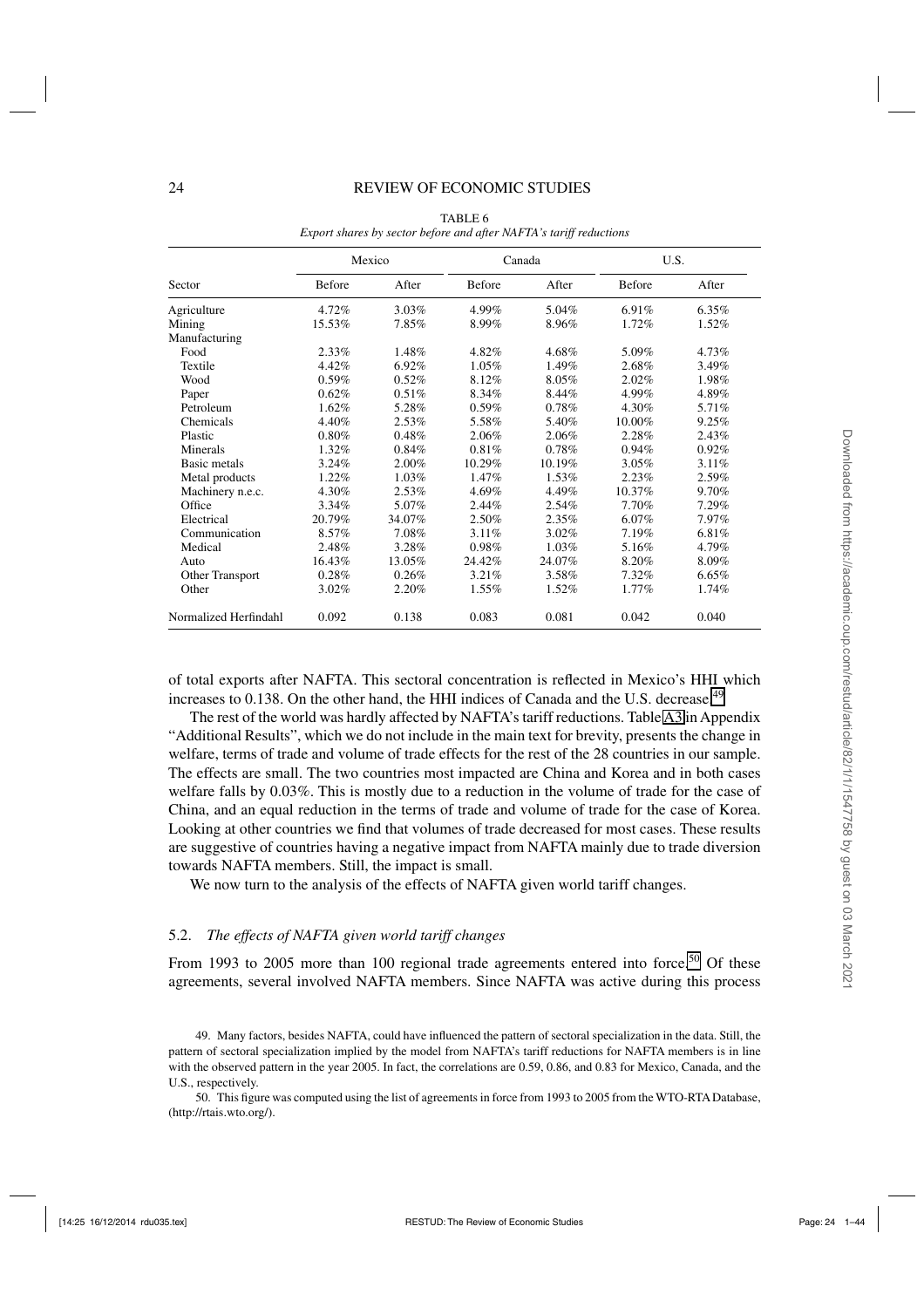<span id="page-24-0"></span>

| Country       | Welfare | Terms<br>of<br>trade | Volume<br>of<br>trade | Country            | Welfare | Terms<br>of<br>trade | Volume<br>of<br>trade |
|---------------|---------|----------------------|-----------------------|--------------------|---------|----------------------|-----------------------|
| Argentina     | 0.58%   | 0.10%                | 0.48%                 | Ireland            | 0.19%   | $-0.04\%$            | 0.23%                 |
| Australia     | 0.30%   | $-0.01\%$            | 0.31%                 | Italy              | 0.10%   | $-0.05\%$            | 0.15%                 |
| Austria       | 2.02%   | 0.38%                | 1.64%                 | Japan              | 0.21%   | 0.13%                | 0.08%                 |
| <b>Brazil</b> | 0.32%   | $-0.10%$             | 0.43%                 | Korea              | 0.20%   | $-0.21%$             | 0.40%                 |
| Canada        | 0.10%   | $-0.08\%$            | $0.17\%$              | Mexico             | 1.36%   | $-0.40%$             | 1.76%                 |
| Chile         | 0.26%   | $-0.52%$             | 0.78%                 | <b>Netherlands</b> | 0.10%   | $-0.07\%$            | 0.16%                 |
| China         | 13.90%  | $-1.68%$             | 15.57%                | New Zealand        | 0.71%   | $-0.14%$             | 0.84%                 |
| Denmark       | 0.08%   | $-0.13%$             | 0.21%                 | Norway             | 0.54%   | 0.34%                | 0.20%                 |
| Finland       | 0.78%   | 0.12%                | 0.66%                 | Portugal           | 12.70%  | 11.48%               | 1.21%                 |
| France        | 0.25%   | 0.10%                | 0.15%                 | South Africa       | 1.87%   | 0.04%                | 1.83%                 |
| Germany       | 0.12%   | $-0.03%$             | 0.15%                 | Spain              | 0.67%   | 0.49%                | 0.18%                 |
| Greece        | 1.15%   | 1.01%                | 0.13%                 | Sweden             | 0.84%   | 0.38%                | 0.46%                 |
| Hungary       | 1.63%   | $-0.16%$             | 1.78%                 | Turkey             | 0.53%   | 0.20%                | $0.33\%$              |
| India         | 3.64%   | $-0.72%$             | 4.36%                 | U.S.               | 0.22%   | 0.11%                | 0.11%                 |
| Indonesia     | 1.91%   | $-0.54%$             | 2.46%                 | U.K.               | 0.04%   | $-0.11%$             | 0.15%                 |
|               |         |                      |                       | <b>ROW</b>         | 2.83%   | $-0.22%$             | 3.05%                 |

TABLE 7 *Welfare effects from world tariff reductions*

of trade liberalization, we can evaluate to what extent the economic effects of NAFTA's tariff reductions were influenced by world tariff changes. To that end, we first use observable changes in tariffs and quantify the global effects from world tariff reductions, including the change in NAFTA's tariffs.

Table 7 presents the welfare effects for the 31 countries in our sample. As we can see, every single country gained from world tariff reductions. The largest winner was China, with a welfare gain of 13.9%.<sup>51</sup> The most important source of these gains for China are the increased volume of trade. This is also the case for most countries in the sample. Focusing on NAFTA members, all countries gained more compared to the case where only NAFTA tariff change. In the case of Canada, the gains are 0.10% and most of the gains arise from an increase in trade volumes. For the case of Mexico, the gains are similar, 1.36% compared to 1.31%, but the source is slightly different. Terms of trade deteriorate less, -0.40% compared to -0.41%, and volume of trade increase more, 1.76% instead of 1.72%. For the case of the U.S., the gains are considerably larger, 0.22% compared to 0.08%.

We also decompose the welfare effects into bilateral measures of terms of trade and volume of trade with respect to NAFTA members and the rest of the world. Table [8](#page-25-0) shows the results for Mexico, Canada, and the U.S. We find that volume of trade effects with respect to the rest of the world increase. This is a key difference relative to the case where only NAFTA tariffs changed; compare the last columns from Tables [3](#page-20-0) and [8.](#page-25-0) In fact, this reflects that trade was created with the rest of the world after NAFTA was in force, due in part to the reduction of world tariffs.

Focusing on other outcomes, Table [8](#page-25-0) also shows that the terms of trade improvements for the U.S. are now mostly with countries outside NAFTA. In the case of Canada, the terms of trade effects are still negative with respect to NAFTA members, but now switched to positive with respect to other countries. These figures explain why Canada and the U.S. gained more from

<sup>51.</sup> The welfare gains in Table 7 are calculated using equation [\(16\)](#page-12-0). We can use the model to understand more the source of the welfare gains for each country. For the case of China, we find that the gains due to the reduction in import tariffs that the rest of the world applied to China, are 13.4%. The gains from the reduction of China's import tariffs are 0.08%. Whereas if China's import and export tariffs did not changed it would have lost -0.16%.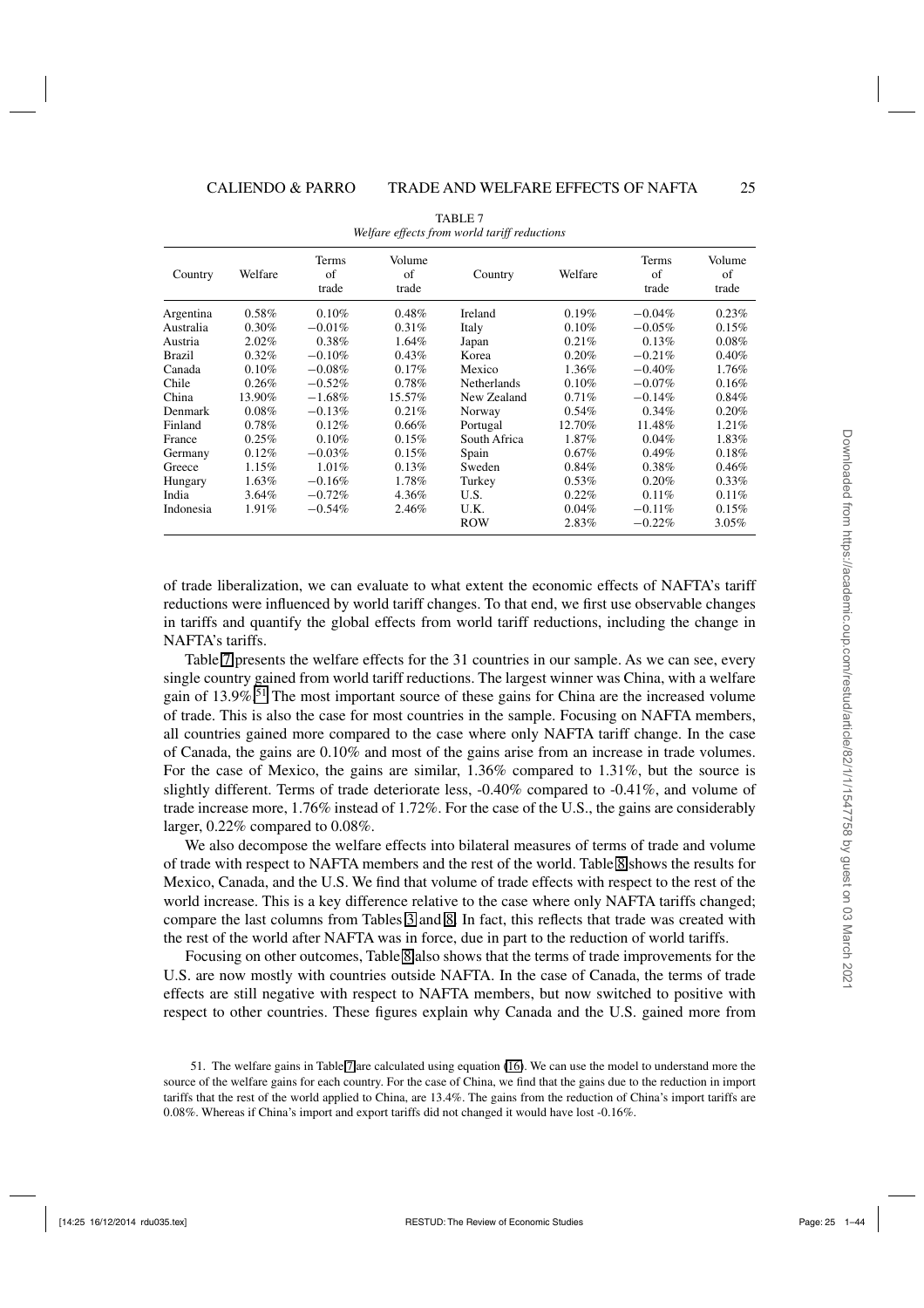<span id="page-25-0"></span>

|         |              | Terms of trade    |              | Volume of Trade   |
|---------|--------------|-------------------|--------------|-------------------|
| Country | <b>NAFTA</b> | Rest of the world | <b>NAFTA</b> | Rest of the world |
| Mexico  | $-0.39\%$    | $-0.01\%$         | 1.64%        | 0.13%             |
| Canada  | $-0.10\%$    | $0.02\%$          | 0.05%        | 0.12%             |
| U.S.    | 0.03%        | $0.08\%$          | $0.04\%$     | 0.08%             |

TABLE 8 *Bilateral welfare effects from world's tariff reductions*

TABLE 9 *Welfare effects from NAFTA given world tariff changes*

|         |           | Welfare        |                 |            |
|---------|-----------|----------------|-----------------|------------|
| Country | Total     | Terms of trade | Volume of trade | Real wages |
| Mexico  | 1.17%     | $-0.38\%$      | 1.55%           | 1.63%      |
| Canada  | $-0.06\%$ | $-0.09\%$      | 0.03%           | 0.31%      |
| U.S.    | 0.08%     | 0.04%          | 0.04%           | 0.11%      |

global tariff reductions relative to only NAFTA tariff reductions. The results on terms of trade effects for Mexico are similar than before.

We also measured the sectoral contribution to the aggregate terms of trade and volume of trade effects for NAFTA members.<sup>52</sup> The salient difference, compared to the case where only NAFTA tariffs changed, is that for Canada the volume of trade effects are positive in almost all sectors, and that Textiles is the sector that contribute the most to welfare for Canada and the U.S. The main reason for this result is their bilateral volume of trade effect with respect to China. Regarding the sectoral specialization of export shares, qualitatively we find similar results as before. Namely, that Mexico became more specialized, whereas Canada and the U.S. more diversified. However, quantitatively we find that Mexico's HHI increased less, to 0.133, whereas the HHI of Canada and U.S. decreased more, to 0.079 and 0.04, respectively. These results reflect once again how sectoral variations in tariffs can have important effects for sectoral specialization.

We now recalibrate the model to the year 1993 and introduce the observed change in world tariff structure from 1993 to the year 2005 holding NAFTA tariffs fixed. In this way, we measure the economic effects of all observed world tariff changes excluding the reduction in NAFTA's tariffs. After this, we compare the gains from world tariff reductions with and without NAFTA. In other words, the effects of NAFTA given world tariff changes. Table 9 presents the welfare effects.As we can see, welfare and real wage changes for Canada and the U.S. are almost identical to the ones we find in the previous subsection, Table [2.](#page-19-0) For the case of Mexico, the welfare effects and real wage effects are somehow smaller. The main reason for this lower gains is that volume of trade effects are lower, 1.55% instead of 1.80%.

As we did before, we can make use of the bilateral measure of terms of trade to identify the reason why Mexico's volume of trade effects fall. We find that this is a consequence of the reduction in volume of trade effects with respect to the rest of the world, not with respect to NAFTA members. Table [10](#page-26-0) presents these results. As we can see, Mexico's volume of trade

<sup>52.</sup> Table A8 in Appendix "Additional Results" presents these results. Table A9 reports the trade effects for NAFTA members from world tariff reductions. It shows that intra-bloc import growth are lower compared to the case when only NAFTA tariffs changed. We omit both tables from the main text for brevity.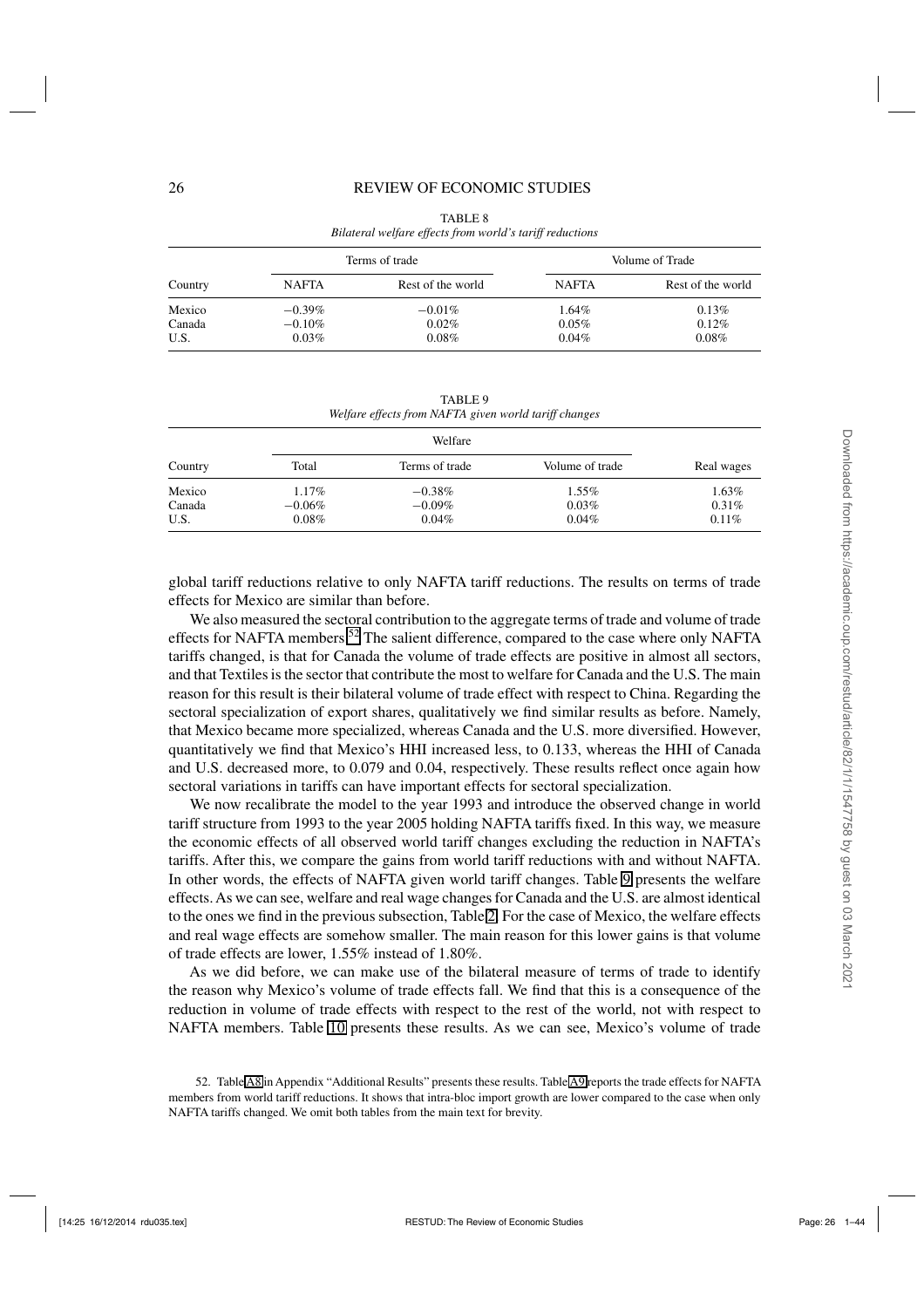<span id="page-26-0"></span>

|         |              | Terms of trade    | Volume of Trade |                   |  |
|---------|--------------|-------------------|-----------------|-------------------|--|
| Country | <b>NAFTA</b> | Rest of the world | <b>NAFTA</b>    | Rest of the world |  |
| Mexico  | $-0.37\%$    | $-0.01\%$         | 1.78%           | $-0.23\%$         |  |
| Canada  | $-0.08\%$    | $-0.01\%$         | 0.08%           | $-0.05\%$         |  |
| U.S.    | 0.03%        | 0.01%             | 0.04%           | $0.00\%$          |  |

TABLE 10 *Bilateral welfare effects from NAFTA given world tariff changes*

effects fall by 0.23% with the rest of the world. Therefore, we find a larger negative effect due to trade diversion compared to the case when only NAFTA's tariff changed, last column of Table [3.](#page-20-0) The logic of this result is as follows. When we evaluate the effects of NAFTA holding world tariffs fixed, trade is diverted from the lowest cost supplier outside NAFTA to a new lower cost supplier inside the bloc, because of the lower tariffs. Now, as we also allow tariffs with respect to the rest of the world to change, there is a larger pool of lowest cost suppliers in the world that Mexico is not getting access to, because of low NAFTA tariffs. In this sense, what the model is measuring is the implied trade diversion from NAFTA. Said differently, the change in world tariffs has raised the opportunity cost, measured by the volume of trade effect, of belonging to NAFTA.<sup>53</sup>

#### 5.3. *The effects of NAFTA across different models*

We now quantify the role that different mechanisms in our model have at explaining the results. We compare the results from our model (Benchmark) to a one-sector model (One sector), a multisector model with no materials used in production (No materials), and with no I–O connections (No I–O).<sup>54</sup> We calibrate each of these models to the year 1993 and compute the welfare and trade responses from NAFTA's tariff reductions. Table [11](#page-27-0) presents the simulated trade and welfare effects implied by the different models. The first column shows the welfare effect from the onesector model. The second column presents the welfare result for the no materials model, and the third column presents the welfare result for the no I–O model.

We find that for all models the welfare effects are smaller compared to the benchmark model. Still, in all cases Mexico gains the most followed by the U.S. then Canada. The results one-sector model reflect the importance of accounting for sectoral heterogeneity. In fact, recent studies have emphasized that the sectoral variation in trade elasticities is particularly important for the

53. Tables A10[–A13](#page-40-0) in Appendix "Additional Results" presents additional welfare and trade effects at the aggregate and sectoral level. Overall, we find that the results are similar to the case when only NAFTA's tariff change, Section 5.1. We also performed an additional counterfactual exercise to quantify how the welfare gains from NAFTA compare to a unilateral tariff elimination by each member. We do this exercise calibrating the model to the year 1993 and then, for each NAFTA member independently, we reduce their import tariffs to zero with respect to every country in the world. As a result, we find a welfare increase of 0.54% for Mexico and a welfare loss of 0.03% and 0.02% for Canada and the U.S., respectively. Real wage increase by 1.53%, 0.60%, and 0.19%, for Mexico, Canada, and the U.S. These welfare effects are due to the standard optimal tariff reasons.

54. The one-sector model has one tradable sector and one non-tradable sector. Production uses materials from both sectors, (I-O). We agregate all sectoral data to calibrate the parameters and use the median tariff across sectors. We use our specification [\(23\)](#page-16-0) to estimate an aggregate elasticity, the value is  $\theta = 4.5$ . In the multi-sector model "No materials" there are no materials used in production,  $y_n^j = 1$ , and as a result value added is equal to gross output. In the multi-sector model "No I-O", materials are used in production,  $y_n^j < 1$ , but we zero out the off-diagonal elements of the I–O matrix. Firms can only use materials sourced from the same sector they operate,  $\gamma_n^{j,j} = 1 - \gamma_n^j$ . We use I–O tables for each country to calibrate  $y_n^{j,j}$ . For all cases, we first calibrate the model and then eliminate the observed aggregate trade deficits.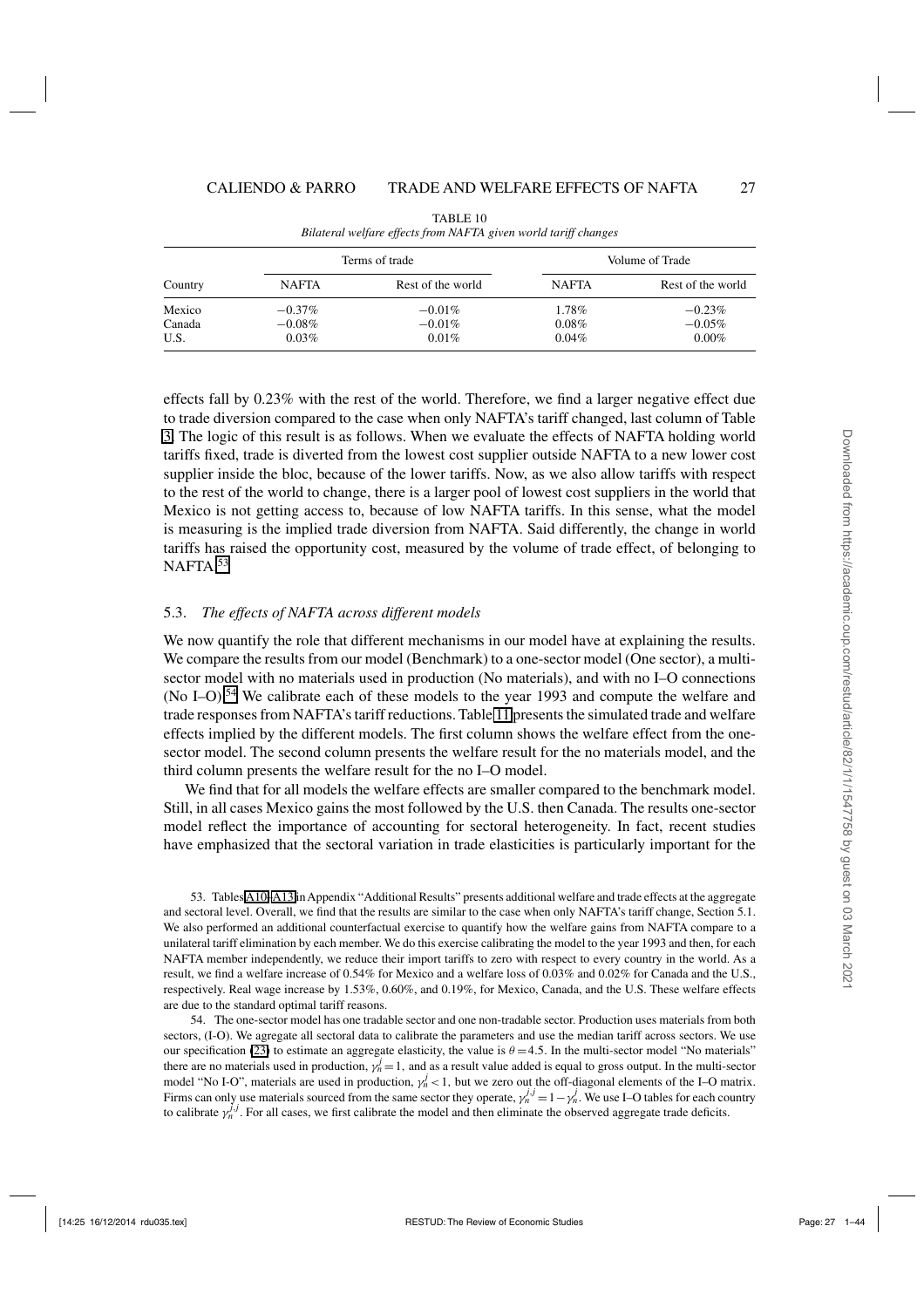<span id="page-27-0"></span>

| Welfare                  |                                   |                            |                             |                              | Imports growth from NAFTA members |                            |                                |
|--------------------------|-----------------------------------|----------------------------|-----------------------------|------------------------------|-----------------------------------|----------------------------|--------------------------------|
| Multi-sector             |                                   |                            |                             | Multi-sector                 |                                   |                            |                                |
| Country                  | One sector                        | No materials               | No I–O                      | One sector                   | No materials                      | No $I-O$                   | <b>Benchmark</b>               |
| Mexico<br>Canada<br>U.S. | $0.41\%$<br>$-0.08\%$<br>$0.05\%$ | 0.50%<br>$-0.03%$<br>0.03% | 0.66%<br>$-0.04\%$<br>0.04% | $60.99\%$<br>5.98%<br>17.34% | 88.08%<br>9.95%<br>26.91%         | 98.96%<br>10.14%<br>30.70% | 118.28%<br>$11.11\%$<br>40.52% |

TABLE 11 *Trade and welfare effects from NAFTA across different models*

quantification of the welfare gains.<sup>55</sup> The calculations also show that intermediate goods amplify the welfare effects from tariff reductions. Mexico's figure increase from 0.50% to 0.66%, Canada's deteriorate more from  $-0.03\%$  to  $-0.04\%$  and the U.S. increase from 0.03% to 0.04% as we move from a model with no materials to a model with materials. We also find that the model with I–O linkages amplifies the effects as well. If we compare the third column on Table 11 to the results from the benchmark model, Table [2,](#page-19-0) we can clearly see that the welfare effects are substantially larger for the countries that win and lower for the countries that loose.

Trade effects are also smaller across these models compared to the benchmark case. The last four columns of Table 11 presents, for the case of Mexico, Canada, and the U.S., the change in imports from NAFTA members implied by the different models. As we can see, the trade effects are reduced substantially compared to the benchmark case. In the one-sector model, the trade responses are almost reduced by half. The intuition for this result relates to the result on welfare. By averaging out the effects, a one-sector model fails to capture the large increase in trade flows from certain sectors. In fact, we know from Tables [4](#page-21-0) and [6](#page-23-0) that NAFTA generated very heterogenous responses across sectors. If we compare the results from column five to column six we can see that adding intermediate goods increases the trade effects. The intuition for this result is as follows. In the model with no materials, goods are only traded to produce final goods for consumption and not for the production of intermediate goods. However, in the no I–O model, materials are also used for the production of intermediate goods. Therefore, a tariff reduction delivers a larger trade effect due to the increase in demand of tradable goods for the production of intermediates. Finally, we can also compare the implied changes in trade flows from a model with intermediate goods in production but no sectoral linkages, the no I–O model, to the benchmark case. The trade effects from tariff reductions are lower in the no I–O model than in the model with sectoral interrelations (Benchmark). The reason is that since producers are only using inputs from one sector they are not exploiting the benefits of having access to cheaper materials from other sectors. This in turn delivers a smaller trade effect from tariff changes. In short, the results from this subsection unmask the importance of accounting for sectoral heterogeneity, intermediate goods in production and I–O linkages to evaluate the trade and welfare gains from tariff changes, in general, and in particular for the case of NAFTA.

#### 6. CONCLUSION

This study develops a general equilibrium model to quantify the trade and welfare effects of tariff changes. The model is able to perform complex trade policy evaluations for an arbitrary number of

<sup>55.</sup> In a recent study, [Ossa](#page-42-0) [\(2012\)](#page-42-0) shows that the heterogeneity in trade elasticities per se has an important effect on the quantification of the welfare gains from trade. He shows this for the case of iceberg trade costs and by calculating welfare losses from reverting to autarky.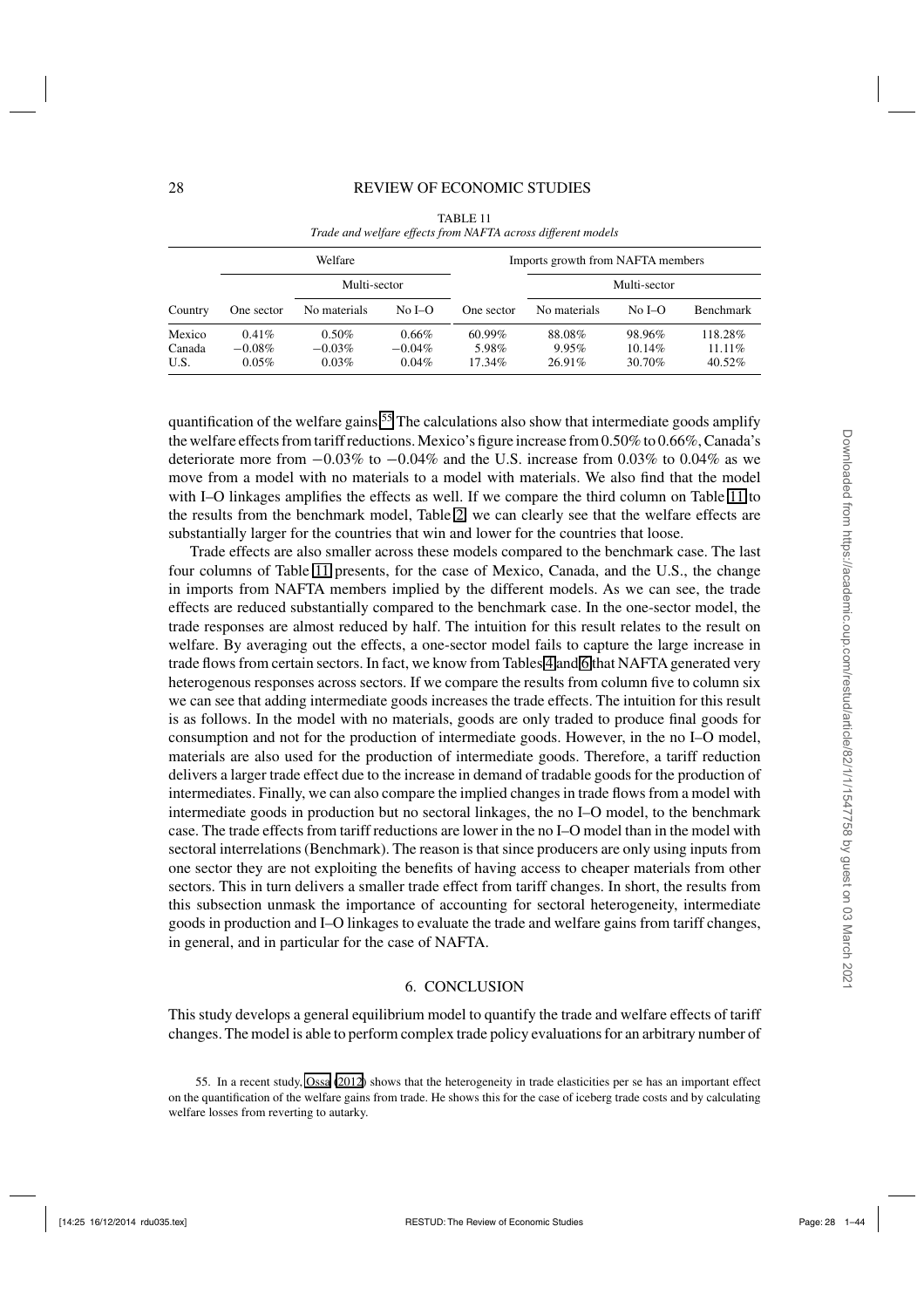<span id="page-28-0"></span>sectors and countries in a parsimonious way with few data and parameter requirements. Using the model, we decompose the different channels by which a reduction in tariffs can spread the gains across sectors in the economy. We show that accounting for sectoral interrelations is quantitatively and economically meaningful. With the model, one can quantify and decompose the effects that a reduction or increase in a tariff in a particular sector can have on the price of intermediate inputs in that sector and in the rest of the economy, the general equilibrium price effects of tariff reductions at home and abroad, the impact on factor allocations across sectors, the change in factor payments and the extent to which the structure of production of a particular economy can spread the gains from having access to cheaper intermediate goods and more efficient technology.

Evaluating the effects of NAFTAhas receive considerable attention in the economic literature. Therefore, it is important to clarify how our results about NAFTA should be interpreted. We use the model to perform a model-based identification of the effects of NAFTA's tariff reductions. Unquestionably, NAFTA had more provisions than only reducing tariff between members and by no means our results should be interpreted as the trade and welfare effects of the entire agreement. For instance, non-tariff barriers or unobservable trade costs might also have changed as a consequence of NAFTA. Moreover, NAFTAmight have even influenced the rate of technological change of each member. Certainly, we could have used the model to quantify what is the implied change in fundamental TFPand trade costs such that the model matches the trade patterns observed in the data. However, understanding how fundamental TFP changed as a consequence of NAFTA is outside of the scope of this article. In our model, fundamental TFP is exogenous and by holding it fixed during the period of analysis we are able to identify the pure direct effect of tariff reductions. Our study uses the case of NAFTA to show how the effects of tariff reductions are amplified as we take into account the interrelation across sectors observed in the data. We find that the trade and welfare effects from tariff reductions are lower if intermediate goods in production and I–O linkages are ignored in the analysis. With this results we hope to convey the message that modelling sectoral interrelations is not only feasible but also important for quantitative analysis.

#### APPENDIX

#### A. DISTRIBUTION OF PRICES AND EXPENDITURE SHARES

The efficiency of country *n* in producing an intermediate good  $\omega^j$  in sector *j* is the realization of a random variable  $z^j$ drawn for each  $\omega^j$  in each sector *j* from the distribution  $F_n^j(z) = e^{-\lambda_n^j z^{-\theta^j}}$ . Therefore, the cost of purchasing an intermediate good  $\omega^j$  from country *i*, where we abuse of notation and denote by  $p^j_{ni}(z^j_i)$ , is the realization of the random variable  $p_{ni}^j(z_i^j) = c_i^j \kappa_{ni}^j / z_i^j$ . First note that  $p_{ni}^j(z_i^j)$  has a Fréchet distribution, in particular

$$
\Pr\left[p_{ni}^j \le p\right] = 1 - e^{-T_{ni}^j p^{\theta^j}},\tag{A1}
$$

where  $T_{ni}^j = \lambda_i^j (c_i^j \kappa_{ni}^j)^{-\theta^j}$ . Given this, the lowest price of an intermediate good  $\omega^j$  in country *n*, namely  $p_n^j(\omega^j)$ , has also a Fréchet distribution,

$$
\Pr[p_n^j \le p] = 1 - \prod_{i=1}^N \Pr[p_n^j \ge p],\tag{A2}
$$

and using equation (A1) we obtain

$$
\Pr[p_n^j \le p] = 1 - e^{-\Phi_n^j p^{\theta^j}},\tag{A3}
$$

where  $\Phi_n^j = \sum_{i=1}^N T_{ni}^j = \sum_{i=1}^N \lambda_i^j (c_i^j \kappa_{ni}^j)^{-\theta^j}$ . The object  $\Phi_n^j$  plays a critical role in our model. It's a sufficient statistic of the states of technologies around the world, input costs, geographic barriers, and tariff policies. In [Eaton and Kortum,](#page-42-0) [\(2002](#page-42-0)), this object is country specific, whereas in our model it is also sector specific. Note that  $\Phi_n^j$  is correlated across sectors since sectors are interrelated and the input costs are functions of prices from all sectors. The shares  $\gamma_n^{k,j}$  will determine the extent of the correlation. Note that in a non-tradable goods sector, since  $\kappa_m^j = \infty$ ,  $\Phi_n^j = \lambda_n^j (c_n^j)^{-\theta^j}$ .

It is convenient to work with  $p_n^j(\omega)^{\theta^j}$ . Note that since  $p_n^j(\omega^j)$  is Fréchet with shape parameter  $\theta^j$ , then  $p_n^j(\omega^j)^{\theta^j}$  has an exponential distribution. To see this, define the function  $g(x) = x^{\theta^j}$  and suppose that *x* has a Fréchet distribution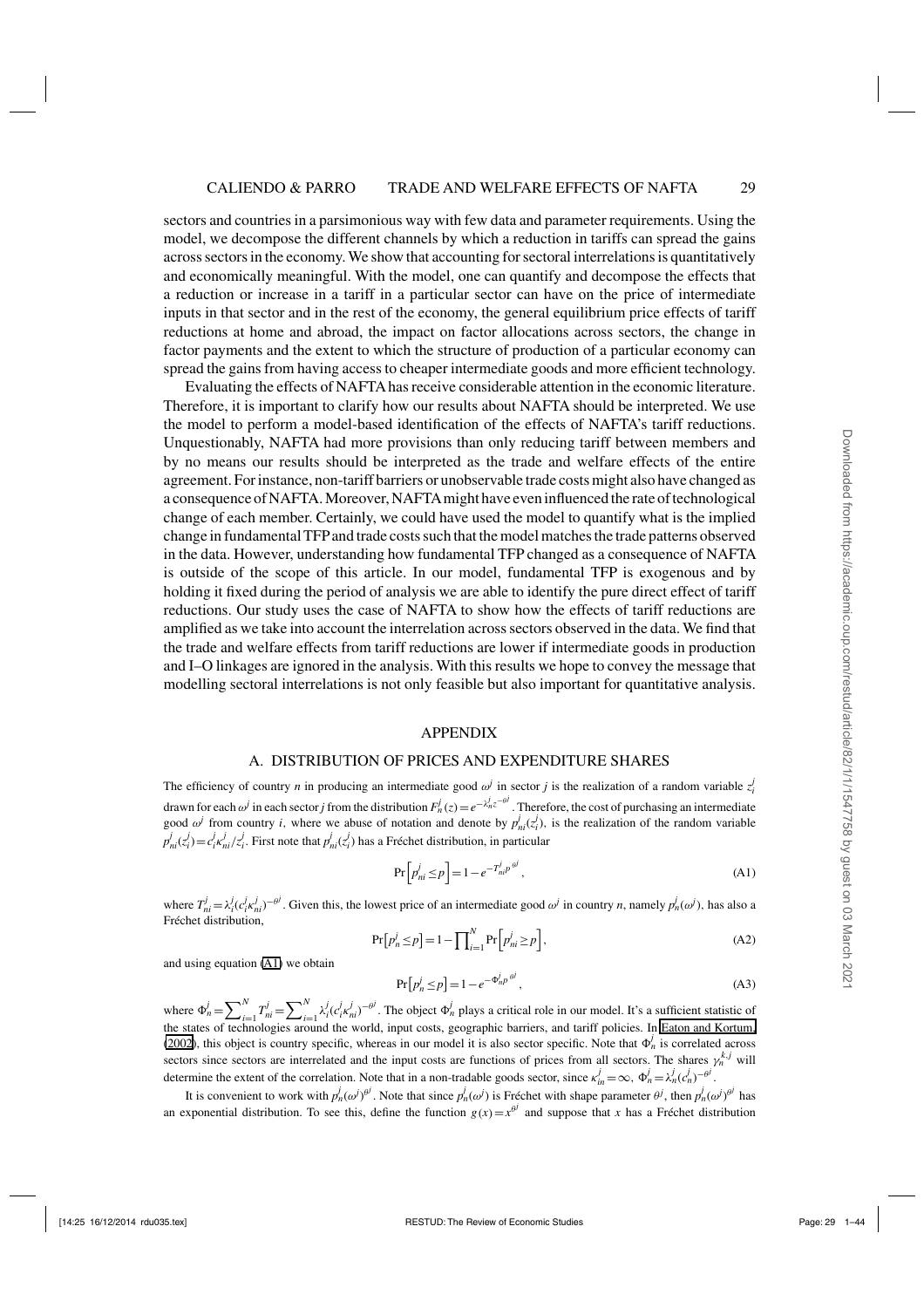#### <span id="page-29-0"></span>30 REVIEW OF ECONOMIC STUDIES

with location parameter  $\Phi_n^j$  and shape parameter  $\theta^j$ . Let  $f_x(x)$  denote the density function of *x*, namely  $f_x(x) =$  $\theta^j \Phi_n^j x^{\theta^j - 1} e^{-\Phi_n^j x^{\theta^j}}$ . It follows that the density function of  $y = g(x)$  is given by  $f_y(y) = f_x(g^{-1}(y)) \left| \frac{\partial g^{-1}(y)}{\partial y} \right|$ . Then since  $g^{-1}(y) = y^{\frac{1}{\theta l}}$ , and  $\frac{\partial g^{-1}(y)}{\partial y} = \frac{1}{\theta l} y^{\frac{1}{\theta l} - 1}$ , the density function of y is  $f_y(y) = \Phi_n^j e^{-\Phi_n^j y}$ , which is an exponential distribution with parameter  $\Phi_n^j$ . Given this result, the price index is

$$
(P_n^j)^{1-\eta^j} = \int \Phi_n^j y^{(1-\eta^j)/\theta^j} e^{-y\Phi_n^j} dy,
$$

which follows since we have just derived that  $y = p'_n(\omega^j)^{\theta^j}$  has probability density function,  $\Phi^j_n e^{-\Phi^j_n y}$ . Now consider the change of variables  $u = \Phi_n^j y$ . Then  $(P_n^j)^{1-\sigma^j} = (\Phi_n^j)^{-(1-\sigma^j)/\theta^j} \int u^{(1-\sigma^j)/\theta^j} e^{-u} du$ , and finally

$$
P_n^j = A^j \Phi_n^{j-1/\theta^j},
$$

which is the same as equation [\(4\)](#page-8-0), where  $A^j = \Gamma(\xi^j)^{1/(1-\sigma^j)}$ , and  $\Gamma(\xi^j)$  is a Gamma function evaluated at  $\xi^j = 1 + \frac{1}{2}$  $(1-\sigma^j)/\theta^j$ . For the case of a non-tradeable sector,  $\Phi_n^j = \lambda_n^j (c_n^j)^{-\theta^j}$ , and therefore  $P_n^j = A^j \lambda_n^j (c_n^j)^{-\theta^j}$ .

To derive the expenditure shares  $\pi_{ni}^{j} = X_{ni}^{j}/X_{n}^{j}$ , note that

$$
X_{ni}^j = \Pr\left[\frac{c_i^j \kappa_{ni}^j}{z_i^j(\omega^j)} \le \min_{h \neq i} \frac{c_h^j \kappa_{nh}^j}{z_h^j(\omega^j)}\right] X_n^j.
$$

Then using equations [\(A1\)](#page-28-0) and [\(A3\)](#page-28-0), note that

$$
X_{ni}^j = \frac{T_{ni}^j}{\Phi_n^j} \left[ \int_0^\infty \Phi_n^j e^{-\Phi_n^j p \theta^j} \theta^j p^{\theta^j - 1} dp \right] X_n^j = \frac{\lambda_i^j (c_i^j \kappa_{ni}^j)^{-\theta^j}}{\sum_{i=1}^N \lambda_i^j (c_i^j \kappa_{ni}^j)^{-\theta^j}} X_n^j,
$$

and in this way obtain equation [\(6\)](#page-9-0).

#### B. WELFARE

We present a detailed derivation of the expression for the change in welfare, equation [\(16\)](#page-12-0).

Welfare is given by  $W_n = \frac{w_n L_n}{P_n} + \frac{R_n}{P_n} + \frac{D_n}{P_n}$ , where recall that  $R_n = \sum_{j=1}^J \sum_{i=1}^N$  $\frac{\tau_{ni}^j M_{ni}^j}{P_n}$ . Totally differentiating welfare and assuming that exogenous trade deficits remain constant,  $dD_n = 0$ , and holding iceberg trade costs fixed, namely  $d\ln \kappa_{ni}^j = d\ln \tilde{\tau}_{ni}^j$ , we obtain

$$
d\ln W_n = \frac{w_n L_n}{I_n} d\ln w_n + \frac{R_n}{I_n} d\ln R_n - d\ln P_n.
$$
\n(B1)

Now, totally differentiating tariff revenue we obtain

$$
dR_n = \sum_{j=1}^{J} \sum_{i=1}^{N} \tau_{ni}^j M_{ni}^j d\ln M_{ni}^j + \sum_{j=1}^{J} X_n^j \sum_{i=1}^{N} \pi_{ni}^j d\ln \tilde{\tau}_{ni}^j.
$$
 (B2)

Totally differentiating the consumption price index equation [\(5\)](#page-8-0) we obtain,

$$
d\ln P_n = \sum_{j=1}^{J} \alpha_n^j d\ln p_n^j = \sum_{j=1}^{J} \alpha_n^j \sum_{i=1}^{N} \pi_{ni}^j \left( d\ln c_i^j + d\ln \tilde{\tau}_{ni}^j \right),
$$
 (B3)

where we use the definition of sectoral prices (equation [4\)](#page-8-0), which then implies that  $d\ln p_n^j = \sum_{i=1}^N \pi_{ni}^j [d\ln c_i^j + d\ln \tilde{\tau}_{ni}^j]$ , by [\(6\)](#page-9-0). Finally, from the definition of the input bundle (equation [2\)](#page-6-0), we can obtain an expression for the change in wages. Totally differentiating this expression we get

$$
d\ln w_n = \frac{1}{\gamma_n^j} d\ln c_n^j - \sum_{k=1}^{\infty} \frac{\gamma_n^{k,j}}{\gamma_n^j} d\ln p_n^k.
$$
 (B4)

Substituting equations (B2) and (B3), into equation (B1) we get

$$
d\ln W_n = \frac{w_n L_n}{I_n} d\ln w_n + \frac{1}{I_n} \sum_{j=1}^J \sum_{i=1}^N \tau_{ni}^j M_{ni}^j d\ln M_{ni}^j
$$
  
+ 
$$
\frac{1}{I_n} \sum_{j=1}^J X_n^j \sum_{i=1}^N \pi_{ni}^j d\ln \tilde{\tau}_{ni}^j
$$
  
- 
$$
\sum_{j=1}^J \alpha_n^j \sum_{i=1}^N \pi_{ni}^j \left( d\ln c_i^j + d\ln \tilde{\tau}_{ni}^j \right),
$$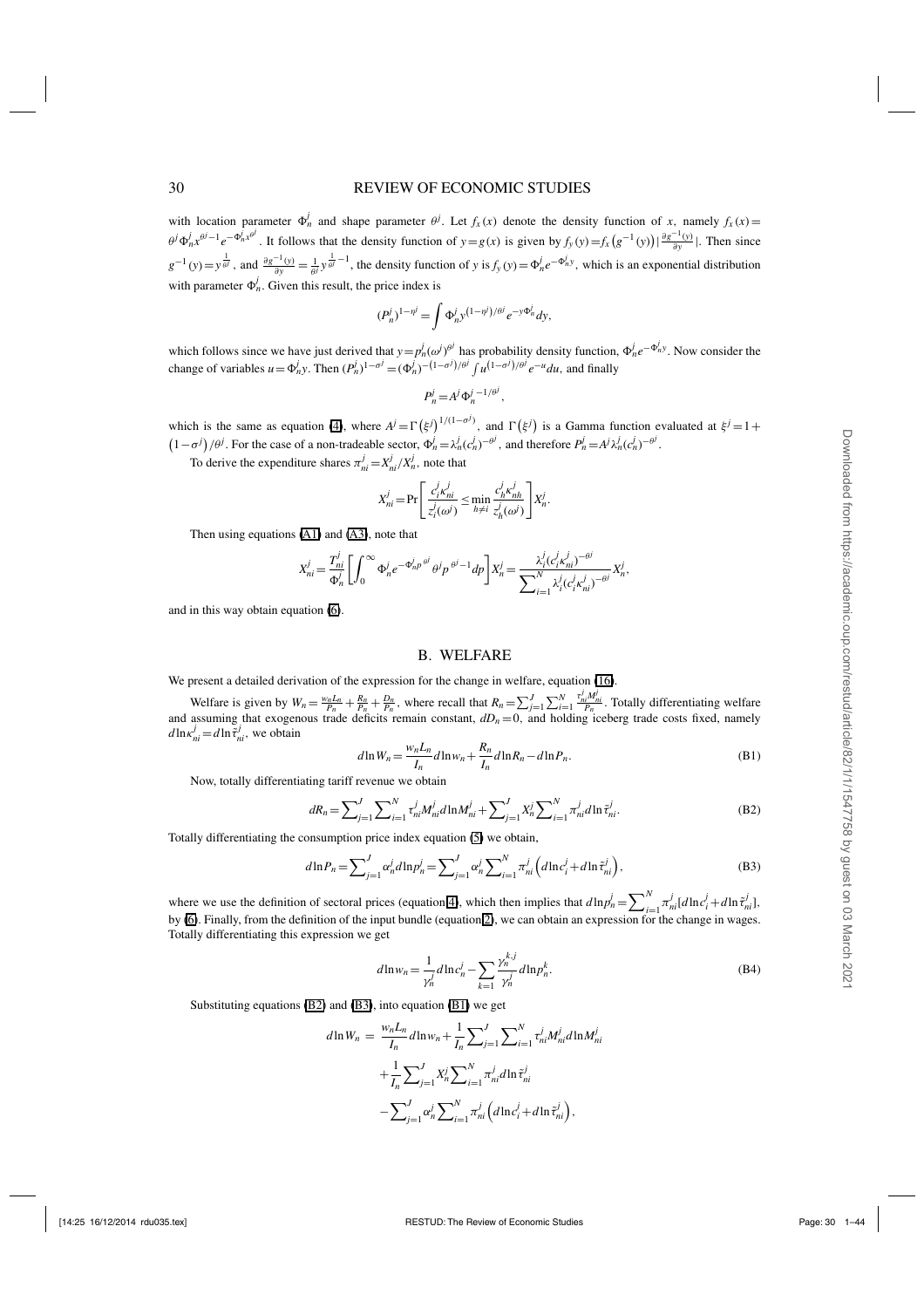using the intermediate goods market clearing condition ([7](#page-9-0)) to solve for  $\alpha_n^j$ , we obtain

$$
d\ln W_n = \frac{w_n L_n}{I_n} d\ln w_n + \frac{1}{I_n} \sum_{j=1}^J \sum_{i=1}^N \tau_{ni}^i M_{ni}^j d\ln M_{ni}^j
$$
  

$$
\sum_{j=1}^J \sum_{k=1}^J \frac{\gamma_n^{j,k}}{\gamma_n^k} \frac{w_n L_n^k}{I_n} \sum_{i=1}^N \pi_{ni}^j \left( d\ln \tilde{\tau}_{ni}^j + d\ln c_i^j \right)
$$
  

$$
- \sum_{j=1}^J \frac{X_n^j}{I_n} \sum_{i=1}^N \pi_{ni}^j d\ln c_i^j,
$$

adding and substracting  $\frac{1}{I_n} \sum_{j=1}^{J} \sum_{i=1}^{N} E_{ni}^j d \ln c_n^j$ , we obtain

$$
d\ln W_n = \frac{w_n L_n}{I_n} d\ln w_n + \frac{1}{I_n} \sum_{j=1}^J \sum_{i=1}^N \tau_{ni}^j M_{ni}^j \left( d\ln M_{ni}^j - d\ln c_i^j \right)
$$

$$
- \frac{1}{I_n} \sum_{j=1}^J \sum_{i=1}^N E_{ni}^j \left( d\ln c_n^j - \sum_{k=1} \gamma_n^{k,j} d\ln p_n^k \right)
$$

$$
+ \frac{1}{I_n} \sum_{j=1}^J \sum_{i=1}^N \left( E_{ni}^j d\ln c_n^j - M_{ni}^j d\ln c_i^j \right),
$$

and finally we use equation [\(B4\)](#page-29-0) to obtain equation [\(16\)](#page-12-0).

#### C. SOLVING THE MODEL

We present a step by step description on how to solve the model. Consider a change in policy from  $\tau$  to the new policy  $\tau'$ , captured by  $\hat{k}_{ni}^j$  or a change in  $D_n$  to  $D'_n$ .

- Step 1: Guess a vector of wages  $\hat{\mathbf{w}} = (\widehat{w}_1, ..., \widehat{w}_N)$
- Step 2: Use equilibrium conditions ([10](#page-10-0)) and ([11](#page-10-0)) to solve for prices in each sector and each country,  $\hat{p}_n^j(\hat{\mathbf{w}})$  and input costs,  $\hat{c}_n^j(\hat{\mathbf{w}})$  consistent with the vector of wages  $\hat{\mathbf{w}}$ .
- Step 3: Use the information on  $\pi_{ni}^j$  and  $\theta^j$  together with the solutions to  $\hat{p}_n^j(\hat{\mathbf{w}})$  and  $\hat{c}_n^j(\hat{\mathbf{w}})$  from step 2 and solve for  $\pi_{ni}^{j'}(\hat{\mathbf{w}})$  using ([12](#page-10-0)).
- Step 4: Given  $\pi_{ni}^{j'}(\hat{\mathbf{w}})$  from step 3, the new tariff vector  $\tau'$ , and data for  $\gamma_n^j$ ,  $\gamma_n^{j,k}$  and  $\alpha_n^j$ , solve for total expenditure in each sector *j* and country *n*,  $X_n^{j'}(\hat{\mathbf{w}})$  consistent with the vector of wages  $\hat{\mathbf{w}}$  in the following way. Note that from ([13](#page-10-0)), the total expenditure in the counterfactual scenario is given by

$$
X_n^{j} = \sum_{k=1}^J \gamma_n^{j,k} \sum_{i=1}^N \frac{\pi_{in}^{k'}(\hat{\mathbf{w}})}{1 + \tau_{in}^{k'}} X_i^{k'} + \alpha_n^j (\widehat{w}_n w_n L_n + \sum_{j=1}^J \sum_{i=1}^N \tau_{ni}^{j'} M_{ni}^{j'}(\hat{\mathbf{w}}) + D_n').
$$
 (C1)

.

Equation (C1) is a system of  $J \times N$  equations in  $J \times N$  total expenditures. Notice that if  $\tau' = \tau$ , and  $D'_n = D_n$  then  $\hat{\mathbf{w}} = 1$  and  $X_n^{j'}(1) = X_n$ . It is convenient to re-write the system of equations in matrix form:

$$
\mathbf{\Omega}\left( \hat{\mathbf{w}}\right) X=\Delta\left( \hat{\mathbf{w}}\right) ,
$$

where **X** is the vector of expenditures for each sector and country and  $\Delta(\hat{\mathbf{w}})$  is a vector containing the shares of each sector and country in final demand, value added and aggregate trade deficit by country. Concretely,

$$
\mathbf{X} = \begin{pmatrix} X_1^{1'} \\ \vdots \\ X_1^{j'} \\ \vdots \\ X_n^{j'} \\ \vdots \\ X_N^{j'} \end{pmatrix}_{JN \times 1} ; \quad \Delta(\hat{\mathbf{w}}) = \begin{pmatrix} \alpha_1^1(\hat{w}_1 w_1 L_1 + D_1') \\ \vdots \\ \alpha_1^j(\hat{w}_1 w_1 L_1 + D_1') \\ \vdots \\ \alpha_N^j(\hat{w}_N w_N L_N + D_N') \\ \vdots \\ \alpha_N^j(\hat{w}_N w_N L_N + D_N') \end{pmatrix}_{JN \times 1}
$$

The matrix  $\Omega(\hat{w})$  is a square matrix of dimensions *JN* × *JN*.  $\Omega(\hat{w})$  captures the general equilibrium effects of how changes in tariffs from one sector and one country impact expenditure in all other sectors of the economy and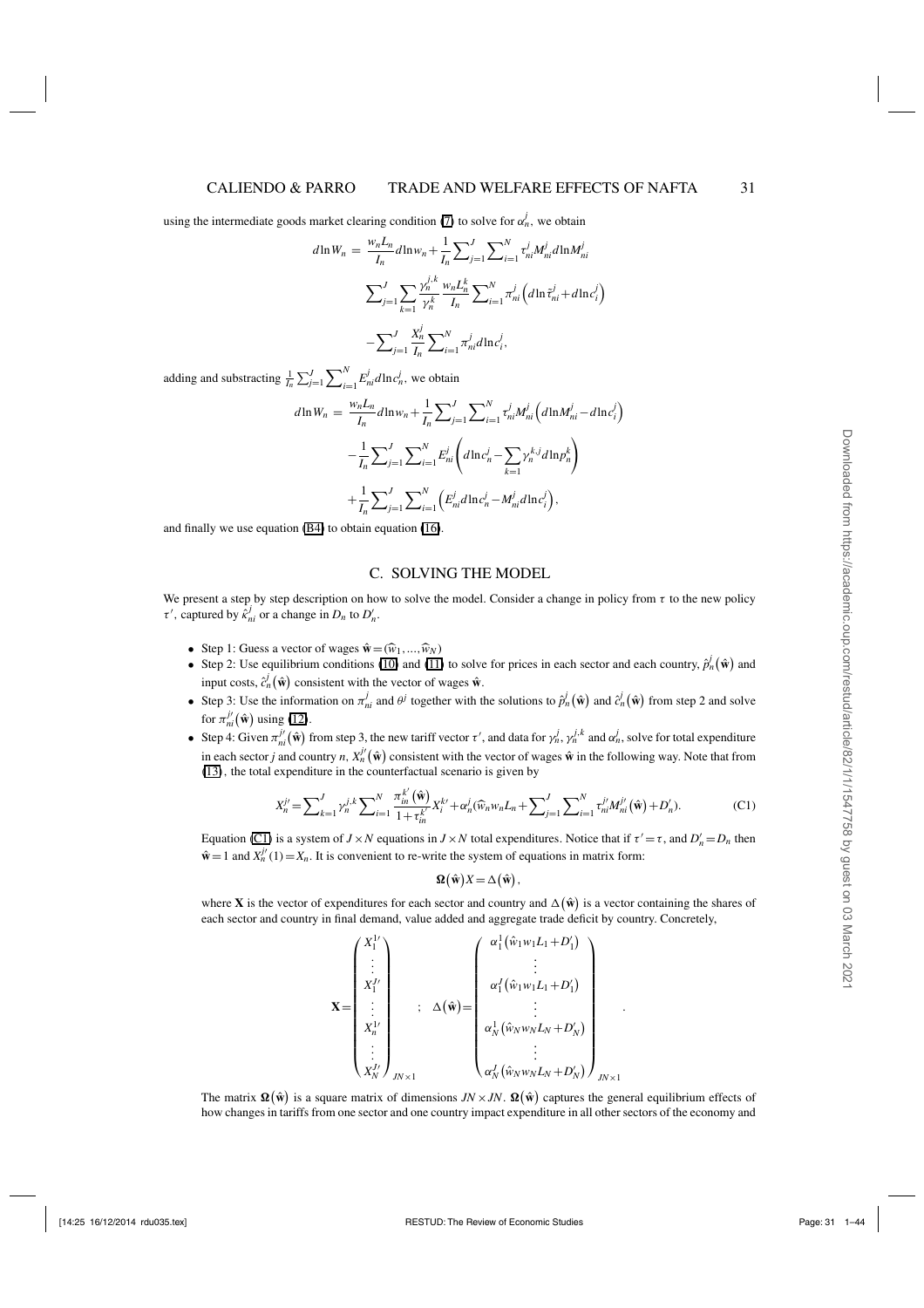#### 32 REVIEW OF ECONOMIC STUDIES

the world.  $\Omega(\hat{\mathbf{w}})$  is constructed by adding three square matrices, *I*,  $F(\hat{\mathbf{w}})$ , and  $H(\hat{\mathbf{w}})$ . The matrix *I* is the identity matrix with dimensions  $JN \times JN$ . The square matrix  $F(\hat{\mathbf{w}})$  is constructed using the following vectors,

$$
A_n = \begin{pmatrix} \alpha_n^1 \\ \vdots \\ \alpha_n^J \end{pmatrix}_{J \times 1}, \tilde{F}_n'(\hat{\mathbf{w}}) = \left( \left( 1 - F_n^{1'}(\hat{\mathbf{w}}) \right) \cdots \left( 1 - F_n^{J'}(\hat{\mathbf{w}}) \right) \right)_{1 \times J},
$$

where  $F_n^j(\hat{\mathbf{w}}) = \sum_{i=1}^N$  $\pi_{ni}^{j\prime}(\hat{\mathbf{w}})$  $\frac{V_{ni}(\mathbf{w})}{1+\tau_{ni}^{j'}}$ . Then the matrix  $F(\hat{\mathbf{w}})$  is defined as

$$
F(\hat{\mathbf{w}}) = \begin{pmatrix} A_1 \otimes F'_1(\hat{\mathbf{w}}) & 0_{J \times J} & \cdots & 0_{J \times J} & 0_{J \times J} \\ 0_{J \times J} & A_2 \otimes \tilde{F}'_2(\hat{\mathbf{w}}) & \cdots & \vdots & \vdots \\ 0_{J \times J} & 0_{J \times J} & \ddots & 0_{J \times J} & 0_{J \times J} \\ \vdots & \vdots & \cdots & A_{N-1} \otimes \tilde{F}'_{N-1}(\hat{\mathbf{w}}) & 0_{J \times J} \\ 0_{J \times J} & 0_{J \times J} & \cdots & 0_{J \times J} & A_N \otimes \tilde{F}'_N(\hat{\mathbf{w}}) \end{pmatrix}_{JN \times JN}
$$

The square matrix  $H(\hat{\mathbf{w}})$  is given by:

*H*˜ **w**ˆ = ⎛ ⎜ ⎜ ⎜ ⎜ ⎜ ⎜ ⎜ ⎜ ⎜ ⎜ ⎜ ⎜ ⎜ ⎜ ⎝ γ <sup>1</sup>,<sup>1</sup> <sup>1</sup> π˜ 1 1,1 **w**ˆ ··· <sup>γ</sup> <sup>1</sup>,*<sup>J</sup>* <sup>1</sup> <sup>π</sup>˜ *<sup>J</sup>* 1,1 **w**ˆ ··· <sup>γ</sup> <sup>1</sup>,<sup>1</sup> <sup>1</sup> <sup>π</sup>˜ <sup>1</sup> *N*,1 **w**ˆ ··· <sup>γ</sup> <sup>1</sup>,*<sup>J</sup>* <sup>1</sup> <sup>π</sup>˜ *<sup>J</sup> N*,1 **w**ˆ . . . . . . . . . . . . . . . . . . . . . γ *<sup>J</sup>*,<sup>1</sup> <sup>1</sup> <sup>π</sup>˜ <sup>1</sup> 1,1 **w**ˆ ··· <sup>γ</sup> *<sup>J</sup>*,*<sup>J</sup>* <sup>1</sup> <sup>π</sup>˜ *<sup>J</sup>* 1,1 **w**ˆ ··· <sup>γ</sup> *<sup>J</sup>*,<sup>1</sup> <sup>1</sup> <sup>π</sup>˜ <sup>1</sup> *N*,1 **w**ˆ ··· <sup>γ</sup> *<sup>J</sup>*,*<sup>J</sup>* <sup>1</sup> <sup>π</sup>˜ *<sup>J</sup> N*,1 **w**ˆ . . . . . . . . . . . . . . . . . . . . . γ <sup>1</sup>,<sup>1</sup> *<sup>N</sup>* <sup>π</sup>˜ <sup>1</sup> 1,*N* **w**ˆ ··· <sup>γ</sup> <sup>1</sup>,*<sup>J</sup> <sup>N</sup>* <sup>π</sup>˜ *<sup>J</sup>* 1,*N* **w**ˆ ··· <sup>γ</sup> <sup>1</sup>,<sup>1</sup> *<sup>N</sup>* <sup>π</sup>˜ <sup>1</sup> *N*,*N* **w**ˆ ··· <sup>γ</sup> <sup>1</sup>,*<sup>J</sup> <sup>N</sup>* <sup>π</sup>˜ *<sup>J</sup> N*,*N* **w**ˆ . . . . . . . . . . . . . . . . . . . . . γ *<sup>J</sup>*,<sup>1</sup> *<sup>N</sup>* <sup>π</sup>˜ <sup>1</sup> 1,*N* **w**ˆ ··· <sup>γ</sup> *<sup>J</sup>*,*<sup>J</sup> <sup>N</sup>* <sup>π</sup>˜ *<sup>J</sup>* 1,*N* **w**ˆ ··· <sup>γ</sup> *<sup>J</sup>*,<sup>1</sup> *<sup>N</sup>* <sup>π</sup>˜ <sup>1</sup> *N*,*N* **w**ˆ ··· <sup>γ</sup> *<sup>J</sup>*,*<sup>J</sup> <sup>N</sup>* <sup>π</sup>˜ *<sup>J</sup> N*,*N* **w**ˆ ⎞ ⎟ ⎟ ⎟ ⎟ ⎟ ⎟ ⎟ ⎟ ⎟ ⎟ ⎟ ⎟ ⎟ ⎟ ⎠ *JN*×*JN*

where  $\tilde{\pi}_{in}^{k'}(\hat{\mathbf{w}}) = \frac{\pi_{in}^{k'}(\hat{\mathbf{w}})}{1 + \tau^{k'}}$  $\frac{d_{in}(\mathbf{w})}{1+t_{in}^{k}}$ . Finally,  $\Omega(\hat{\mathbf{w}}) = I - F(\hat{\mathbf{w}}) - \tilde{H}(\hat{\mathbf{w}})$ . The interactions presented in  $\Omega(\hat{\mathbf{w}})$  are the key differences compared to a one-sector model and a multi-sector model without I–O linkages. For example, in the special case in which  $\gamma_n^{j,j} = 1 - \gamma_n^j$ , tariffs do not appear in  $\Omega(\hat{\mathbf{w}})$  and expenditures in each country can be solved independently of the expenditures from other countries. For the case in which there is only one sector,  $\Omega(\hat{w})$  collapses to a scalar as in Alvarez and Lucas (2007) and [Eaton and Kortum,](#page-42-0) [\(2002](#page-42-0)). In a two-sector model without tariffs and exogenous sectoral deficit, as in Dekle, Eaton and Kortum (2008),  $\Omega(\hat{w})$  depends only on technology and preference parameters,  $(\gamma, \alpha)$ . We solve for the vector  $\mathbf{X}(\hat{\mathbf{w}})$  by inverting the matrix  $\mathbf{\Omega}(\hat{\mathbf{w}})$ .

$$
\mathbf{X}(\hat{\mathbf{w}}) = \Omega^{-1}(\hat{\mathbf{w}}) \Delta(\hat{\mathbf{w}}).
$$

Denote by  $X_n^{j'}(\hat{\mathbf{w}})$  the entry *j* of the vector  $\mathbf{X}(\hat{\mathbf{w}})$  (the expenditure in sector *j* and country *n*). This expression is crucial to solve for the general equilibrium, since it allows us to express all the equilibrium conditions as a function of one vector of unknowns, the vector of factor prices,  $\hat{\mathbf{w}}$ .

• Step 5: Substitute  $\pi_{in}^{j'}(\hat{\mathbf{w}}), \mathbf{X}(\hat{\mathbf{w}}), \tau'$ , and  $D'_n$  into ([14](#page-10-0)) and obtain:

$$
\sum_{j=1}^{J} \sum_{i=1}^{N} \frac{\pi_{ni}^{j'}(\hat{\mathbf{w}})}{1 + \tau_{ni}^{j'}} X_{n}^{j'}(\hat{\mathbf{w}}) - D_{n}' = \sum_{j=1}^{J} \sum_{i=1}^{N} \frac{\pi_{in}^{j'}(\hat{\mathbf{w}})}{1 + \tau_{in}^{j'}} X_{i}^{j'}(\hat{\mathbf{w}}).
$$
 (C2)

Notice that we have just reduced the system of equilibrium conditions ([10](#page-10-0) through [13](#page-10-0)) to a system of *N* equations (one trade balance per country) and *N* unknowns (one wage per country).

• Step 6: Verify if equation (C2) holds. If not, we adjust our guess of  $\hat{w}$  and proceed to step 1 again until equilibrium condition (C2) is obtained.

#### D. CES MODEL

In this appendix, we develop a model that allows for different degrees of substitutability across inputs. Consider a double nested constant elasticity of substitution (CES) production function, with an outer nest between labour and materials and

,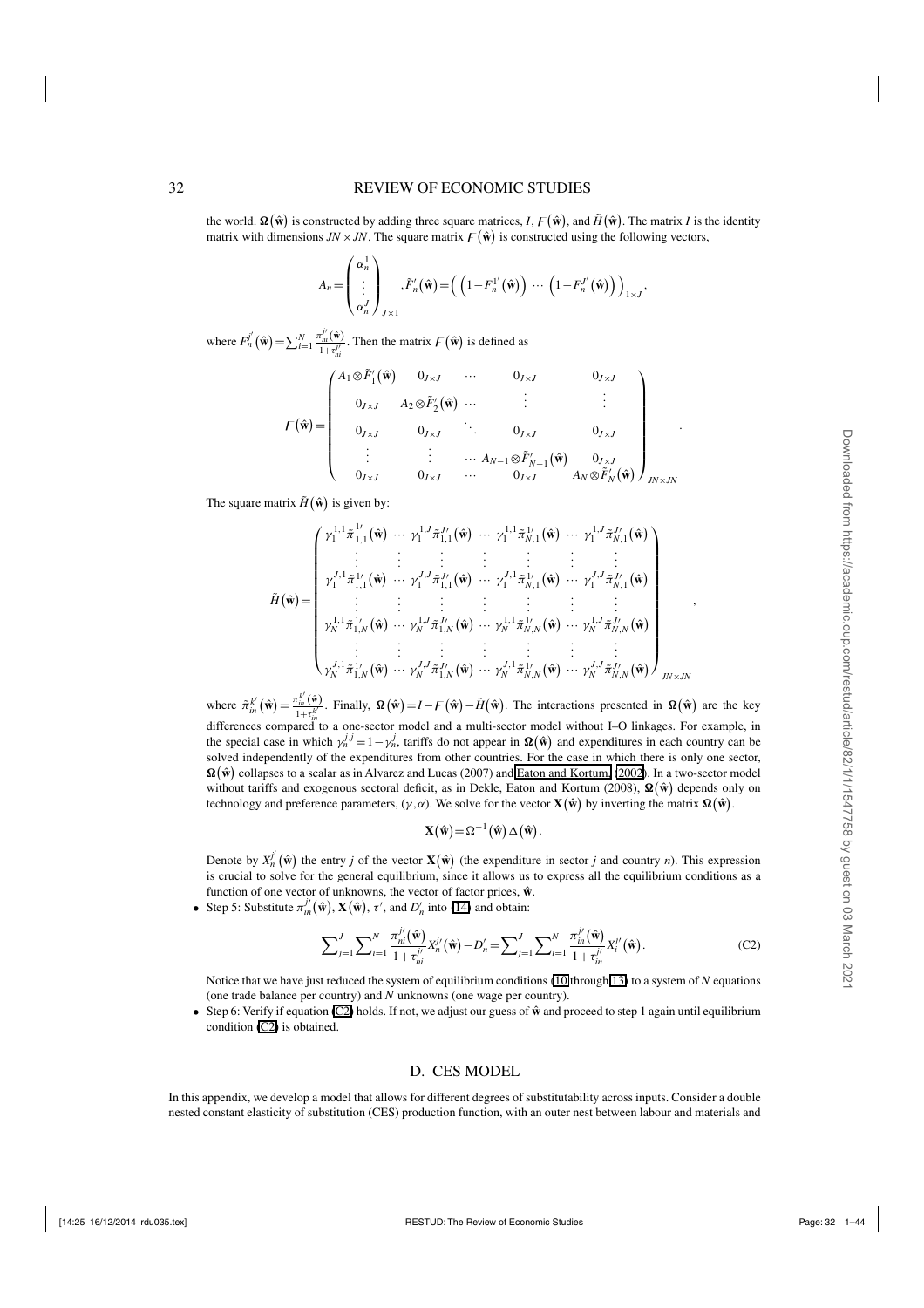an inner CES aggregator of materials from all sectors. Concretely, the production function of intermediate goods  $\omega^j$  is given by

$$
q_n^j(\omega^j) = z_n^j(\omega^j) \left[ \left[ \chi_n^j \right]^{\frac{1}{\eta}} \left[ l_n^j(\omega^j) \right]^{\frac{\eta-1}{\eta}} + \left[ 1 - \chi_n^j \right]^{\frac{1}{\eta}} \left[ M_n^j(\omega^j) \right]^{\frac{\eta-1}{\eta}} \right]^{\frac{\eta}{\eta-1}},
$$

where materials and labour are combined with a CES function with elasticity of substitution equal to  $\eta$  and weights given to  $\chi^j_n$  varying by sector and country.  $M^j_n(\omega^j)$  is the total materials demanded in sector *j* by producer  $\omega^j$  in country *n*. We also allowed for a varying degree of substitution where materials from sector *k* used to produce intermediate goods in sector *j* are combined with a CES function with elasticity equal to  $\rho$  and weights equal to  $\delta_n^{k,j}$  that vary across sectors and countries where  $\sum_{k=1}^{J} \delta_n^{k,j} = 1$ ,

$$
M_n^j(\omega^j) = \left[ \sum\nolimits_{k=1}^J \left[ \delta_n^{k,j} \right]^{\frac{1}{\rho}} \left[ m_n^{k,j}(\omega^j) \right]^{\frac{\rho-1}{\rho}} \right]^{\frac{\rho}{\rho-1}}.
$$

In terms of the characterization of the equilibrium, two equations have to be modified with a CES model. First, the cost of the bundle of inputs now adopts a nested CES functional form given by

$$
c_n^j = \left[ \left[ \chi_n^j \right] \left[ w_n \right]^{1-\eta} + \left[ 1 - \chi_n^j \right] \left[ P_n^{M,j} \right]^{1-\eta} \right]^{1-\eta}, \tag{D1}
$$

where  $P_n^{M,j}$  is the price index of materials used in production, given by

$$
P_n^{M,j} = \left[ \sum_{k=1}^J \delta_n^{k,j} \left[ P_n^k \right]^{1-\rho} \right]^{\frac{1}{1-\rho}}.
$$
 (D2)

Secondly, the input shares are not constant with a CES model, and therefore, the equation for total expenditure is given by

$$
X_n^j = \sum_{k=1}^J \xi_n^{j,k} \sum_{i=1}^N X_i^k \frac{\pi_m^k}{1 + \tau_m^k} + \alpha_n^j I_n,
$$
 (D3)

where  $\xi_n^{j,k}$  is the share of inputs from sector *j* in sector *k* gross output. Mapping this shares to our previous notation, this implies that

$$
\gamma_n^{k,j} \equiv \xi_n^{k,j} = (1 - \chi_n^j) \left[ \frac{P_n^{M,j}}{c_n^j} \right]^{1 - \eta} \delta_n^{k,j} \left[ \frac{P_n^k}{P_n^{M,j}} \right]^{1 - \rho}, \text{ and } \gamma_n^j \equiv \chi_n^j \left[ \frac{w_n}{c_n^j} \right]^{1 - \eta}.
$$

#### *Equilibrium in relative changes*

In relative changes, the cost of bundle of inputs (equation D1) becomes:

$$
\hat{c}_n^j = \left[ \zeta_n^{l,j} \left[ \hat{w}_n \right]^{1-\eta} + \sum_{k=1}^J \xi_n^{k,j} \left[ \hat{P}_n^{M,j} \right]^{1-\eta} \right]^{1-\eta},\tag{D4}
$$

and the price index (equation D2) becomes

$$
\hat{P}_n^{M,j} = \left[ \sum_{k=1}^J \xi_n^{k,j} \right]^{-\frac{1}{1-\rho}} \left[ \sum_{k=1}^J \xi_n^{k,j} \left[ \hat{P}_n^k \right]^{1-\rho} \right]^{\frac{1}{1-\rho}}
$$
(D5)

where  $\zeta_n^{l,j}$  is the share of labour in sector *j* gross output. Total expenditure (equation D3) in the counterfactual equilibrium is given by

$$
X_n^{j'} = \sum_{k=1}^J \xi_n^{j,k'} \sum_{i=1}^N X_i^{k'} \frac{\pi_{in}^{k'}}{1 + \tau_{in}^{k'}} + \alpha_n^j I_n',
$$
 (D6)

with

$$
\xi_n^{j,k\prime} = \left[ \frac{\xi_n^{l,k}}{\sum_{j=1}^J \xi_n^{j,k}} \left[ \frac{\hat{P}_n^{M,k}}{\hat{w}_n} \right]^{n-1} + 1 \right]^{-1} \left[ \sum_{h=1}^J \frac{\xi_n^{h,k}}{\xi_n^{j,k}} \left[ \frac{\hat{P}_n^k}{\hat{P}_n^h} \right]^{n-1} \right]^{-1}
$$

Equations (D4)–(D6), together with equations [\(12\)](#page-10-0) and [\(13\)](#page-10-0) describe the equilibrium in relative changes in a CES model.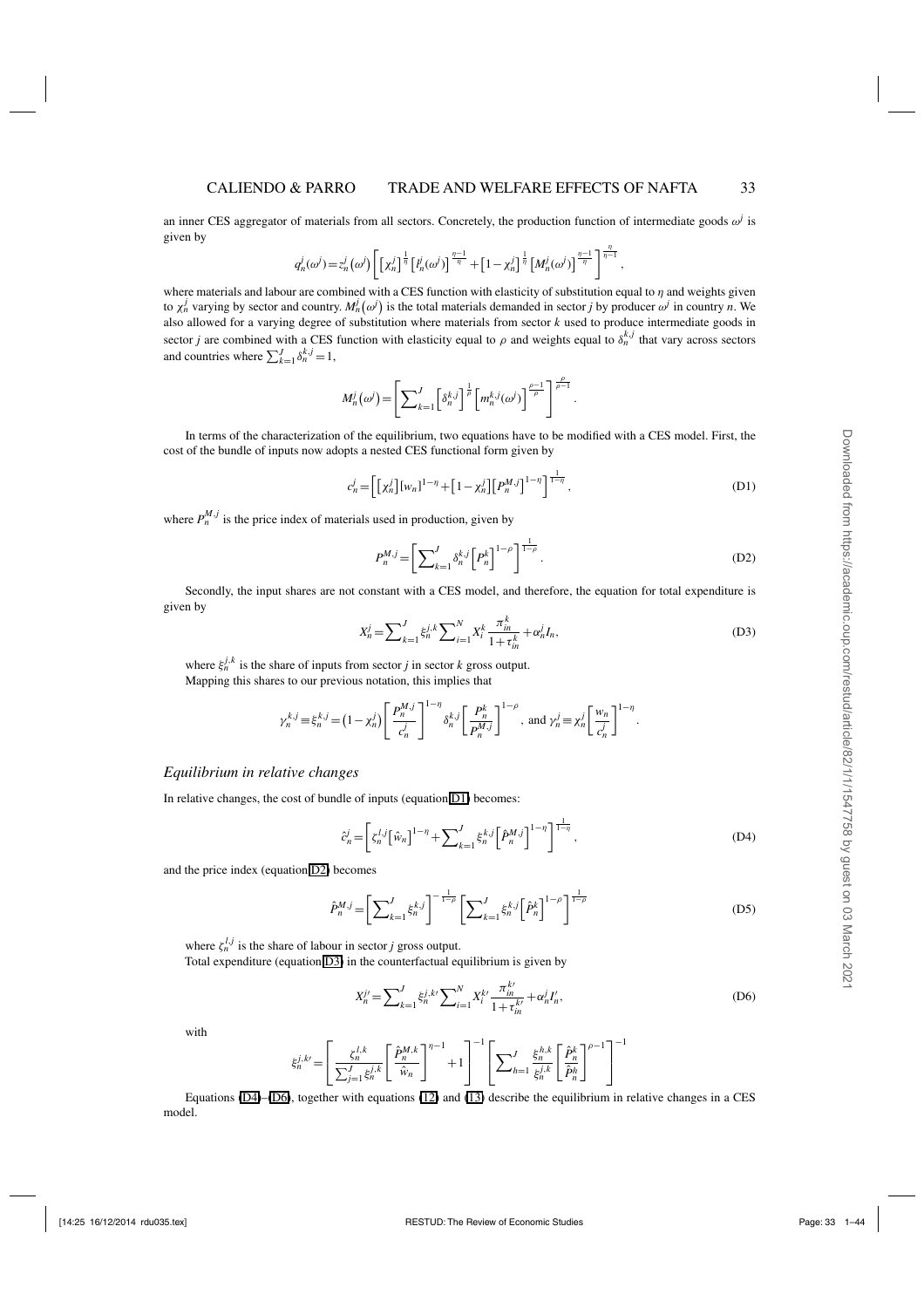#### 34 REVIEW OF ECONOMIC STUDIES

#### E. DATA SOURCES AND DESCRIPTION

This appendix describes the data sources and data construction we use in the article. The list of countries included in our database is: Argentina, Australia, Austria, Brazil, Canada, Chile, China, Denmark, Finland, France, Germany, Greece, Hungary, India, Indonesia, Ireland, Italy, Japan, Korea, Mexico, Netherlands, New Zealand, Norway, Portugal, South Africa, Spain, Sweden, Turkey, U.K., U.S., and a constructed rest of the world. The list of sectors is reported in Table [A1.](#page-17-0) All the data and programs used are included in the [online Supplementary data.](http://restud.oxfordjournals.org/lookup/suppl/doi:10.1093/restud/rdu035/-/DC1)

**Bilateral trade flows.** We use bilateral trade flows for the 20 tradable sectors described in Table [A1](#page-17-0) and our sample of 31 countries for the year 1993. Bilateral trade data come from the United Nations Statistical Division (UNSD) Commodity Trade (COMTRADE) database. Values are reported in thousands of U.S. dollars at current prices and include cost, insurance and freight (CIF). Commodities are defined using the Harmonized Commodity Description and Coding System (HS)1988/1992 at the 6-digit level of aggregation and were concorded to 2-digit ISIC Rev. 3 using the United Nations concordance table. To construct imports from the rest of the world, we use data on imports of each country *n* in our sample from the world and subtract total imports of that country *n* from the rest of the countries included in our sample. Analogously, to construct exports to the rest of the world, we use data on exports of each country *n* in our sample to the world and subtract total imports of the rest of the countries included in our sample from that country *n*.

|                |                       | Product Classification System: International Standard Industrial Classification (ISIC) Revision 3. |             |
|----------------|-----------------------|----------------------------------------------------------------------------------------------------|-------------|
| Number         | Industry              | Description                                                                                        | ISIC Rev.3  |
| $\mathbf{1}$   | Agriculture           | Agriculture forestry and fishing                                                                   | $1 - 5$     |
| $\overline{c}$ | Mining                | Mining and quarrying                                                                               | $10 - 14$   |
| 3              | Food                  | Food products, beverages and tobacco                                                               | $15 - 16$   |
| $\overline{4}$ | Textile               | Textiles, textile products, leather and footwear                                                   | $17 - 19$   |
| 5              | Wood                  | Wood and products of wood and cork                                                                 | 20          |
| 6              | Paper                 | Pulp, paper, paper products, printing and publishing                                               | $21 - 22$   |
| 7              | Petroleum             | Coke refined petroleum and nuclear fuel                                                            | 23          |
| 8              | Chemicals             | Chemicals                                                                                          | 24          |
| 9              | Plastic               | Rubber and plastics products                                                                       | 25          |
| 10             | Minerals              | Other nonmetallic mineral products                                                                 | 26          |
| 11             | Basic metals          | Basic metals                                                                                       | 27          |
| 12             | Metal products        | Fabricated metal products, except machinery and equipment                                          | 28          |
| 13             | Machinery n.e.c       | Machinery and equipment n.e.c                                                                      | 29          |
| 14             | Office                | Office, accounting and computing machinery                                                         | 30          |
| 15             | Electrical            | Electrical machinery and apparatus, n.e.c.                                                         | 31          |
| 16             | Communication         | Radio, television and communication equipment                                                      | 32          |
| 17             | Medical               | Medical, precision and optical instruments, watches and clocks                                     | 33          |
| 18             | Auto                  | Motor vehicles trailers and semi-trailers                                                          | 34          |
| 19             | Other Transport       | Other transport equipment                                                                          | $351 - 359$ |
| 20             | Other                 | Manufacturing n.e.c and recycling                                                                  | $36 - 37$   |
| 21             | Electricity           | <b>Electricity Gas and Water Supply</b>                                                            | $40 - 41$   |
| 22             | Construction          | Construction                                                                                       | 45          |
| 23             | Retail                | Wholesale and retail trade repairs                                                                 | $50 - 52$   |
| 24             | Hotels                | Hotels and restaurants                                                                             | 55          |
| 25             | <b>Land Transport</b> | Land transport transport via pipelines                                                             | 60          |
| 26             | Water Transport       | Water transport                                                                                    | 61          |
| 27             | Air Transport         | Air transport                                                                                      | 62          |
| 28             | <b>Aux Transport</b>  | Support. & aux. transport act. travel agencies activ.                                              | 63          |
| 29             | Post                  | Post and telecommunications                                                                        | 64          |
| 30             | Finance               | Financial intermediation                                                                           | $65 - 67$   |
| 31             | <b>Real State</b>     | Real estate activities                                                                             | 70          |
| 32             | <b>Renting Mach</b>   | Renting of machinery and equipment                                                                 | 71          |
| 33             | Computer              | Computer and related activities                                                                    | 72          |
| 34             | R&D                   | Research and development                                                                           | 73          |
| 35             | <b>Other Business</b> | Other business activities                                                                          | 74          |
| 36             | Public                | Public admin. and defense compulsory social security                                               | 75          |
| 37             | Education             | Education                                                                                          | 80          |
| 38             | Health                | Health and social work                                                                             | 85          |
| 39             | Other services        | Other community social and personal services                                                       | $90 - 93$   |
| 40             | Private               | Private households with employed persons                                                           | 95          |

TABLE A1 *Tradable and non-tradable sectors*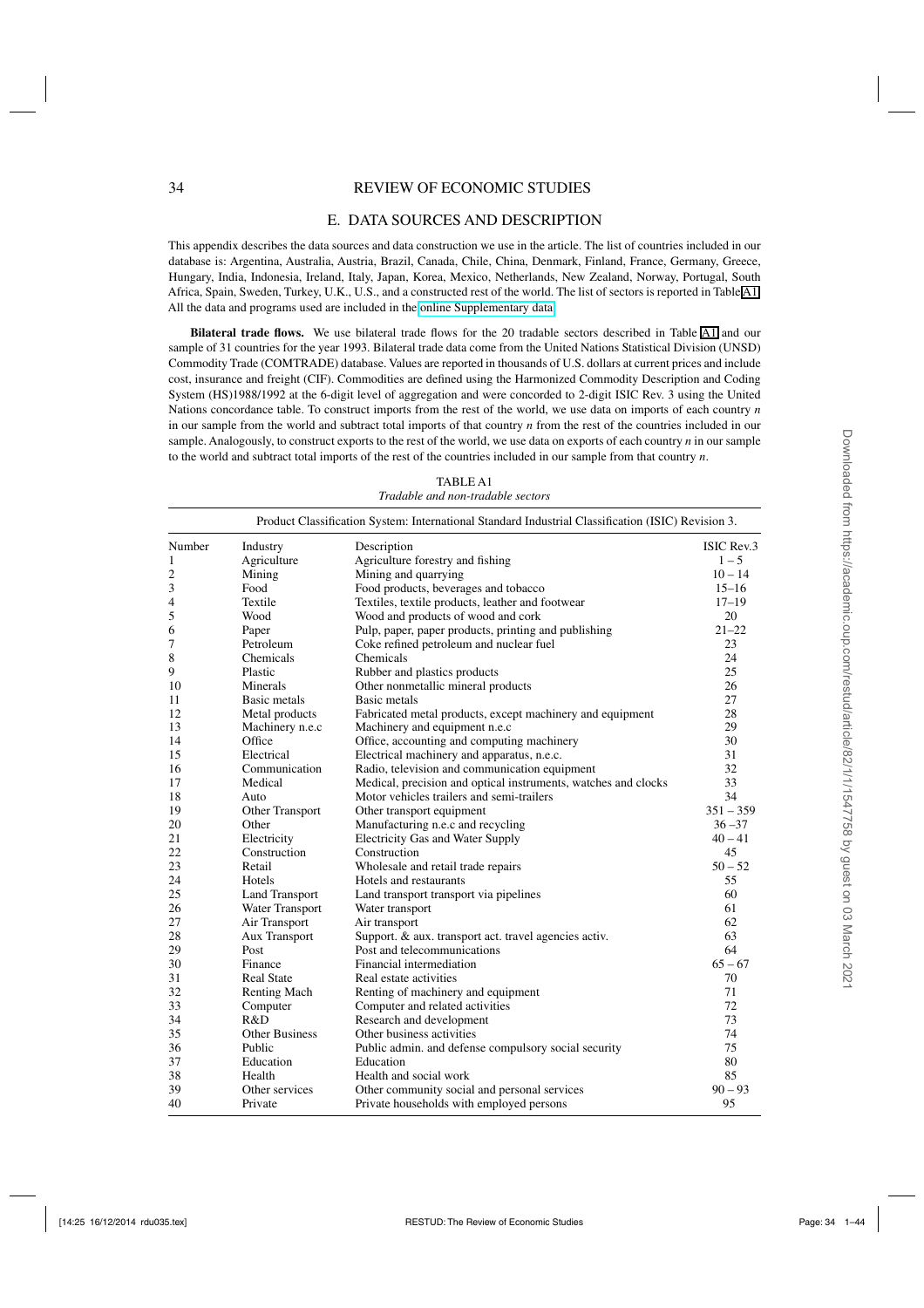<span id="page-34-0"></span>

**FIGURE A1** Effective applied tariff rates before NAFTA

**Tariffs.** Bilateral tariffs data at the sectoral level for the years 1993 and 2005 are obtained from the United Nations Statistical Division-Trade Analysis and Information System (UNCTAD-TRAINS). The tariff measures are tariff lines and are reported in two ways; simple and weighted average effective applied rates at 2-digit ISIC Rev. 3 industries. Effective applied rates refers to the actual tariff applied, taking into account whether there is any trade agreement between the countries. We also downloaded the most-favoured-nation (MFN) tariffs for each country. Under the rules of the World Trade Organization (WTO), members cannot discriminate between their trading partners; therefore, they need to grant all countries the same favourable treatment as all other WTO members. The tariff that considers this rule is the MFN tariff. If countries sign bilateral and multilateral trade agreements, then they are exempt from this rule. We compared both measures to see if they were consistent, that is, if the effective applied rates are lower or equal than the MFN tariffs. We decided to use weighted average rates in the counterfactual exercises, although we checked that the results are robust by also using the simple averages. When tariff data for the year 1993 was not available, we input this value with the closest value available, searching for the four previous years. When tariff data were not available in 2005, we input the value of 2006 or 2004. When the effective applied tariff was not available in all these years, which occurs in about 2% of all the observations, we input the most-favoured-nation (MFN) tariff rate for each country. Figure A1 presents the effective tariffs rates across NAFTA members for the year 1993.

**Value added and gross production.** We obtained data on gross output and value added at the sectoral level for the year 1993 from three different sources. First, we collected data from OECD STAN database for industrial analysis that contains gross output and value added data for OECD countries at the sectoral level based on ISIC Rev. 3 at current prices and in national currency. We use data from OECD STAN exchange rates to covert values into U.S. dollars. Secondly, value added and gross output data for the remaining countries are sourced from the Industrial Statistics Database INDSTAT2. This database contains data at current prices in U.S. dollars for 23 ISIC Rev. 3 manufacturing sectors at 2-digit level of aggregation. These two databases allow us to complete gross output and value added for about two-third of the total number of countries and sectors in our sample, and nearly all the observations in the manufacturing sectors.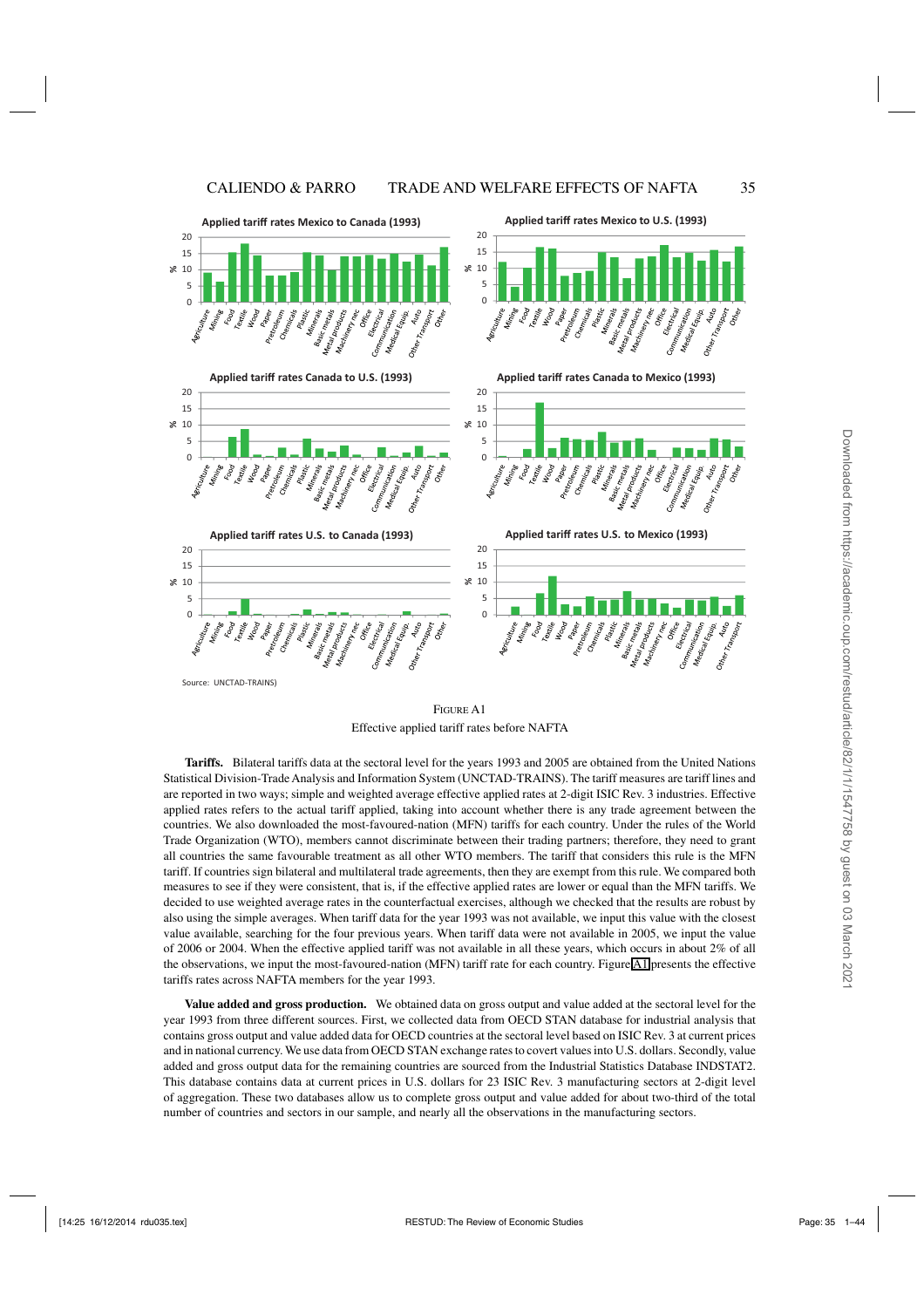#### 36 REVIEW OF ECONOMIC STUDIES

For the remaining countries and sectors where data from these two databases were not available, we construct sectoral value added and gross output using information from the OECD Input–Output database. The OECD database provides I–O tables for 48 countries for the years 1995, 2000, and 2005, and contain information for 37 ISIC Rev. 3 industries. We obtained gross output and value added for the missing sectors and countries for the year 1995 from these I–O tables. To convert value added and gross output to the year 1993, we assume that the sectoral shares of value added in GDP and the share of value added in sectoral gross output remained constant between 1993 and 1995. We then combine this information with sectoral value added data for the year 1993 from the United Nations National Accounts Database. This database contains value added data over the period 1970–2011 for 200 countries. Value added data is disaggregated into the following sectors: Agricultural, Hunting, Forestry, Fishing (ISIC A-B); Mining, Utilities (ISIC C-E); Manufacturing (ISIC D); Construction (ISIC F); Wholesale, retail trade, restaurants and hotels (ISIC G-H); Transport, storage, and communication (ISIC I); and Other Activities (ISIC J-P). We use the shares of value added in GDP from the I–O tables to split these subcategories into our ISIC Rev. 3 sectors and we use the shares of value added in gross output to convert value added into gross output in our sectors.

To construct sectoral value added and gross output for the rest of the world, we first obtain world's value added for these seven ISIC industries from the United Nations database by adding value added data for 200 countries. We then apply the median shares of sectoral value added in GDP from our sample to split value added into our ISIC Rev. 3 categories, and we then apply the median shares of value added in gross output to convert value added into gross output for the world. After doing so, we calculate the rest of the world by simply subtracting total value added and gross output in our sample of countries from the world's aggregates. With value added and gross output data, we calculate the share of value added in gross output for all sectors and countries in our sample. A number of observations (2.01%) present values of gross output equal to zero. Nearly all these cases correspond to non-tradable sectors. A zero in gross output could mean either a missing value or that no goods are produced in that sector and country. In those cases prices are undetermined and this generates further complications to computation of the model. To avoid this we input a value of 1 in these cases. This has a negligible effect since 1 corresponds to 2e-9% of the average gross output across sectors and countries. We also deal with this problem in different ways, such as inputting a value of zero to the bilateral trade shares, and find that the computed equilibrium is unchanged.

**I–O tables and intermediate consumption.** We constructed the share of intermediate inputs from each sector in sectoral gross output by combining information from the WIOD and the OECD Input-Output Database. The WIOD database contains I–O tables for 40 countries over the period 1995–2011. Each I–O table provides complete information on intermediate consumption for 35 ISIC Rev. 2 industries. We calculate the I–O coefficients from the WIOD database. The I–O tables present intermediate consumption for the aggregate ISIC Rev.3 sectors 27–28, 30–33, 34–35, 71–74. We use the information from the OECD I–O tables to split these aggregate sectors into our sectoral classification. Input-Output tables for Argentina, Chile, New Zealand, Norway, and South Africa were not available in the WIOD database. For Norway we use the I–O table from OECD STAN. For the rest of these 5 countries, I–O tables were incomplete, thus we decided to input the median coefficients across our sample of countries. The I–O table for the rest of the world was also constructed using the median coefficients.

**Estimation of dispersion of productivity.** To estimate the dispersion of productivity, we collect data on trade flows and tariff rates for 16 economies: Argentina, Australia, Brazil, Canada, Chile, China, the European Union, India, Indonesia, Japan, Korea, New Zealand, Norway, Switzerland, Thailand, and U.S.. Brazil was dropped from the sample because it was experiencing a currency crisis (large devaluation, high inflation). Bilateral trade data for 1993 are not difficult to find; however, we are restricted by the information on tariffs. Countries were included in the sample provided they had reliable tariff data and they had cross bilateral trade with many countries. To increase the sample size we had to input the values for some countries. If a country in the list did not have tariff data available in 1993, we input this value with the closest value available, searching up to four previous years, up to 1989. Our estimation is performed excluding Mexico from the sample. Canada and the U.S. are included in the estimation; however, we remove all the interaction (triple combinations in equation [\(23\)](#page-16-0) ) terms involving Canada and the U.S. We leave the interaction of these countries with other countries to have a larger number of observations since these countries have a large number of trading partners. The sample of countries represented more than 80% of the world's trade in 1993 and at least 72% in each sector. Data on trade flows are from the United Nations COMTRADE database for 1993. Values are recorded in U.S. dollars for commodities defined using the HS-1992 at two digits of aggregation, corresponding to 30 sectors. Using concordance tables we obtained trade flows for 20 ISIC-rev. 3 sectors. The reporter country is the importer, and imports are at CIF. values. Data on tariffs are from UNCTAD-TRAINS for 1989–1995. Tariffs represent the effective tariff rate applied by each country. Tariffs are available for industries at four digits ISIC-rev.3. and were aggregated up to two digits using a weighted average, where the weights are given by the import values. Whenever data on bilateral tariffs are not available in 1993, we input this value with the closest value available, searching up to four previous years. The total number of observations for the 20 sectors is 9138, with an average of 457 observations per sector.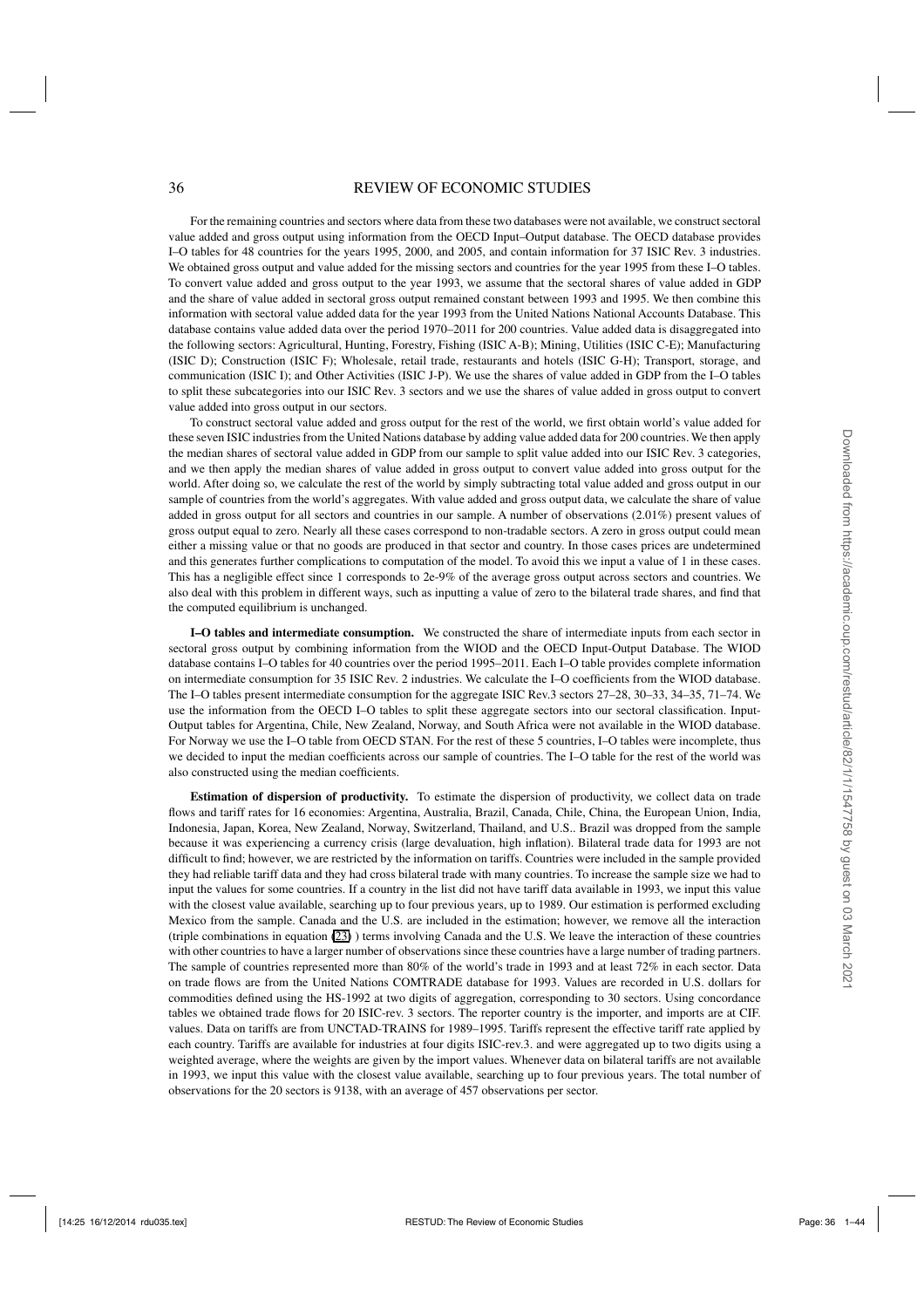#### F. ADDITIONAL RESULTS

|                  |            | Full sample |     |            | 99% sample |     |          | $97.5\%$ sample |     |  |
|------------------|------------|-------------|-----|------------|------------|-----|----------|-----------------|-----|--|
| Sector           | $\theta^j$ | s.e.        | N   | $\theta^j$ | s.e.       | N   | $\theta$ | s.e.            | N   |  |
| Agriculture      | 8.59       | (2.00)      | 496 | 9.54       | (2.11)     | 430 | 16.97    | (2.48)          | 364 |  |
| Mining           | 14.83      | (2.87)      | 296 | 11.96      | (3.84)     | 178 | 14.84    | (4.38)          | 152 |  |
| Manufacturing    |            |             |     |            |            |     |          |                 |     |  |
| Food             | 2.84       | (0.57)      | 495 | 3.02       | (0.57)     | 429 | 2.89     | (0.65)          | 352 |  |
| Textile          | 5.99       | (1.24)      | 437 | 8.55       | (1.38)     | 314 | 0.61     | (1.89)          | 186 |  |
| Wood             | 10.19      | (2.24)      | 315 | 10.72      | (2.63)     | 191 | 9.30     | (2.82)          | 148 |  |
| Paper            | 8.32       | (1.66)      | 507 | 15.20      | (2.69)     | 352 | 0.51     | (2.86)          | 220 |  |
| Petroleum        | 69.31      | (19.32)     | 91  | 68.47      | (19.08)    | 86  | 65.92    | (19.51)         | 80  |  |
| Chemicals        | 3.64       | (1.75)      | 430 | 3.23       | (1.76)     | 341 | $-0.02$  | (2.07)          | 220 |  |
| Plastic          | 0.88       | (1.57)      | 376 | 3.10       | (2.24)     | 272 | 1.95     | (2.22)          | 180 |  |
| Minerals         | 3.38       | (1.54)      | 342 | 3.03       | (1.73)     | 263 | 3.85     | (2.07)          | 186 |  |
| Basic metals     | 6.58       | (2.28)      | 388 | 0.88       | (2.58)     | 288 | $-1.31$  | (2.77)          | 235 |  |
| Metal products   | 5.03       | (1.93)      | 404 | 7.30       | (2.01)     | 314 | 0.82     | (2.83)          | 186 |  |
| Machinery n.e.c. | 2.87       | (1.85)      | 397 | 3.88       | (3.14)     | 290 | 0.70     | (4.24)          | 186 |  |
| Office           | 13.88      | (2.21)      | 306 | 9.85       | (5.60)     | 126 | 21.57    | (5.78)          | 62  |  |
| Electrical       | 11.02      | (1.46)      | 343 | 13.95      | (1.66)     | 269 | 4.66     | (2.82)          | 177 |  |
| Communication    | 4.86       | (1.69)      | 312 | 3.27       | (2.07)     | 143 | 3.33     | (2.19)          | 93  |  |
| Medical          | 7.63       | (1.22)      | 383 | 7.49       | (1.48)     | 237 | 2.45     | (1.25)          | 94  |  |
| Auto             | 0.49       | (0.91)      | 237 | 1.59       | (1.04)     | 126 | $-2.13$  | (1.34)          | 59  |  |
| Other Transport  | 0.90       | (1.16)      | 245 | 0.91       | (1.15)     | 226 | 1.05     | (1.22)          | 167 |  |
| Other            | 4.95       | (0.92)      | 412 | 3.52       | (1.04)     | 227 | 2.61     | (0.81)          | 135 |  |

TABLE A2 *Dispersion-of-productivity estimates (with importer and exporter fixed effects)*

TABLE A3 *Welfare effects from NAFTA's tariff reductions*

| Country       | Welfare    | <b>Terms</b><br>of<br>trade | Volume<br>of<br>trade | Country            | Welfare    | <b>Terms</b><br>of<br>trade | Volume<br>of<br>trade |
|---------------|------------|-----------------------------|-----------------------|--------------------|------------|-----------------------------|-----------------------|
| Argentina     | $0.001\%$  | $0.000\%$                   | $0.001\%$             | <b>Ireland</b>     | $-0.018\%$ | $-0.012\%$                  | $-0.006\%$            |
| Australia     | $0.000\%$  | $0.000\%$                   | $-0.000\%$            | Italy              | $-0.004\%$ | $-0.003\%$                  | $-0.001%$             |
| Austria       | $-0.004\%$ | $-0.002\%$                  | $-0.002\%$            | Japan              | $-0.007\%$ | $-0.005\%$                  | $-0.002%$             |
| <b>Brazil</b> | $-0.002\%$ | $-0.002\%$                  | $0.000\%$             | Korea              | $-0.029%$  | $-0.018%$                   | $-0.011%$             |
| Chile         | 0.010%     | $0.009\%$                   | $0.001\%$             | <b>Netherlands</b> | $-0.005\%$ | $-0.003\%$                  | $-0.002\%$            |
| China         | $-0.028%$  | $-0.006\%$                  | $-0.022\%$            | New Zealand        | 0.002%     | 0.002%                      | $-0.000\%$            |
| Denmark       | $-0.002\%$ | $-0.001\%$                  | $-0.001\%$            | Norway             | 0.003%     | $0.004\%$                   | $-0.001%$             |
| Finland       | $-0.001%$  | $0.000\%$                   | $-0.001\%$            | Portugal           | $-0.003%$  | $-0.002\%$                  | $-0.001%$             |
| France        | $-0.004\%$ | $-0.003%$                   | $-0.001\%$            | South Africa       | 0.003%     | 0.002%                      | 0.002%                |
| Germany       | $-0.005\%$ | $-0.003%$                   | $-0.001\%$            | Spain              | $-0.008\%$ | $-0.004\%$                  | $-0.001%$             |
| Greece        | $0.000\%$  | 0.001%                      | $-0.000\%$            | Sweden             | $-0.009%$  | $-0.006\%$                  | $-0.002%$             |
| Hungary       | $-0.003%$  | $-0.002%$                   | $-0.002\%$            | Turkey             | $-0.001%$  | $-0.001\%$                  | $-0.001\%$            |
| India         | $-0.005%$  | $-0.002%$                   | $-0.003%$             | U.K.               | $-0.005%$  | $-0.003%$                   | $-0.002\%$            |
| Indonesia     | $-0.001%$  | $0.000\%$                   | $-0.001\%$            | <b>ROW</b>         | $-0.003%$  | $-0.001\%$                  | $-0.002\%$            |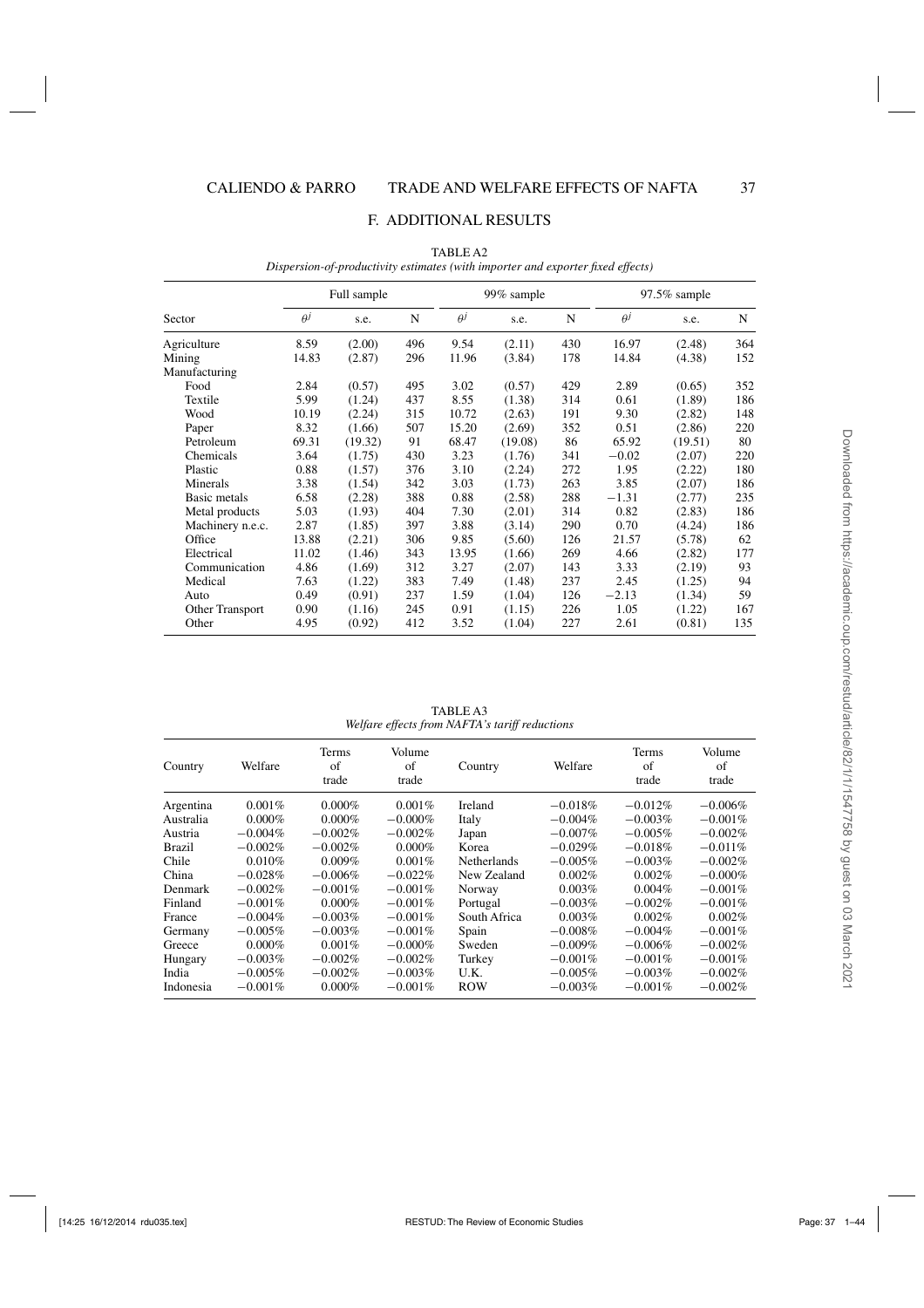# 38 REVIEW OF ECONOMIC STUDIES

|         |           | Welfare        |                 |            |
|---------|-----------|----------------|-----------------|------------|
| Country | Total     | Terms of trade | Volume of trade | Real wages |
| Mexico  | 1.17%     | $-0.42\%$      | 1.59%           | 1.64%      |
| Canada  | $-0.04\%$ | $-0.08\%$      | 0.04%           | $0.33\%$   |
| U.S.    | $0.09\%$  | 0.05%          | 0.04%           | 0.12%      |

TABLE A4 *Welfare effects from NAFTA's tariff reductions, with trade deficit*

TABLE A5 *Bilateral welfare effects from NAFTA's tariff reductions, with trade deficit*

| Terms of trade           |                                 |                                    | Volume of trade               |                                    |  |  |
|--------------------------|---------------------------------|------------------------------------|-------------------------------|------------------------------------|--|--|
| Country                  | <b>NAFTA</b>                    | Rest of the world                  | <b>NAFTA</b>                  | Rest of the world                  |  |  |
| Mexico<br>Canada<br>U.S. | $-0.39\%$<br>$-0.08\%$<br>0.03% | $-0.02\%$<br>$-0.01\%$<br>$0.02\%$ | $1.69\%$<br>0.08%<br>$0.04\%$ | $-0.10%$<br>$-0.04\%$<br>$-0.00\%$ |  |  |

| TABLE A6                                                                                    |
|---------------------------------------------------------------------------------------------|
| Sectoral contribution to welfare effects from NAFTA's tariff reductions, with trade deficit |

|                  |                      | Mexico                |                             | Canada                | U.S.                        |                       |  |
|------------------|----------------------|-----------------------|-----------------------------|-----------------------|-----------------------------|-----------------------|--|
| Sector           | Terms<br>of<br>trade | Volume<br>of<br>trade | <b>Terms</b><br>of<br>trade | Volume<br>of<br>trade | <b>Terms</b><br>of<br>trade | Volume<br>of<br>trade |  |
| Agriculture      | $0.77\%$             | 3.00%                 | 2.06%                       | 0.05%                 | 3.47%                       | 0.79%                 |  |
| Mining           | $-0.03%$             | 0.21%                 | 0.58%                       | $-0.02%$              | 2.08%                       | $0.07\%$              |  |
| Manufacturing    |                      |                       |                             |                       |                             |                       |  |
| Food             | 0.92%                | 1.17%                 | 2.74%                       | 3.00%                 | 3.30%                       | 1.21%                 |  |
| Textile          | 3.54%                | 12.30%                | 1.11%                       | 20.00%                | 4.84%                       | 23.20%                |  |
| Wood             | 0.38%                | 2.26%                 | 1.65%                       | 0.34%                 | $0.99\%$                    | 0.47%                 |  |
| Paper            | 0.54%                | 3.78%                 | 4.16%                       | 0.93%                 | 2.32%                       | 0.44%                 |  |
| Petroleum        | 0.17%                | 15.20%                | 0.43%                       | 18.90%                | 0.51%                       | 10.30%                |  |
| Chemicals        | 1.39%                | 2.09%                 | 5.90%                       | 0.73%                 | 6.05%                       | 1.35%                 |  |
| Plastic          | 0.82%                | 4.22%                 | 2.83%                       | 8.77%                 | 1.71%                       | 0.36%                 |  |
| Minerals         | 0.29%                | 0.75%                 | $0.99\%$                    | 0.94%                 | 0.81%                       | 0.67%                 |  |
| Basic metals     | 1.51%                | 2.97%                 | 9.50%                       | 1.61%                 | 3.13%                       | 1.16%                 |  |
| Metal products   | 1.07%                | 5.59%                 | 2.76%                       | 9.19%                 | 1.76%                       | 1.25%                 |  |
| Machinery n.e.c. | 4.17%                | 4.28%                 | 6.14%                       | 0.20%                 | 6.61%                       | 0.78%                 |  |
| Office           | 6.54%                | 4.53%                 | 2.46%                       | $-0.79%$              | 4.31%                       | 1.31%                 |  |
| Electrical       | 36.30%               | 25.00%                | 1.75%                       | 7.30%                 | 21.40%                      | 39.50%                |  |
| Communication    | 20.00%               | 3.64%                 | 2.82%                       | 0.34%                 | 12.10%                      | 4.85%                 |  |
| Medical          | 4.44%                | 1.33%                 | 1.25%                       | $-0.12%$              | 3.84%                       | 4.65%                 |  |
| Auto             | 14.10%               | 4.90%                 | 33.10%                      | 29.40%                | 15.40%                      | 5.16%                 |  |
| Other Transport  | 0.22%                | 0.80%                 | 17.30%                      | $-1.12%$              | 2.15%                       | 0.43%                 |  |
| Other            | 2.87%                | 1.99%                 | 0.44%                       | 0.39%                 | 3.17%                       | 2.00%                 |  |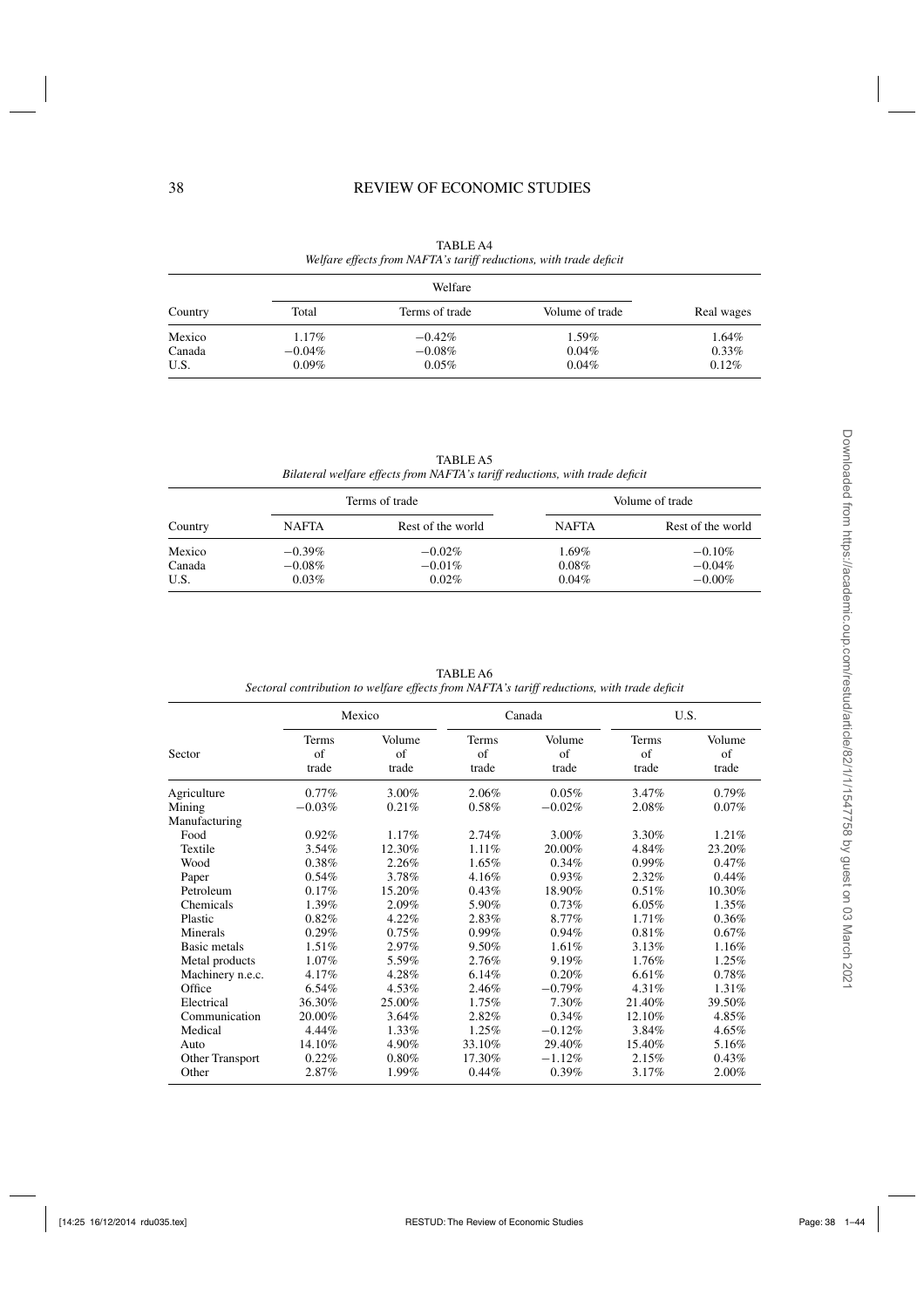|                       |               | Mexico |               | Canada   |               | U.S.     |  |
|-----------------------|---------------|--------|---------------|----------|---------------|----------|--|
| Sector                | <b>Before</b> | After  | <b>Before</b> | After    | <b>Before</b> | After    |  |
| Agriculture           | 4.81%         | 3.15%  | 4.69%         | $4.75\%$ | 6.41%         | 5.84%    |  |
| Mining                | 14.00%        | 7.37%  | 9.37%         | 9.25%    | 1.60%         | 1.39%    |  |
| Manufacturing         |               |        |               |          |               |          |  |
| Food                  | $2.57\%$      | 1.60%  | 4.65%         | 4.54%    | 5.43%         | 4.98%    |  |
| Textile               | 4.48%         | 7.04%  | 1.07%         | 1.51%    | 2.79%         | 3.68%    |  |
| Wood                  | 0.60%         | 0.54%  | 7.54%         | 7.46%    | 1.77%         | 1.74%    |  |
| Paper                 | 0.58%         | 0.52%  | 8.96%         | 8.99%    | 4.41%         | 4.38%    |  |
| Petroleum             | 0.42%         | 4.51%  | 0.95%         | 1.29%    | 1.08%         | 3.38%    |  |
| Chemicals             | 4.65%         | 2.62%  | 5.44%         | 5.28%    | 11.00%        | 10.00%   |  |
| Plastic               | 0.87%         | 0.51%  | 2.00%         | 2.00%    | 2.58%         | 2.71%    |  |
| Minerals              | 1.44%         | 0.90%  | 0.80%         | $0.77\%$ | 1.05%         | 1.01%    |  |
| Basic metals          | 3.38%         | 2.05%  | 9.87%         | 9.81%    | 3.38%         | 3.39%    |  |
| Metal products        | 1.29%         | 1.08%  | 1.48%         | 1.55%    | 2.38%         | 2.74%    |  |
| Machinery n.e.c.      | 4.77%         | 2.73%  | 4.53%         | $4.37\%$ | 11.70%        | 10.80%   |  |
| Office                | $3.02\%$      | 4.51%  | 2.22%         | 2.29%    | 7.39%         | $6.90\%$ |  |
| Electrical            | 20.6%         | 33.80% | 2.52%         | 2.36%    | 5.99%         | 7.99%    |  |
| Communication         | 9.40%         | 7.55%  | 3.03%         | 2.94%    | 7.75%         | 7.23%    |  |
| Medical               | 2.61%         | 3.41%  | $0.97\%$      | 1.02%    | 5.20%         | 4.76%    |  |
| Auto                  | 16.90%        | 13.50% | 25.20%        | 24.70%   | 8.59%         | 8.44%    |  |
| Other Transport       | 0.29%         | 0.27%  | 3.20%         | $3.55\%$ | 7.62%         | 6.81%    |  |
| Other                 | 3.28%         | 2.36%  | 1.56%         | $1.54\%$ | 1.90%         | 1.85%    |  |
| Normalized Herfindahl | 0.091         | 0.136  | 0.086         | 0.084    | 0.046         | 0.042    |  |

TABLE A7 *Sectoral composition of exports, with trade deficit*

TABLE A8 *Sectoral contribution to welfare effects from world's tariff reductions*

|                  |                             | Mexico                |                      | Canada                | U.S.                 |                       |  |
|------------------|-----------------------------|-----------------------|----------------------|-----------------------|----------------------|-----------------------|--|
| Sector           | <b>Terms</b><br>of<br>trade | Volume<br>of<br>trade | Terms<br>of<br>trade | Volume<br>of<br>trade | Terms<br>of<br>trade | Volume<br>of<br>trade |  |
| Agriculture      | $-0.24%$                    | 3.31%                 | 7.39%                | 0.10%                 | 0.45%                | 0.25%                 |  |
| Mining           | $-1.25%$                    | 0.32%                 | 21.20%               | $-0.16%$              | 6.79%                | 0.04%                 |  |
| Manufacturing    |                             |                       |                      |                       |                      |                       |  |
| Food             | $-0.02%$                    | 1.08%                 | $6.49\%$             | 1.32%                 | $1.35\%$             | 1.00%                 |  |
| Textile          | 0.47%                       | 11.80%                | $-41.60\%$           | 42.30%                | 35.00%               | 44.40%                |  |
| Wood             | 0.07%                       | 2.21%                 | 18.40%               | 0.89%                 | 0.32%                | $0.85\%$              |  |
| Paper            | $-0.06%$                    | 3.89%                 | 16.30%               | 3.00%                 | $-0.42%$             | 0.73%                 |  |
| Petroleum        | $-0.11%$                    | 14.40%                | 0.82%                | 9.75%                 | $-1.07\%$            | 3.62%                 |  |
| Chemicals        | $-0.76%$                    | 2.80%                 | 5.05%                | 4.31%                 | 0.50%                | 2.61%                 |  |
| Plastic          | $-0.85%$                    | 3.95%                 | $0.55\%$             | 3.21%                 | 2.46%                | 0.40%                 |  |
| Minerals         | 0.10%                       | 0.86%                 | $0.71\%$             | 0.66%                 | 0.22%                | 1.03%                 |  |
| Basic metals     | 0.17%                       | 3.07%                 | 27.70%               | 2.76%                 | 3.05%                | 1.46%                 |  |
| Metal products   | 0.42%                       | 5.50%                 | $-1.11%$             | 4.85%                 | 1.64%                | 1.65%                 |  |
| Machinery n.e.c. | 2.74%                       | 4.45%                 | $-2.79%$             | 1.85%                 | 1.02%                | 1.00%                 |  |
| Office           | 8.59%                       | 5.59%                 | $-8.30\%$            | 0.56%                 | 5.28%                | 2.67%                 |  |
| Electrical       | 44.40%                      | 23.10%                | $-2.64%$             | 7.34%                 | 13.80%               | 20.80%                |  |
| Communication    | 21.40%                      | 3.60%                 | $-11.70%$            | 1.01%                 | 11.30%               | 3.49%                 |  |
| Medical          | 4.88%                       | 1.32%                 | $-2.87%$             | 1.40%                 | 0.82%                | 4.82%                 |  |
| Auto             | 17.60%                      | 5.30%                 | 55.50%               | 9.76%                 | 6.42%                | 1.08%                 |  |
| Other Transport  | $-0.27%$                    | 1.30%                 | 21.60%               | $0.77\%$              | $-2.23%$             | 2.19%                 |  |
| Other            | 2.66%                       | 2.10%                 | $-10.60\%$           | 4.36%                 | 13.20%               | 5.93%                 |  |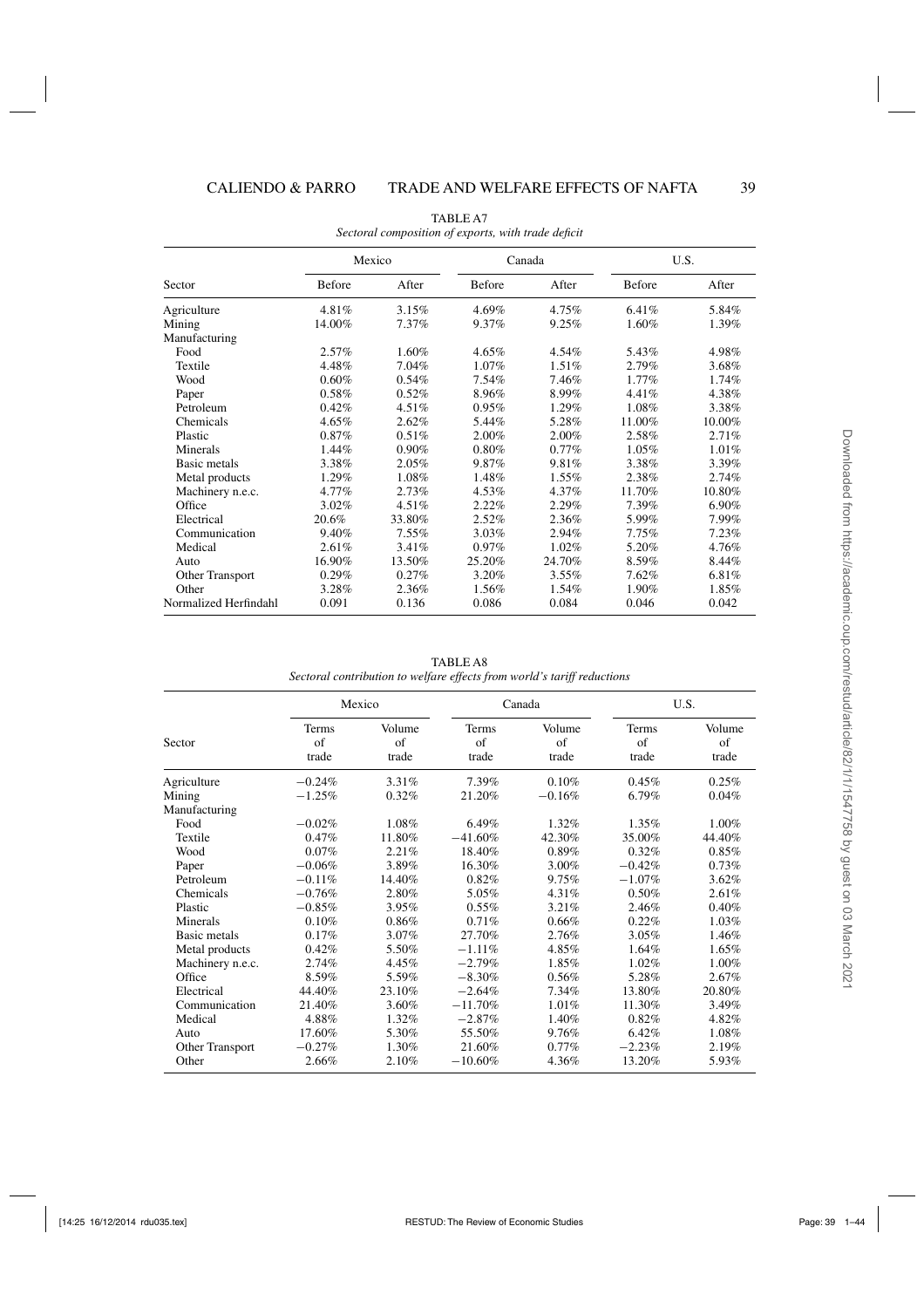| Import growth from world's tariff reductions |        |         |         |  |  |  |
|----------------------------------------------|--------|---------|---------|--|--|--|
| Country                                      | Mexico | Canada  | U.S.    |  |  |  |
| Mexico                                       |        | 109.85% | 107.29% |  |  |  |
| Canada                                       | 49.54% |         | 4.52%   |  |  |  |
| U.S.                                         | 96.15% | 4.76%   |         |  |  |  |

TABLE A9 *Import growth from world's tariff reductions*

|           | weifare effects from NAF IA given world tariff reductions |                      |                       |                    |            |                      |                       |  |  |  |
|-----------|-----------------------------------------------------------|----------------------|-----------------------|--------------------|------------|----------------------|-----------------------|--|--|--|
| Country   | Welfare                                                   | Terms<br>of<br>trade | Volume<br>of<br>trade | Country            | Welfare    | Terms<br>of<br>trade | Volume<br>of<br>trade |  |  |  |
| Argentina | $-0.002%$                                                 | $-0.002%$            | $0.000\%$             | Ireland            | $-0.113%$  | $-0.100\%$           | $-0.013%$             |  |  |  |
| Australia | $-0.003\%$                                                | $-0.002\%$           | $-0.001%$             | Italy              | $-0.004\%$ | $-0.002%$            | $-0.002%$             |  |  |  |
| Austria   | $-0.007\%$                                                | $-0.002%$            | $-0.005%$             | Japan              | $-0.007\%$ | $-0.006%$            | $-0.002%$             |  |  |  |
| Brazil    | $-0.012%$                                                 | $-0.007\%$           | $-0.005%$             | Korea              | $-0.031%$  | $-0.017%$            | $-0.015%$             |  |  |  |
| Chile     | 0.002%                                                    | 0.002%               | $0.000\%$             | <b>Netherlands</b> | $-0.007\%$ | $-0.003%$            | $-0.003%$             |  |  |  |
| China     | $-0.063\%$                                                | $-0.008%$            | $-0.056\%$            | New Zealand        | $-0.003%$  | $-0.001\%$           | $-0.002%$             |  |  |  |
| Denmark   | $-0.002\%$                                                | $-0.000\%$           | $-0.001%$             | Norway             | 0.001%     | 0.002%               | $-0.001%$             |  |  |  |
| Finland   | $-0.003\%$                                                | $-0.001%$            | $-0.002\%$            | Portugal           | $-0.030%$  | $-0.021%$            | $-0.010%$             |  |  |  |
| France    | $-0.006\%$                                                | $-0.004\%$           | $-0.002\%$            | South Africa       | $0.000\%$  | $-0.000\%$           | $0.001\%$             |  |  |  |
| Germany   | $-0.006\%$                                                | $-0.004\%$           | $-0.002%$             | Spain              | $-0.008%$  | $-0.006%$            | $-0.003%$             |  |  |  |
| Greece    | $-0.002\%$                                                | $-0.000\%$           | $-0.001\%$            | Sweden             | $-0.010\%$ | $-0.007\%$           | $-0.004\%$            |  |  |  |
| Hungary   | $-0.001\%$                                                | $-0.000\%$           | $-0.001%$             | Turkey             | $-0.003%$  | $-0.001%$            | $-0.002%$             |  |  |  |
| India     | $-0.015%$                                                 | $-0.001%$            | $-0.015%$             | U.K.               | $-0.004%$  | $-0.001%$            | $-0.003%$             |  |  |  |
| Indonesia | $-0.004\%$                                                | $-0.001%$            | $-0.003%$             | <b>ROW</b>         | $-0.009%$  | $-0.002%$            | $-0.007\%$            |  |  |  |

TABLE A10 *Welfare effects from NAFTA given world tariff reductions*

TABLE A11

| Sectoral contribution to welfare effects from NAFTA given world tariff changes |  |  |  |
|--------------------------------------------------------------------------------|--|--|--|

|                  |                             | Mexico                        |                      | Canada                        |                      | U.S.                  |  |
|------------------|-----------------------------|-------------------------------|----------------------|-------------------------------|----------------------|-----------------------|--|
| Sector           | <b>Terms</b><br>of<br>trade | Volume<br>$\sigma$ f<br>trade | Terms<br>of<br>trade | Volume<br>$\sigma$ f<br>trade | Terms<br>of<br>trade | Volume<br>of<br>trade |  |
| Agriculture      | 0.03%                       | 3.10%                         | 3.14%                | 0.02%                         | 3.69%                | 0.81%                 |  |
| Mining           | $-2.73%$                    | 0.25%                         | 3.03%                | $-0.21%$                      | 0.80%                | 0.06%                 |  |
| Manufacturing    |                             |                               |                      |                               |                      |                       |  |
| Food             | 0.56%                       | 1.29%                         | 3.41%                | 3.71%                         | 3.72%                | 1.31%                 |  |
| Textile          | 3.66%                       | 12.30%                        | 0.52%                | $-4.65%$                      | 4.46%                | 16.50%                |  |
| Wood             | 0.34%                       | 2.30%                         | 3.41%                | 0.36%                         | 1.13%                | $0.57\%$              |  |
| Paper            | 0.46%                       | 3.96%                         | 5.48%                | 0.85%                         | 3.50%                | 0.53%                 |  |
| Petroleum        | $-0.04%$                    | 13.40%                        | 0.62%                | 40.00%                        | 1.98%                | 12.10%                |  |
| Chemicals        | $0.77\%$                    | 2.27%                         | 5.93%                | $0.37\%$                      | 6.77%                | 1.49%                 |  |
| Plastic          | 0.71%                       | 4.50%                         | 2.64%                | 11.00%                        | 1.44%                | 0.40%                 |  |
| Minerals         | $0.09\%$                    | 0.80%                         | $0.97\%$             | 0.69%                         | 0.65%                | 0.74%                 |  |
| Basic metals     | 1.22%                       | $3.24\%$                      | 10.00%               | 2.23%                         | 3.09%                | $1.34\%$              |  |
| Metal products   | 0.98%                       | 5.82%                         | 2.42%                | 10.20%                        | 1.53%                | 1.38%                 |  |
| Machinery n.e.c. | 3.80%                       | 4.58%                         | 5.55%                | 0.13%                         | 5.91%                | 0.82%                 |  |
| Office           | 7.56%                       | $3.09\%$                      | 2.27%                | $-1.06%$                      | 3.49%                | $1.34\%$              |  |
| Electrical       | 40.50%                      | 26.60%                        | 1.40%                | 1.45%                         | 22.40%               | 42.70%                |  |
| Communication    | 20.20%                      | 3.67%                         | 2.35%                | 0.20%                         | 11.30%               | 5.12%                 |  |
| Medical          | 4.55%                       | 1.29%                         | 1.08%                | $-0.81%$                      | 3.20%                | 4.80%                 |  |
| Auto             | 14.40%                      | $4.91\%$                      | 30.90%               | 37.80%                        | 17.00%               | 5.48%                 |  |
| Other Transport  | 0.21%                       | 0.62%                         | 14.30%               | $-1.86%$                      | 1.75%                | 0.47%                 |  |
| Other            | 2.75%                       | 2.06%                         | 0.63%                | $-0.44%$                      | 2.19%                | 2.08%                 |  |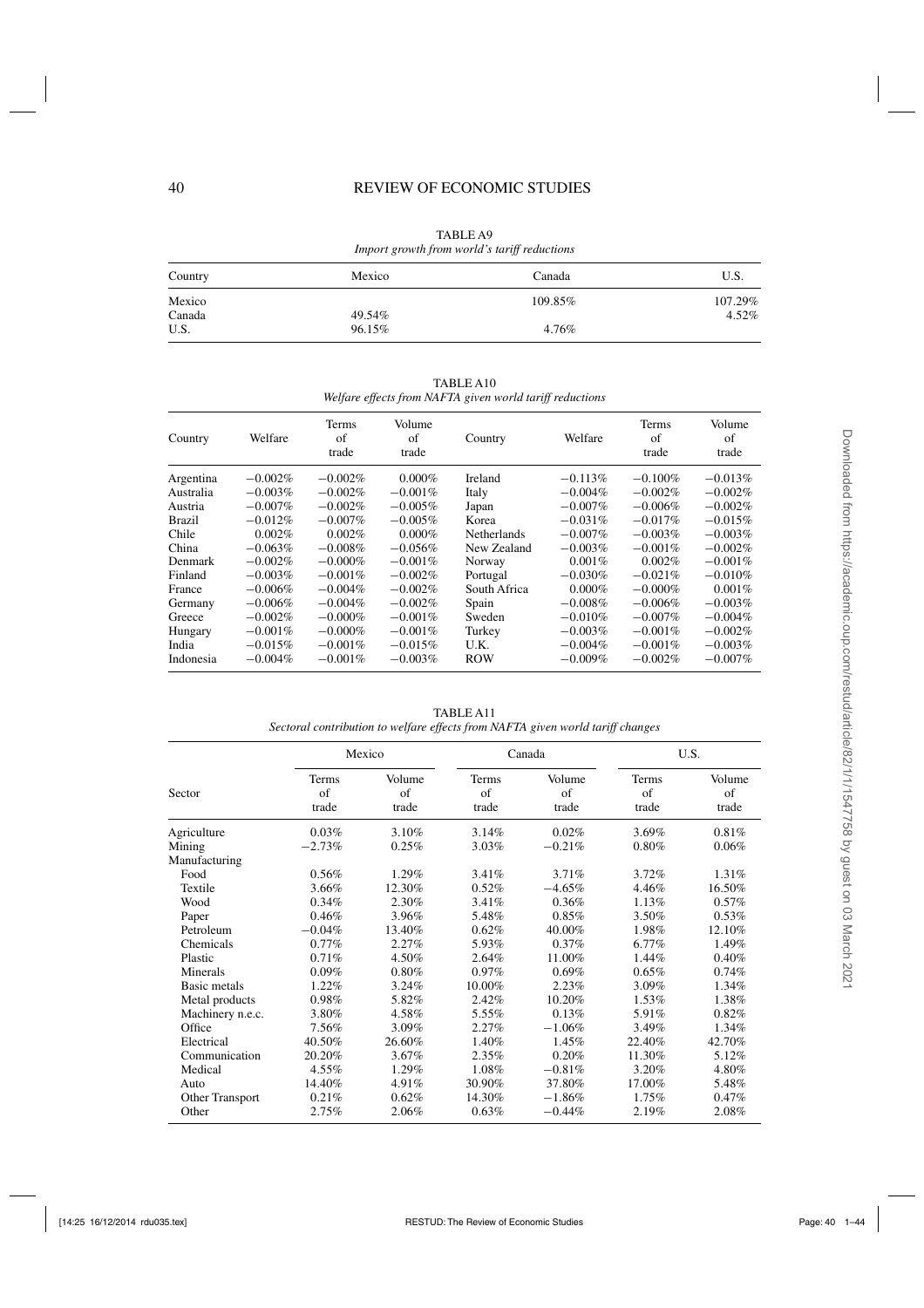<span id="page-40-0"></span>

| Sector                | Mexico        |          | Canada |        | U.S.   |          |
|-----------------------|---------------|----------|--------|--------|--------|----------|
|                       | <b>Before</b> | After    | Before | After  | Before | After    |
| Agriculture           | 4.72%         | $3.11\%$ | 4.99%  | 5.03%  | 6.91%  | $6.29\%$ |
| Mining                | 15.53%        | 8.06%    | 8.99%  | 8.91%  | 1.72%  | 1.50%    |
| Manufacturing         |               |          |        |        |        |          |
| Food                  | 2.33%         | $1.51\%$ | 4.82%  | 4.70%  | 5.09%  | 4.69%    |
| Textile               | 4.42%         | 7.15%    | 1.05%  | 1.47%  | 2.68%  | 3.45%    |
| Wood                  | 0.59%         | 0.53%    | 8.12%  | 8.04%  | 2.02%  | 1.96%    |
| Paper                 | 0.62%         | 0.53%    | 8.34%  | 8.40%  | 4.99%  | 4.84%    |
| Petroleum             | 1.62%         | 5.69%    | 0.59%  | 0.75%  | 4.30%  | 5.55%    |
| Chemicals             | 4.40%         | 2.58%    | 5.58%  | 5.42%  | 10.00% | 9.17%    |
| Plastic               | 0.80%         | 0.49%    | 2.06%  | 2.07%  | 2.28%  | 2.41%    |
| Minerals              | 1.32%         | 0.85%    | 0.81%  | 0.78%  | 0.94%  | 0.91%    |
| Basic metals          | 3.24%         | 2.04%    | 10.29% | 10.23% | 3.05%  | 3.08%    |
| Metal products        | 1.22%         | 1.05%    | 1.47%  | 1.54%  | 2.23%  | 2.57%    |
| Machinery n.e.c.      | 4.30%         | 2.57%    | 4.69%  | 4.51%  | 10.37% | 9.62%    |
| Office                | 3.34%         | 4.54%    | 2.44%  | 2.52%  | 7.70%  | 7.43%    |
| Electrical            | 20.79%        | 33.34%   | 2.50%  | 2.38%  | 6.07%  | 8.58%    |
| Communication         | 8.57%         | $7.04\%$ | 3.11%  | 3.02%  | 7.19%  | 6.78%    |
| Medical               | 2.48%         | 3.22%    | 0.98%  | 1.03%  | 5.16%  | 4.79%    |
| Auto                  | 16.43%        | 13.22%   | 24.42% | 24.08% | 8.20%  | 8.05%    |
| Other Transport       | 0.28%         | 0.26%    | 3.21%  | 3.59%  | 7.32%  | 6.61%    |
| Other                 | 3.02%         | 2.23%    | 1.55%  | 1.53%  | 1.77%  | 1.72%    |
| Normalized Herfindahl | 0.092         | 0.134    | 0.083  | 0.081  | 0.042  | 0.040    |

TABLE A12 *Sectoral composition of exports from NAFTA given world tariff changes*

TABLE A13 *Import growth from NAFTA given world tariff reductions*

| Country | Mexico  | Canada   | U.S.    |
|---------|---------|----------|---------|
| Mexico  |         | 118.85%  | 127.80% |
| Canada  | 57.57%  |          | 10.53%  |
| U.S.    | 105.92% | $6.09\%$ |         |

#### **Supplementary Data**

[Supplementary materials](http://restud.oxfordjournals.org/lookup/suppl/doi:10.1093/restud/rdu035/-/DC1) are available at *Review of Economic Studies* online.

*Acknowledgments*. We are particularly grateful to Robert Lucas, Samuel Kortum, Nancy Stokey for their continuous encouragement, support and advice. We also thank for helpful comments Fernando Alvarez, Costas Arkolakis, Kyle Bagwell, Francesco Caselli, Thomas Chaney, Dave Donaldson, Jonathan Eaton, Rob Feenstra, Cecilia Fieler, Gordon Hanson, Timothy Kehoe, Kalina Manova, Brent Neiman, Ralph Ossa, Stephen Redding, John Romalis, Peter Schott, Robert Shimer, Bob Staiger, Daniel Sturm, Chang Tai Hsieh, Silvana Tenreyro, four anonymous referees, and many seminar participants for useful conversations and comments. We thank Zina Saijid for excellent research assistance. Correspondence: Caliendo, lorenzo.caliendo@yale.edu, Parro, fernando.j.parro@frb.gov. The views in this article are solely the responsibility of the authors and should not be interpreted as re‡ecting the views of the Board of Governors of the Federal Reserve System or of any other person associated with the Federal Reserve System.

#### **REFERENCES**

ALVAREZ, F. and LUCAS, R. E. (2007), "General Equilibrium Analysis of the Eaton-Kortum Model of International Trade", *Journal of Monetary Economics*, **54**, 726–68.

ANDERSON, J. E. (1979), "A Theoretical Foundation for the Gravity Equation", *American Economic Review*, **69**, 106–116.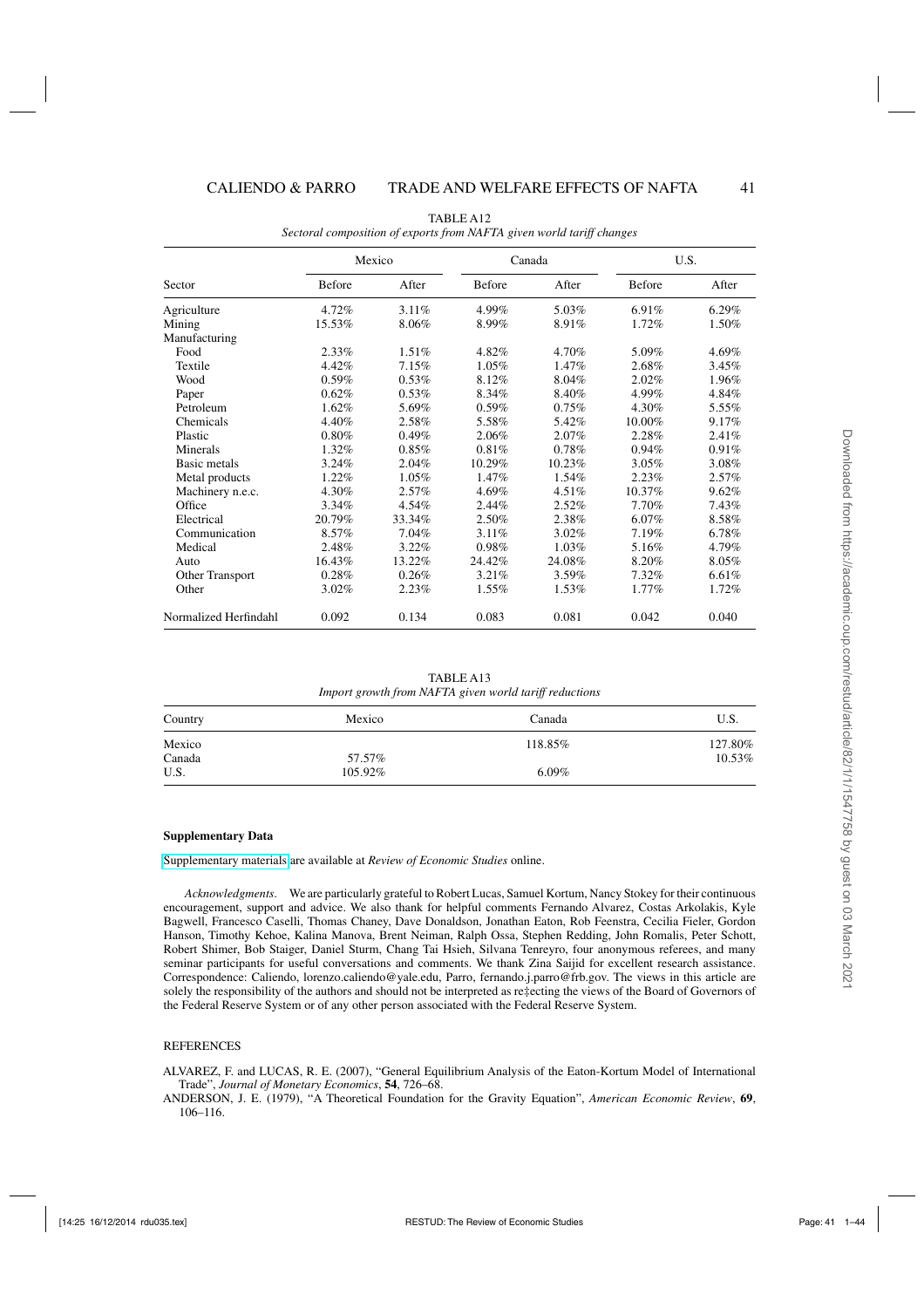- <span id="page-41-0"></span>ANDERSON, M.A., BALISTRERI, E. J., FOX,A. and HILLBERRY, R. H. (2005), "Taste Parameters as Model Residuals: Assessing the Fit of an Armington Trade Model", *Review of International Economics*, **13**, 973–984.
- ANDERSON, J. E. and MARCOUILLER, D. (2002), "Insecurity and the Pattern of Trade: An Empirical Investigation", *Review of Economics and Statistics*, **84**, 342–352.
- Anderson, J. E. and VAN WINCOOP, E. (2002), "Borders, Trade and Welfare", in COLLINS, S. and RODRIK, D. (eds) *Brookings Trade Policy Forum 2001*, (Washington, DC: Brookings Institution Press), pp. 207–230.
- ANDERSON, J. E. and vAN WINCOOP, E. (2003), "Gravity with Gravitas: A Solution to the Border Puzzle", *American Economic Review*, **93**, 170–192.
- ANDERSON, J. E. and VAN WINCOOP, E. (2004), "Trade Costs", *Journal of Economic Literature*, **42**, 691–751.
- ARKOLAKIS, C., COSTINOT, A. and CLARE, A. R. (2012), "New Theories, Same Old Gains?", *American Economic Review*, **102**, 94–130.
- ARMINGTON, P. (1969), "A Theory of Demand for Products Distinguished by Place of Production", *IMF Staff Papers*, **16**, 159–176.
- BAGWELL, K. and STAIGER, R. (1999), "An Economic Theory of GATT", *American Economic Review*, **89**, 215–248.
- BAGWELL, K. and STAIGER R. (2010), "The World Trade Organization: Theory and Practice", *Annual Review of Economics*, **2**, 223–256.
- BAIER, S. and BERGSTRAND, J. (2007), "Do Free Trade Agreements Actually Increase Members' International Trade?", *Journal of International Economics* **71**, 72–95.
- BAIER, S. and BERGSTRAND, J. (2009), "Estimating the Effects of Free Trade Agreements on Trade Flows using Matching Econometrics", *Journal of International Economics*, **77**, 77–85.
- BALDWIN, R. E. and VENABLES,A. J. (1995), "Regional Economic Integration", in GROSSMAN, G. M. and ROGOFF, K. (eds). *Handbook of International Economics*. vol. 3 (North-Holland, Amsterdam), pp. 1597–1644.
- BERGSTRAND, J. H., EGGER, P. and LARCH, M. (2013), "Gravity Redux: Estimation of Gravity-Equation Coefficients, Elasticities of Substitution, and General Equilibrium Comparative Statics under Asymmetric Bilateral Trade Costs", *Journal of International Economics*, **89**, 110–121.
- BHAGWATI, J., KRISHNA, P. and PANAGARIYA, A. (eds) (1999), *Trading Blocs: Alternative Approaches to Analyzing Preferential Trade Agreements*. (Cambridge: MIT Press).
- BISHOP, J. (2006), "Substitution Elasticities and the Cost of Protection: Evidence from the 2002 U.S. Steel Tariffs", (unpublished Working Paper, University of Minnesota).
- BRODA, C. and WEINSTEIN, D. (2006), "Globalization and the Gains from Variety", *Quarterly Journal of Economics*, **121**, 541–585.
- BROWN, D. K., DEARDORFF, A. V. and STERN, R. M. (1994), "Estimates of a North American Free Trade Agreement", (Unpublished Working Paper, Federal Reserve Bank of Minneapolis).
- BROWN, D. K. and STERN, R. M. (1989), "U.S.-Canada Bilateral Tariff Elimination: The Role of Product Differentiation and Market Structure", in FEENSTRA, R. C., ed. *Trade policies for International Competitiveness*. (Chicago: University of Chicago Press), 217–45.
- BURSTEIN,A. and VOGEL, J. (2012), "International Trade, Technology, and the Skill Premium", (Unpublished Working Paper, Columbia University).
- BURSTEIN, A., CRAVINO, J. and VOGEL, J. (2013), "Importing Skill-Biased Technology", *American Economic Journal: Macroeconomics*, **5**, 32–71.
- CALIENDO, L. and PARRO, F. (2010), "Welfare Gains from Changing Partners in a Trade Bloc: The Case of MERCOSUR", in BELADI, H. and CHOI, E. K. ed. *New Developments in Computable General Equilibrium Analysis for Trade Policy (Frontiers of Economics and Globalization*, Vol. 7), (Bingley, West Yorkshire, England: Emerald Group Publishing Limited), pp. 41–60.
- CAMPA, J. M. and GOLDBERG, L. S. (1997), "The Evolving External Orientation of Manufacturing Industries: Evidence from Four Countries", *Federal Reserve Bank of New York Economic Policy Review*, **3**, 53–81.
- CASELLI, F., KOREN, M., LISICKY, M. and TENREYRO, S. (2012), "Diversification through Trade", (mimeo LSE).
- CHANEY, T. (2008), "Distorted Gravity: The Intensive and Extensive Margins of International Trade", *American Economic Review*, **98**, 1707–1721.
- CHOR, D. (2010), "Unpacking Sources of Comparative Advantage: A Quantitative Approach", *Journal of International Economics*, **82**, 152–167.
- CLAUSING, K. A. (2001), "Trade Creation and Trade Diversion in the Canada-United States Free Trade Agreement", *Canadian Journal of Economics*, **34**, 677–696.
- COSTINOT, A., DONALDSON, D. and KOMUNJER, I. (2012), "What Goods Do Countries Trade? A Quantitative Exploration of Ricardo's Ideas?", *Review of Economic Studies*, **79**, 581–608.
- DEARDORFF, A. V. (1998), "Determinants of Bilateral Trade: Does Gravity Work in a Neoclassical World?", in FRANKEL, J. A., ed., *The Regionalization of the World Economy* (Chicago, IL, USA: University of Chicago Press), pp. 7–32.
- DEKLE, R., EATON, J. and KORTUM, S. S. (2008), "Global Rebalancing with Gravity: Measuring the Burden of Adjustment", *IMF Staff Papers*, **55**, 511–540.
- DIXIT, A. and NORMAN, V. (1980), *The Theory of International Trade: A Dual General Equilibrium Approach*. (The Edinburgh Building, Cambridge, UK: Cambridge University Press).
- DIXIT, A. K. and STIGLITZ, J. E. (1977), "Monopolistic Competition and Optimum Product Diversity", *American Economic Review*, 67(3), 297–308.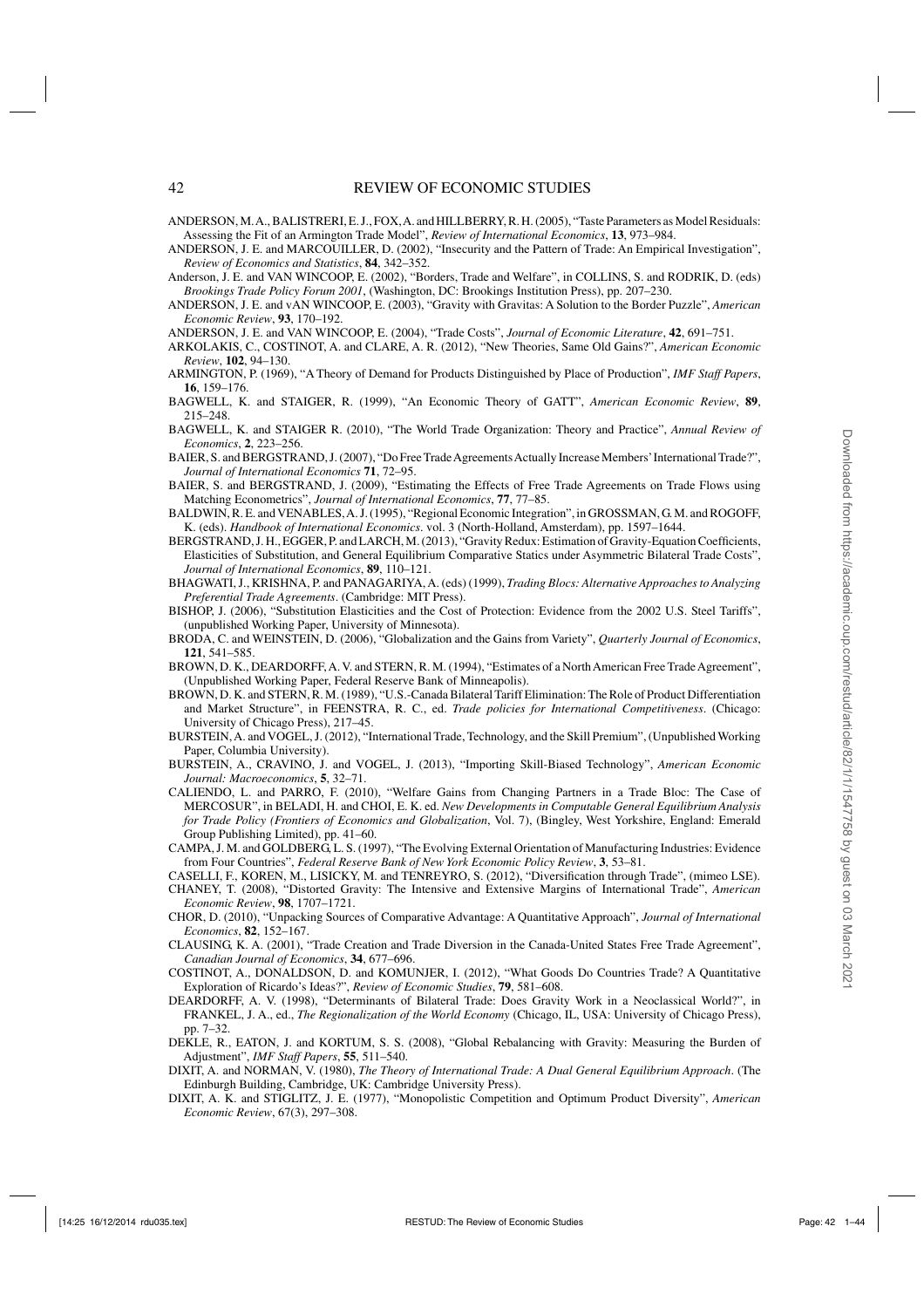<span id="page-42-0"></span>DONALDSON, D. (2012), "Railroads of the Raj: Estimating the Impact of Transportation Infrastructure", *American Economic Review*, forthcoming.

EATON, J. and KORTUM, S. S. (2012), "Putting Ricardo to Work", *Journal of Economic Perspectives*, **26**, 65–90.

- EATON, J., KORTUM, S., NEIMAN, B. and ROMALIS, J. (2011), *Trade and the Global Recession* (Working Paper No 16666, NBER).
- ETHIER, W. J. (1982), "National and International Returns to Scale in the Theory of International Trade", *American Economic Review*, **72**, 389–405.
- FEENSTRA, R. C. 1994. "New Product Varieties and the Measurement of International Prices", *American Economic Review*, **84**, 137–77.
- FEENSTRA, R. C. and HANSON, G. (1996), "Globalization, Outsourcing and Wage Inequality", *American Economic Review*, **86**, 240–245.
- FIELER, C. (2011), "Non-Homotheticity and Bilateral Trade: Evidence and a Quantitative Explanation", *Econometrica*, **79**, 1069–1101.
- FOX, A. K. (1999), "Evaluating the Success of a CGE Model of the Canada-U.S. Free Trade Agreement", (Unpublished Working Paper, Michigan University).
- HALLAK, J. C. (2006), "Product Quality and the Direction of Trade", *Journal of International Economics*, **68**, 238–265.
- HEAD, K. and MAYER, T. (2001), "Illusory Border Effects: Distance Mismeasurement Inflates Estimates of Home Bias in Trade", (Working Papers 2002-01, CEPII).
- HEAD, K., MAYER, T. and RIES, J. (2009), "The Erosion of Colonial Trade Linkages After Independence", (Discussion Paper No 6951, CEPR).
- HEAD, K. and RIES J. (2001), "Increasing Returns versus National Product Differentiation as an Explanation for the Pattern of U.S.-Canada Trade", *American Economic Review*, **91**, 858–876.
- HERTEL, T. W., HUMMELS, D., IVANIC, M. and KEENEY, R. (2003), "How Confident Can We Be in CGE-Based Assessments of Free Trade Agreements", (Working Paper No. 26, GTAP).
- HSIEH, C.-T. and OSSA, R. (2011), "A Global View of Productivity Growth in China", (Working Paper No 16778, NBER).
- HUMMELS, D., ISHII, J. and YI, K.-M. (2001), "The Nature and Growth of Vertical Specialization in World Trade", *Journal of International Economics*, **54**, 75–96.

IMBS, J. and MÉJEAN, I. (2011), "Elasticity Optimism", (Discussion Paper No 7177, CEPR).

- JONES, C. I. (2007), "The Input-Output Multiplier and Economic Development", (Unpublished Working Paper, U.C. Berkeley).
- KEHOE, T. J. (2003), "An Evaluation of the Performance of Applied General Equilibrium Models of the Impact of NAFTA", (Working Paper No. 320, Federal Reserve Bank of Minneapolis).
- KEHOE, P. and KEHOE, T. J. (1994) "Capturing NAFTA's Impact with Applied General Equilibrium Models", *Federal Reserve Bank of Minneapolis Quarterly Review*, **18**, 17–34.
- KERR, W. R. (2009), "Heterogeneous Technology Diffusion and Ricardian Trade Patterns", (Unpublished Working Paper, Harvard Business School).
- KRUEGER, A. O. (1999), "Trade Creation and Trade Diversion Under NAFTA", (Working Paper No 7429, NBER).
- KRUGMAN, P. (1981), "Intraindustry specialization and the Gains from Trade", *Journal of Political Economy*, **86**, 959–973.
- KRUGMAN, P. (1991), "Increasing Returns and Economic Geography", *Journal of Political Economy*, **99**, 483–99.
- LEDERMAN, D., MALONEY, W. F. and SERVÉN, L. (2005), "Lessons from NAFTA for Latin America and the Caribbean", Latin American Development Forum Series: Palo Alto, California and Washington, DC. (Broadway St. Redwood City, CA, USA: Stanford University Press and the World Bank).
- LEVCHENKO, A. and ZHANG, J. (2011), "The Evolution of Comparative Advantage: Measurement and Welfare Implications", (Working Paper No 16806, NBER).
- MARTIN, P., MAYER, T. and THOENIG, M. (2008), "Make Trade Not War?", *Review of Economic Studies*, **75**, 865–900.
- MELITZ, M. J. (2003), "The Impact of Trade on Intra-industry Reallocations and Aggregate Industry Productivity", *Econometrica*, **71**, 1695–1725.
- OSSA, R. (2012), "Why Trade Matters After All", (Working Paper No 18113, NBER).
- OSSA, R. (2014), "Trade Wars and Trade Talks with Data", *American Economic Review*, forthcoming.
- PARRO, F. (2013), "Capital-Skill Complementarity and the Skill Premium in a Quantitative Model of Trade", *American Economic Journal: Macroeconomics*, **5**, 72–117.
- RAMONDO, N. and RODRIGUEZ-CLARE,A. (2013), "Trade, Multinational Production, and the Gains from Openness", *Journal of Political Economy*, **121**, 273–322.
- REDDING, S. and VENABLES, A. J. (2004), "Economic Geography and International Inequality", *Journal of International Economics*, **62**, 53–82.
- ROLLEIGH, M. M. (2008), "Plant Heterogeneity and Applied General Equilibrium Models of Trade", (Unpublished Working Paper, Williams College).
- ROMALIS, J. (2007), "NAFTA's and CUSTFA's Impact on International Trade", *Review of Economics and Statistics*, **89**, 416–435.
- ROSE, A. K. (2004), "Do We Really Know That the WTO Increases Trade?", *American Economic Review*, **94**, 98–114.
- SAMUELSON, P. (1954), "The Transfer Problem and Transport Costs, II: Analysis of Effects of Trade.Impediments", *The Economic Journal*, **64**, 264–289.

EATON, J. and KORTUM, S. S. (2002), "Technology, Geography, and Trade", *Econometrica*, **70**, 1741–1779.